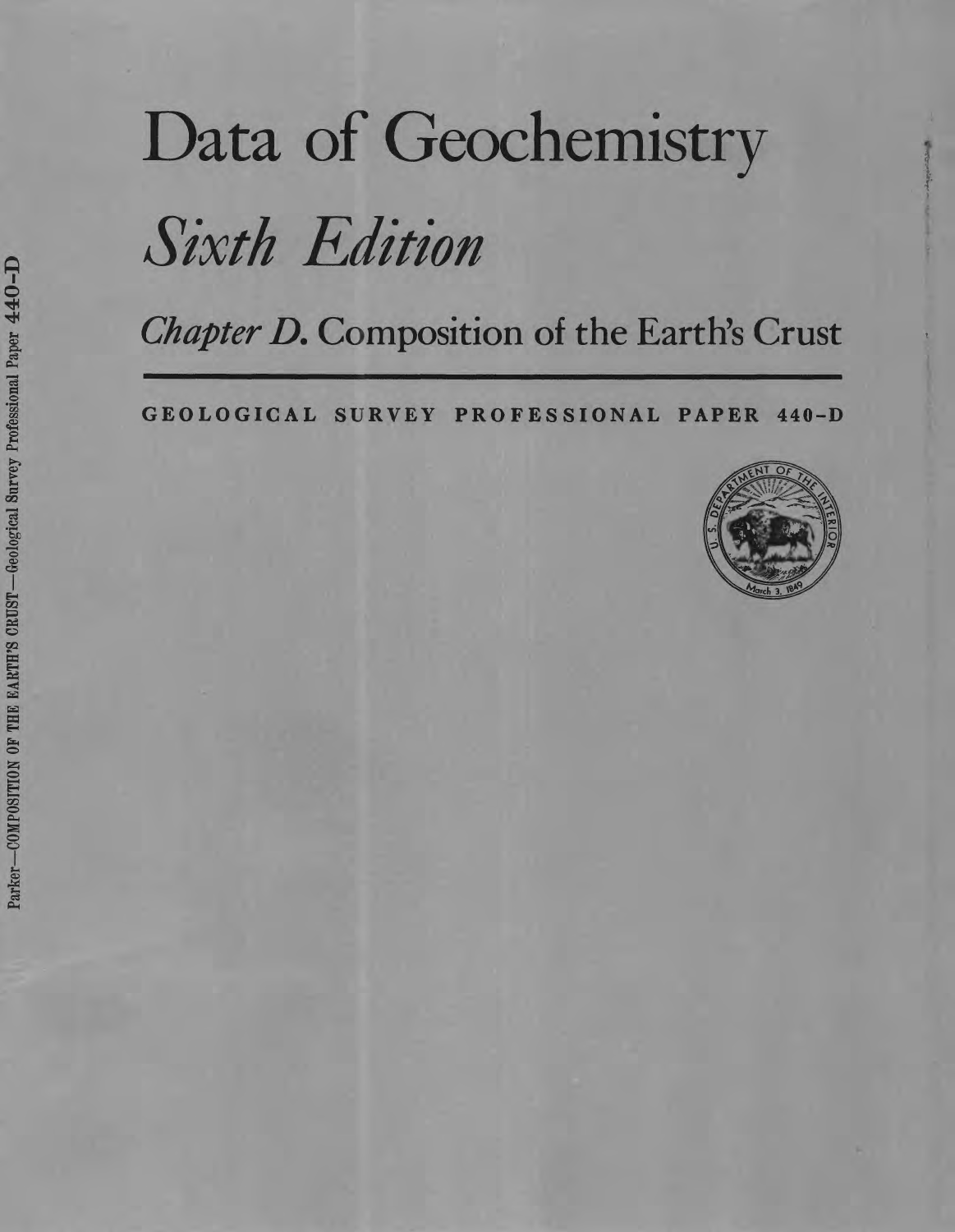# Data of Geochemistry

# Sixth Edition

MICHAEL FLEISCHER, *Technical Editor*

# *Chapter D.* Composition of the Earth's Crust *By* RAYMOND L. PARKER

GEOLOGICAL SURVEY PROFESSIONAL PAPER 440-D

*Discussion of methods of determining the crustal composition and a summary of abundance figures of the elements*



UNITED STATES GOVERNMENT PRINTING OFFICE, WASHINGTON : 1967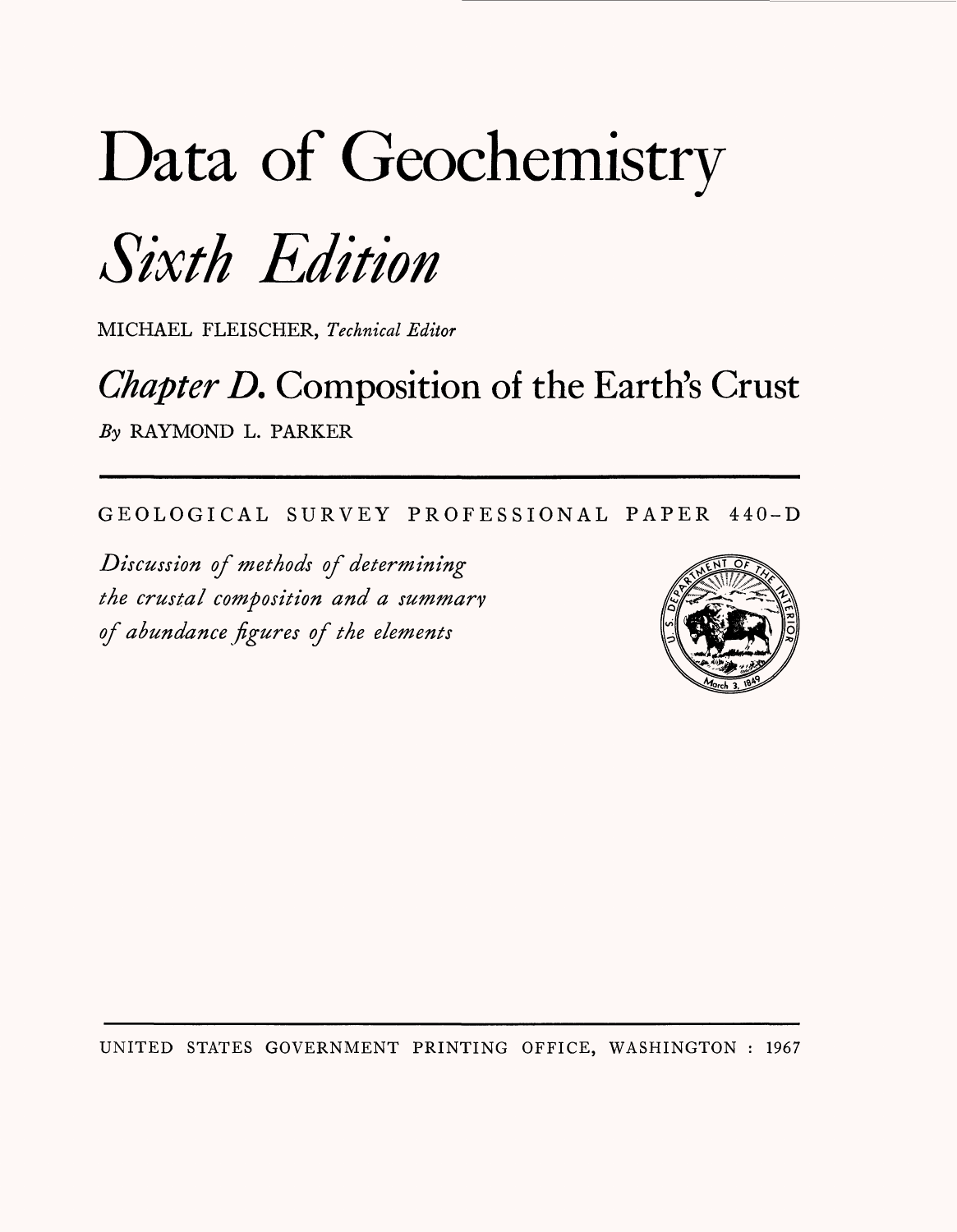# **UNITED STATES DEPARTMENT OF THE INTERIOR STEWART L. UDALL,** *Secretary*

 $\overline{\phantom{a}}$ 

**GEOLOGICAL SURVEY** 

**William T. Pecora,** *Director*

For sale by the Superintendent of Documents, U.S. Government Printing Office Washington, D.C. 20402 - Price 25 cents (paper cover)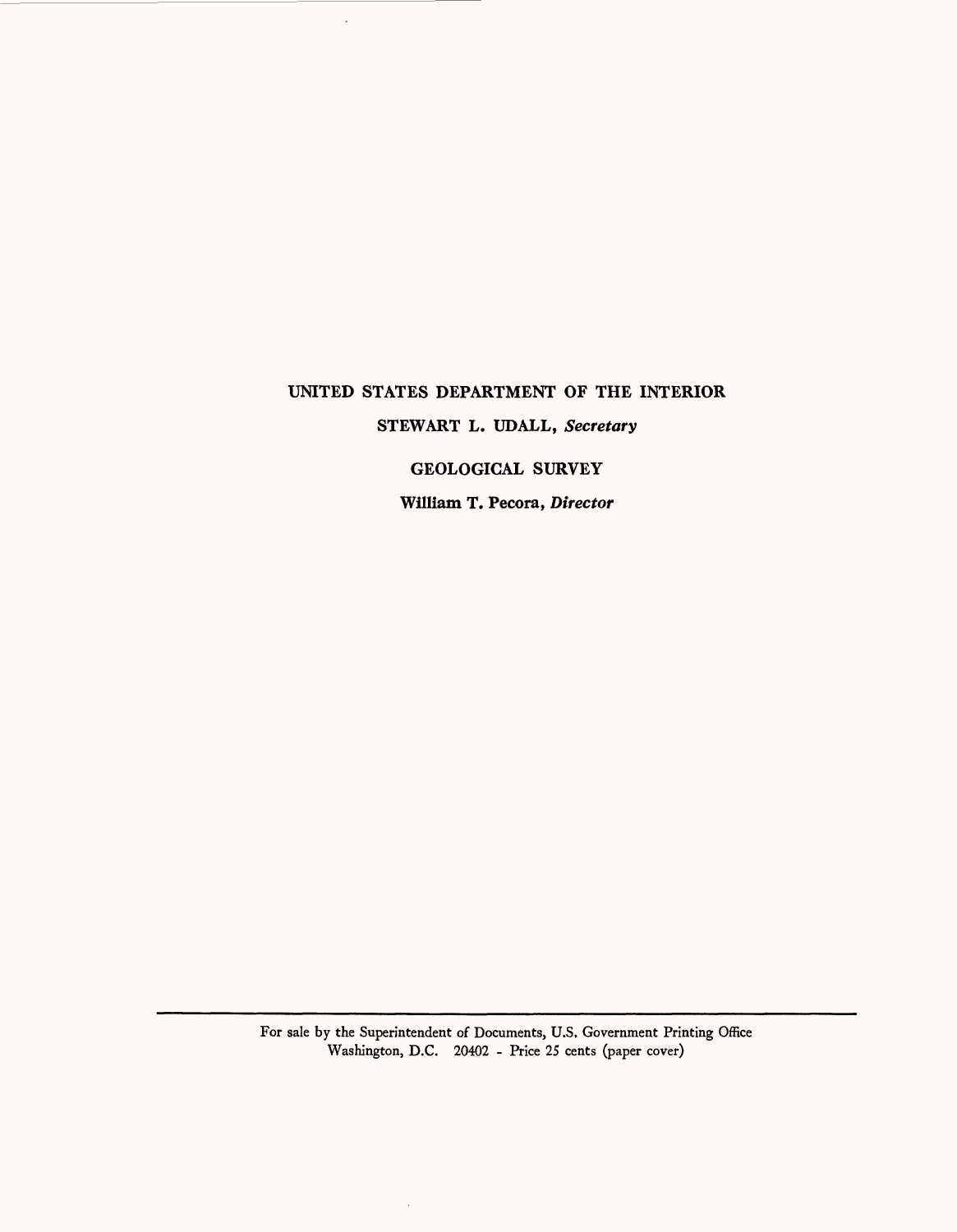# DATA OF GEOCHEMISTRY, SIXTH EDITION

Michael Fleischer, *Technical Editor*

The first edition of the Data of Geochemistry, by F. W. Clarke, was published in 1908 as U.S. **Geological**  Survey Bulletin 330. Later editions, also by Clarke, were published in 1911, 1916, 1920, and 1924 as Bulletins 491, 616, 695, and 770. This, the sixth edition, has been written by several scientists in the Geological Survey and in other institutions in the United States and abroad, each preparing a chapter on his special field. The current edition is being published in individual chapters, titles of which are listed below. Chapters already published are indicated by boldface.

CHAPTEB A. The chemical elements

- B. Cosmochemistry
- C. Internal structure and composition of the earth
- **D. Composition of the earth's crust,** by Raymond L. Parker
- E. Chemistry of the atmosphere
- **F. Chemical composition of subsurface** waters, by Donald E. White, John D. Hem, and G. A. Waring
- **G. Chemical composition of rivers and lakes,** by Daniel A. Livingstone
- H. Chemistry of the oceans
- I. Geochemistry of the biosphere
- J. Chemistry of rock-forming minerals
- **K. Volcanic emanations,** by Donald E. White and G. A. Waring
- **L. Phase-equilibrium relations of the common rock-forming oxides except water,** by George W. Morey
- M. Phase-equilibrium relations of the common rock-forming oxides with water and (or) carbon dioxide
- N. Chemistry of igneous rocks
- O. Chemistry of rock weathering and soils
- P. Chemistry of bauxites and laterites
- Q. Chemistry of nickel silicate deposits
- R. Chemistry of manganese oxides
- **S. Chemical composition of sandstones excluding carbonate and volcanic sands, by F. J.**  Pettiiohn
- **T. Nondetrital siliceous sediments,** by Earle R. Cressman
- U. Chemical composition of shales and related rocks
- V. Chemistry of carbonate rocks
- **W. Chemistry of iron-rich sedimentary rocks,** by H. L. James
- X. Chemistry of phosphorites
- **Y. Marine evaporites,** by Frederick H. Stewart
- Z. Continental evaporites
- AA. Chemistry of coal
- BB. Chemistry of petroleum, natural gas, and miscellaneous carbonaceous substances
- CC. Chemistry of metamorphic rocks
- DD. Abundance and distribution of the chemical elements and their isotopes
- EE. Geochemistry of ore deposits
- FF. Physical chemistry of sulfide systems
- GG. The natural radioactive elements
- HH. Geochronology
- II. Temperatures of geologic processes
- JJ. Composition of fluid inclusions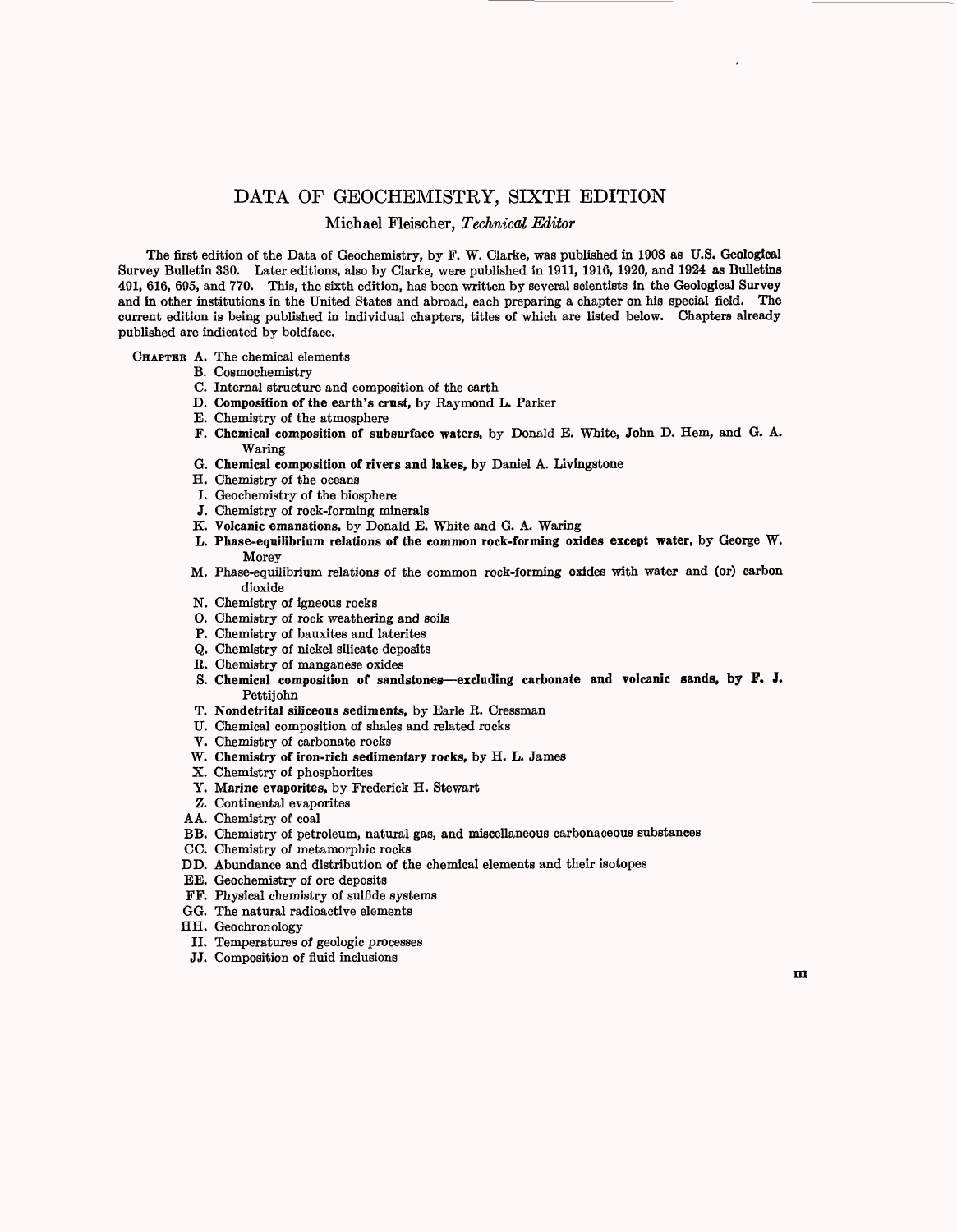# **CONTENTS**

 $\overline{\phantom{a}}$ 

\_\_\_\_\_\_

|                                                         | Page        | Comt  |
|---------------------------------------------------------|-------------|-------|
|                                                         | D1          |       |
|                                                         |             |       |
| Constitution of the earth $\frac{1}{2}$                 |             |       |
| Composition of the crust------------------------------- | 2           |       |
|                                                         | $\mathbf 2$ |       |
| Computations of crustal composition                     | 3           | Probl |
| Major elements                                          | 3           |       |
| Averages of available analyses                          | 3           | 4     |
| Averages weighted in proportion to occur-               |             | Refer |
|                                                         | 4           | Index |
| Computations of an indirect nature                      | 6           |       |
|                                                         |             |       |

 $\Delta_{\rm c}$ 

| 'age           | Composition of the crust-Continued                                                  |      |
|----------------|-------------------------------------------------------------------------------------|------|
| D1             | Computations of crustal composition—Continued                                       |      |
|                | Major elements—Continued                                                            | Page |
| 1              | Abundance of elements based on crustal                                              |      |
| $\overline{2}$ | $models_{\texttt{max}} \dots \dots \dots \dots \dots \dots \dots \dots \dots \dots$ | D8.  |
| $\overline{2}$ | Minor elements                                                                      | 10   |
| 3              | Problems in estimation of element abundance                                         | 14   |
| 3              | Abundance in specific rocks                                                         | 14   |
| 3              |                                                                                     | 16   |
|                |                                                                                     | 16   |
| 4              |                                                                                     | 19   |
| R              |                                                                                     |      |

# ILLUSTRATIONS

L

| FIGURES 1-3. Graph showing-                               |     |
|-----------------------------------------------------------|-----|
| 1. P and S velocity distributions in the earth's interior | D1. |
| 2. Variation in density of the earth Model A.             | 2   |
| 3. Crustal abundance of elements of atomic numbers 1-93   | 12  |
|                                                           |     |
|                                                           |     |

# TABLES

| Тавье |                                                                                                               |
|-------|---------------------------------------------------------------------------------------------------------------|
|       |                                                                                                               |
|       | 3. Average composition of igneous rocks of the continents and oceanic islands and of the earth.               |
|       | 4. Areas of igneous rocks in the Pacific Cordillera and Appalachian regions                                   |
|       | 5. Compositions of average igneous rock.                                                                      |
|       | 6. Composition of the earth's crust in Finland and composition of the average igneous rock<br>for comparison. |
|       |                                                                                                               |
|       | 8. Average composition of the earth's crust and composition of the average igneous rock for<br>comparison_    |
|       | 9. Average composition of Norwegian loams and other averages for comparison                                   |
|       | 10. Average igneous rock formed by combining granite and basalt in proportion 1:1 and other                   |
|       | 11. Average igneous rock compositions computed by Mead and other averages for comparison.                     |
|       |                                                                                                               |
|       |                                                                                                               |
|       |                                                                                                               |
|       |                                                                                                               |
|       |                                                                                                               |
|       | 17. Estimates of abundances of major oxides in continental crust                                              |
|       | 18. Weight percentages of 25 of the most abundant elements in the earth's crust                               |
|       |                                                                                                               |
|       | 20. Abundance or elements in the earth's crust and in igneous rocks                                           |
|       | 21. Selected determinations of zirconium and strontium in granite G-1.                                        |

## $_{\bf Page}$

# Page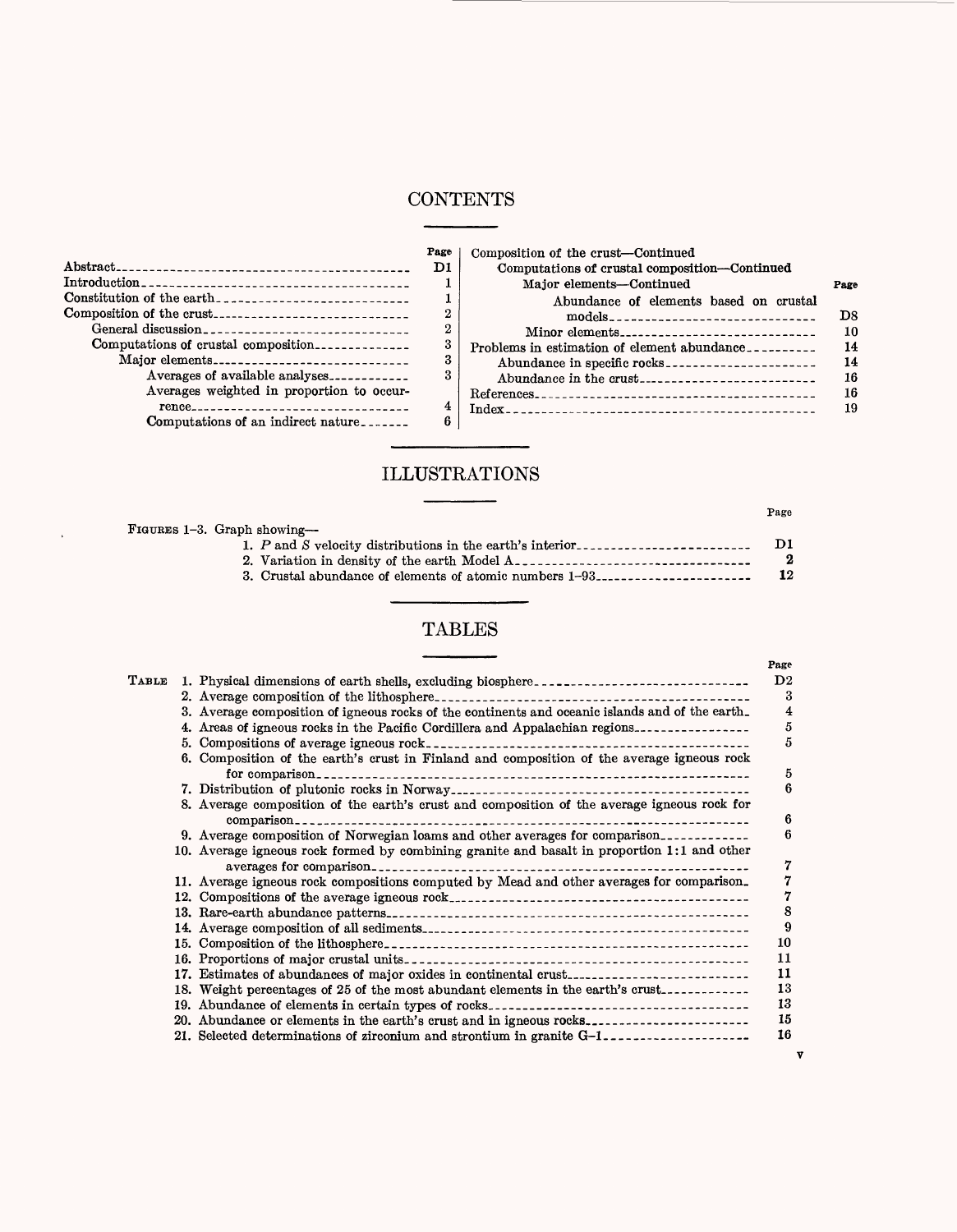## DATA OF GEOCHEMISTRY

## **COMPOSITION OF THE EARTH'S CRUST**

## By RAYMOND L. PARKER

#### **ABSTRACT**

The crust of the earth is composed principally of igneous (and metamorphic) rocks of granitic and basaltic composition. Since 1890 many geologists have computed averages for the majorelement composition of the crust based on the following general approaches: (1) Averages of available analyses, (2) averages weighted in proportion to occurrence, (3) computations of an indirect nature based on the composition of sediments and various combinations of mafic and felsic rocks, and (4) abundances of elements based on crustal models. Most of these averages fall within a remarkably small range in composition. Less attention has been given by geologists to the computation of abundance of minor elements in the crust and in various types of rocks. The abundance of some minor elements still is poorly known, and the estimation of their abundance is hampered by lack of available analyses, inadequate sampling, inaccurate results of some analytical procedures, and imprecise methods of estimation.

Abundance figures for the chemical elements in the earth's crust and in the common rocks, as summarized from available literature, are presented.

#### **INTRODUCTION**

The crust of the earth is discussed in the following pages to serve as background for succeeding chapters of the "Data of Geochemistry." An attempt is made to present the data that relate to the composition of the lithic crust and to present the most recent tabulations of abundances of the elements in the crust and in certain general rock categories. A principal purpose of this chapter is to point out the problems involved in computing abundance figures and in determining accurately the composition of the crust. Our knowledge of crustal composition since about 1890 is presently through a summary of the most important works in this field.

The abundance data given in tables 19 and 20 will no doubt be subject to revision shortly after they are published because of the rapid accumulation of modern analytical data and the detailed compilation of data for each element now in progress. A final tabulation on completion of such compilation will be presented in chapter DD of the "Data of Geochemistry."

## **CONSTITUTION OF THE EARTH**

The earth is considered to have a primary threefold division-crust, mantle, and core. These divisions, which are concentric zones in depth, are established principally by their differing behavior with respect to the transmission of *P* (compressional) and *8* (shear) seismic waves and are separated from each other by distinct discontinuities in transmission velocity. The crust and the mantle are separated by the Mohorovičić discontinuity at an average depth below sea level ranging from 37 km under parts of the continents to about 11 km beneath the deep sea basins (Poldervaart, 1955); the mantle and core are separated by the Wiechert-Gutenberg discontinuity at a depth of approximately 2,900 km. These discontinuities are clearly shown in figure 1, a plot of velocity of *P* and *8* waves versus depth in the earth. Inasmuch as the velocity of *P* and *8* waves varies with density and elasticity of the medium through which the waves pass, the curves indicate that the earth is heterogeneous in respect to these properties in zones



FIGURE 1.-P and *S* velocity distributions in the earth's interior. Modified from Bullen (1963, p. **223).**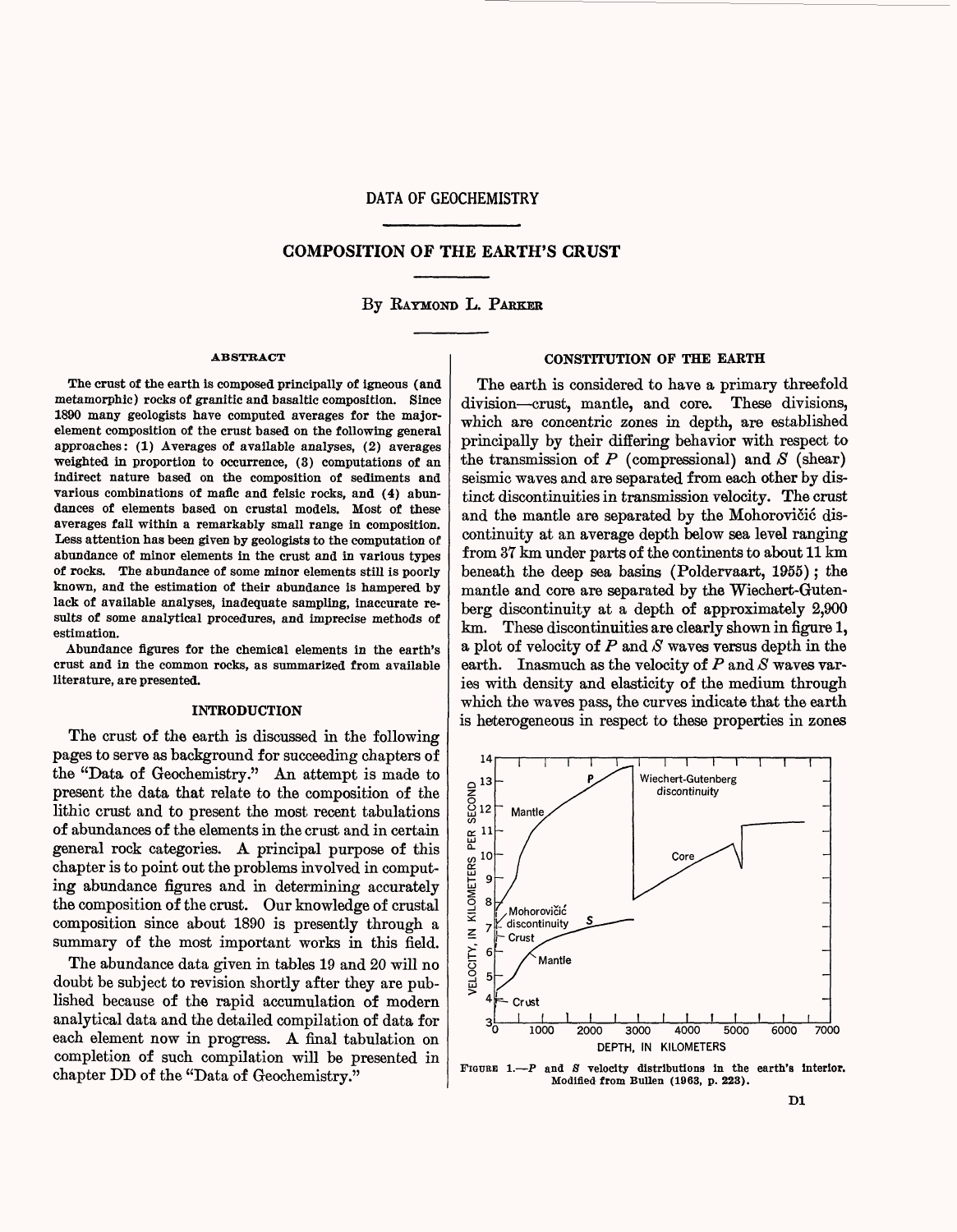in depth separated by the above-mentioned discontinuities. That *S* waves have not been observed to pass through the central core suggests that part of the core is not rigid, as are other zones of the earth, and is probably in a fluid state. Keasons for believing that the inner part of the core is solid are discussed by Bullen (1963).

The average density of the earth was determined by Cavendish in 1799 to be about 5.5 g per  $cm<sup>3</sup>$  (grams per cubic centimeter) ; a more precise recent estimate is 5.51T g per cm3 (Bullen, 1963, p. 226). Inasmuch as the surface rocks have a mean density of about 2.8 g per cm3 , inner parts of the earth must consist of material with density greater than 5.5 to account for the density of the earth as a whole. A detailed mathematical treatment of the density variation in the earth is given by Bullen (1963, p. 229), showing the general increase in density to  $11.9$  g per cm<sup>3</sup> for a depth within the core. (See figure 2.) Birch (1964) points out that densities proposed for the inner core by Bullen are excessive and are in conflict with modern shock-wave data. Inner-core densities of 12.86 and 13.26 g per cm3 for two earth models have been postulated by Clark and Eingwood (1964) and are considered plausible and consistent with those data.

The density distribution within the earth may be explained by a change in physical state of the material by contraction into smaller volume under great pressure or by a change in chemical composition involving heavier substances. Concepts currently favored by most physicists and geologists to explain the density variation with depth are based both on changes in physical state and chemical composition (Birch, 1964). The following constitution of the earth is consistent with



FIGURE 2.-Variation in density of the earth Model A. Modified from Bullen (1963, p. 231).

known facts concerning its mass, moment of inertia, and seismic behavior.

| Division<br>$Crust$ <sub>----</sub> | Physical state<br>Solid (with<br>zones of fluid,<br>gas). | Constituent material<br>Heterogeneous, principally<br>normal silicate rocks but<br>including zones of water,<br>snow, and ice (hydrosphere);<br>gas (atmosphere); and organic<br>and skeletal matter<br>(biosphere). |
|-------------------------------------|-----------------------------------------------------------|----------------------------------------------------------------------------------------------------------------------------------------------------------------------------------------------------------------------|
|                                     | $\text{Mantle}\_\text{--}$ Solid $\_\text{--}$            | Iron-magnesium silicates, possi-<br>bly dunitic or peridotitic<br>material and iron sulfide(?).                                                                                                                      |
| $Core_{\texttt{---}}$               | Partly fluid,<br>partly solid.                            | Iron-nickel alloy, perhaps<br>containing silicon.                                                                                                                                                                    |

The physical dimensions of these divisions of the earth are summarized in table 1.

TABLE 1. *Physical dimensions of earth shells, excluding biosphere*  [Data from Mason (1958, p. 41)]

|                                                                                                                       | Thickness (km)                                   | Volume<br>$(X10^{27}$ cm <sup>3</sup> )   | Mean<br>density<br>(g per<br>$cm3$ ) | Mass<br>$(X10^{27} g)$                                | Mass<br>(percent)                        |
|-----------------------------------------------------------------------------------------------------------------------|--------------------------------------------------|-------------------------------------------|--------------------------------------|-------------------------------------------------------|------------------------------------------|
| Atmosphere.<br>Hydrosphere.<br>Crust <sub>--</sub><br>$\mathbf{Mantle}\dots$<br>$Core$ --------------<br>Whole earth. | 3.80 (mean)<br>(mean)<br>2.883<br>3.471<br>6.371 | 0.00137<br>.008<br>.899<br>. 175<br>1.083 | 1.03<br>2.8<br>4.5<br>10.7<br>5.52   | 0.000005<br>.00141<br>.024<br>4.075<br>1.876<br>5.976 | 0.00009<br>.024<br>68.1<br>31.5<br>100.0 |

#### **COMPOSITION OF THE CRUST**

#### **GENERAL DISCUSSION**

The term "crust" stems from the early concept of a molten earth with a solidified outer crust. Our present concept of the earth's structure differs considerably, but the term has persisted and is now applied to the outer shell of the earth above the Mohorovičić discontinuity. Included in the crust are the geochemical spheres hydrosphere, atmosphere, and biosphere, which are subjects of detailed description in separate chapters of the "Data of Geochemistry." Only the lithic crust above the Mohorovičić discontinuity will be described here.

The term "lithosphere" has been applied to the lithic crust of the earth by other writers (Clarke and Washington, 1924; Poldervaart, 1955) and is used interchangeably with lithic crust in this report. As pointed out by Eankama and Sahama (1950, p. 82), lithosphere, as contrasted to asthenosphere, should refer to strength or state of the constituting material and, as originally defined, should not connote chemical composition. Subsequently, the term "steriosphere" was proposed by Bucher (1955, p. 344) for this relatively strong outermost shell of the earth above the asthenosphere, but the term has been little used. It seems pointless to attempt to refine lithosphere from what it has come to mean through usage.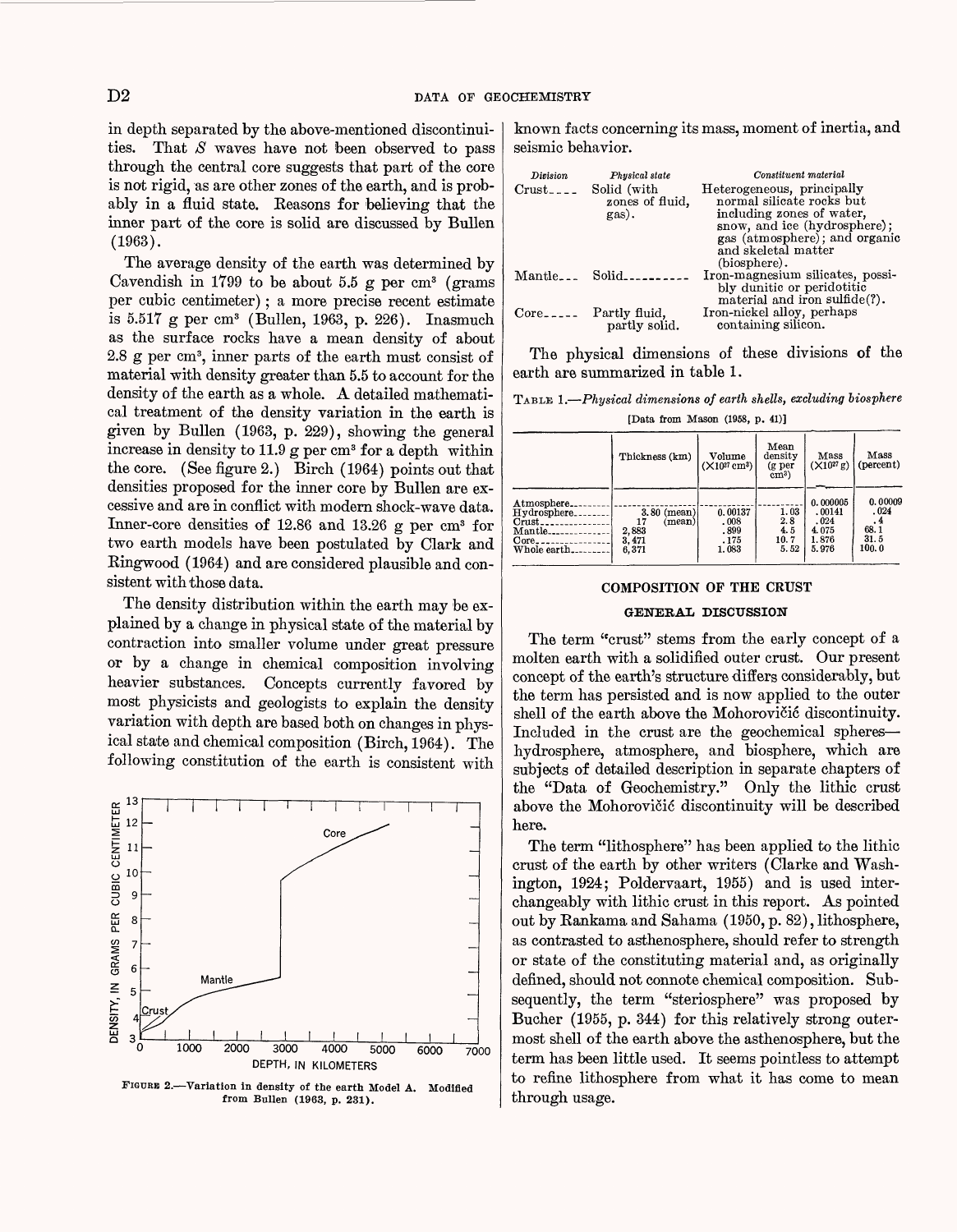The lithic crust is frequently and simply referred to as consisting of two layers-sial and sima. In this designation, the sial represents the upper part of the crust of silicic composition and derives its name from silicon and aluminum, which together with oxygen, are the most abundant elements in the material of this region. The sima refers to the underlying, more mafic part, of the crust and derives its name from siliconmagnesium. A less commonly used term "sialma" refers to an intermediate position between the sial and sima (Rankama and Sahama, 1950, p. 81). These terms, though imprecise, have convenient application in some structural and petrologic studies.

The crust of the earth is composed principally of igneous rocks and contains only a minor amount of sedimentary and metamorphic rocks, if the crust is considered as a whole. The proportions of different classes of rocks in the crust have been cited by Clarke and Washington (1924, p. 32) as consisting of 95 percent igneous rocks (including metamorphic rocks) and 5 percent sedimentary rocks (consisting of 4 percent shale, 0.75 percent sandstone, and 0.25 percent limestone). Succeeding workers have not greatly revised these early estimates. Poldervaart (1955) calculated that the crust, including areas beneath the oceanic basins, contains 6 percent sedimentary rocks. Obviously the composition of the crust is close to the composition of igneous rocks.

# **COMPUTATIONS OF CRUSTAL COMPOSITION MAJOR EI^EMENTS**

Studies aimed at determining the composition of the earth's crust have been made over a period of more than 75 years, and considerable controversy has arisen over the approaches to the problem as well as to the values proposed. Four general approaches in determining crustal composition that have evolved during this period are (1) averages of available analyses, (2) averages weighted in proportion to occurrence, (3) computations of an indirect nature based on the composition of sediments and various combinations of mafic and felsic rocks, and (4) abundance of elements based on crustal models. All approaches except the last are concerned chiefly with the continental crust or parts of the crust and do not take into consideration the more than half of the earth's crust covered by the oceans.

## AVEKAGES OF AVAILABLE ANALYSES

Early studies by Clarke (1889, 1908), Washington (1903), and Harker (1904) derived figures for the composition of the average igneous rock based on the arithmetic mean of a large number of chemical analyses. A final paper by Clarke and Washington (1924) on the composition of the earth's crust was based on computations from 5,159 superior analyses compiled by Washington (1917). The work included averages grouped by geographical areas as well as figures for the crust of the earth as a whole. Averages of analyses grouped on a geographical basis were found to agree fairly well from one area to another, provided the areas chosen were large enough to eliminate local variations. Grout (1938) revised the average for the Canadian Shield area by using more recent analyses not available to Clarke and Washington.

On the basis of 95 percent igneous rocks, 4 percent shale, 0.75 percent sandstone, and 0.25 percent limestone, Clarke and Washington (1924) computed the average composition of the lithosphere to a 10-mile depth. Their averages for igneous rocks, shale, sandstone, and limestone, and the weighted average for the lithosphere are given in table 2. The average for the lithosphere differs little from the average given for igneous rocks.

TABLE 2. *Average composition of the lithosphere according to Clarke and Washington (1924, p. 82}* [Tr, trace]

|                                                                   | 1      | 2      | 3                                | 4                                                  | 5       |
|-------------------------------------------------------------------|--------|--------|----------------------------------|----------------------------------------------------|---------|
| $\rm SiO_{2-2-2-2-2-2}$                                           | 59.12  | 58. 11 | 78.31                            | 5.19                                               | 59.07   |
| $TiO2$ _________                                                  | 1.05   | . 65   | . 25                             | . 06                                               | 1.03    |
|                                                                   | 15.34  | 15.40  | 4.76                             | . 81                                               | 15.22   |
| $Fe2O3$                                                           | 3.08   | 4.02   | 1.08                             |                                                    | 3.10    |
| $FeO$ ----------                                                  | 3.80   | 2.45   | .30                              | . 54                                               | 3.71    |
| $MgO$ <sub>----------</sub>                                       | 3.49   | 2.44   | 1. 16                            | 7.89                                               | 3.45    |
| $CaO$ ----------                                                  | 5.08   | 3.10   | 5.50                             | 42 57                                              | 5.10    |
| $Na2O-$ -------                                                   | 3.84   | 1.30   | . 45                             | 05                                                 | 3, 71   |
| $K_2O_{-}$ - - - - - - - - -                                      | 3.13   | 3.24   | $1.\,32$                         | . 33                                               | 3.11    |
| $\rm H_2O_{\tt -----------}$                                      | 1.15   | 4.99   | 1.63                             | . 77                                               | 1.30    |
| $\rm{CO_{2-}}$ ----------                                         | 10     | 2.63   | 5.04                             | 41.54                                              | . 35    |
| $ZrO_{2-1}$                                                       | . 04   |        |                                  |                                                    | . 04    |
| $\rm P_2O_5$ ---------                                            | .30    | . 17   | .08                              | . 04                                               | . 30    |
| Cl____________                                                    | 05     |        | Тr                               | . 02                                               | 05      |
| F_____________                                                    | .03    |        |                                  |                                                    | . 03    |
| $SO_3$ -----------                                                |        | .65    | .07                              | . 05                                               |         |
| S.                                                                | . 05   |        |                                  | . 09                                               | . 06    |
| (Ce, $Y$ ) <sub>2</sub> O <sub>3-----</sub>                       | .02    |        |                                  |                                                    | . 02    |
| $Cr_2O_3$ ---------                                               | . 06   |        |                                  |                                                    | . 05    |
| $\rm V_2O_{3-}\, -\, -\, -\, -\, -\, -$                           | . 03   |        |                                  |                                                    | . 03    |
| $MnO$ ----------                                                  | .12    | Tr     | Тr                               | . 05                                               | . 11    |
| $NiO_{-}$ $_{-}$ $_{-}$ $_{-}$ $_{-}$ $_{-}$ $_{-}$ $_{-}$ $_{-}$ | .03    |        |                                  |                                                    | . 03    |
| $BaO_{\texttt{---}}$                                              | . 05   | . 05   | . 05                             | .00                                                | 05      |
| 8r0 <sub>----------</sub>                                         | . 02   | .00    | . 00                             | .00                                                | 02      |
| ${\rm Li}_2{\rm O}$ - - - - - - - - - -                           | .01    | Tr     | Тr                               | Тr                                                 | 01      |
| Cu <sub>------------</sub>                                        | . 01   |        |                                  |                                                    | $_{01}$ |
| <u> 2223 - 233 - 233 - 23</u>                                     | .00    | . 80   |                                  |                                                    | . 04    |
|                                                                   |        |        |                                  |                                                    |         |
| Total_                                                            | 100.00 | 100.00 | 100.00                           | 100.00                                             | 100.00  |
| 1. Average igneous rock.                                          |        |        | 5. Weighted average lithosphere: |                                                    |         |
| 2. Average shale.                                                 |        |        |                                  | Igneous rock, 95 percent                           |         |
| 3. Average sandstone.                                             |        |        | Shale, 4 percent                 |                                                    |         |
| 4. Average limestone.                                             |        |        |                                  | Sandstone, 0.75 percent<br>Limestone, 0.25 percent |         |
|                                                                   |        |        |                                  |                                                    |         |

Many objections to the validity of the averaging method of Clarke and Washington for determining the average composition of igneous rocks of the crust have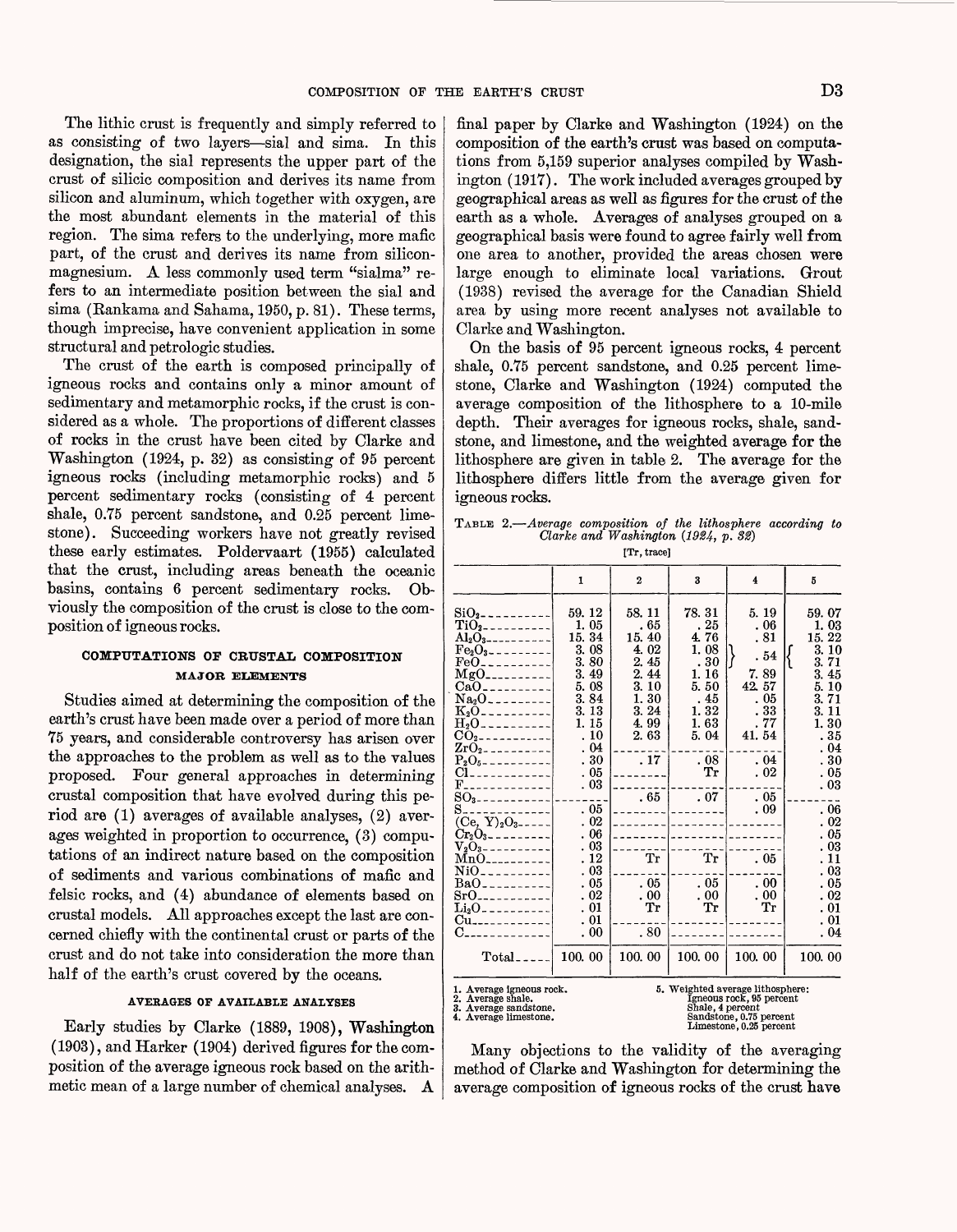been raised, but the Clarke and Washington figures are close to those derived by more recent and sophisticated methods. Principal objectors were Daly (1914), Sederholm (1925), and Vogt (1931), and the principal objections were that the averaging method did not take into account the irregular geographic distribution of the analyses, that the analyses used in calculations were not proportional to the mass of rocks they represented, and that rare and unusual rocks were given undue weight in the calculations because of the abundance of analyses of these types of rocks in the literature. The objections were countered by Clarke and Washington (1924, p. 7)

who pointed out that, even though the analyses were not truly representative in terms of the abundance of rocks as they occur in the earth, they showed that the rocks varied from persilicic to subsilicic, and in the average these variations tended to offset each other and approximate the true mean. Such compensation, because of the wide ranges in composition of the unusual rocks, also tended to produce an average near the true mean. Inasmuch as the averages for individual continents were in fair agreement, unequal analytical coverage of areas was considered not to invalidate the overall average. (See table 3.)

TABLE 3. *Average composition of igneous rocks of the continents and oceanic islands and of the earth* [Clarke and Washington (1924 p. 15)]

|                                                                                                                     |                                | $\overline{2}$                | 3                            | 4                                               | 5                            | 6                            | 7                            | 8                            | 9                            | 10                             |
|---------------------------------------------------------------------------------------------------------------------|--------------------------------|-------------------------------|------------------------------|-------------------------------------------------|------------------------------|------------------------------|------------------------------|------------------------------|------------------------------|--------------------------------|
| SiO <sub>2</sub><br>$TiO2-$<br>-------------------------<br>$\text{Al}_2\text{O}_3$ .<br>------------------------   | 60.19<br>1.01<br>15.76         | 61.34<br>.56<br>15.20         | 59.84<br>.83<br>15.12        | 58.21<br>.84<br>15.28                           | 50.59<br>1.63<br>15.81       | 61.92<br>.68<br>15.49        | 60.16<br>1.01<br>14.74       | 50.03<br>1.96<br>15.51       | 53, 66<br>.87<br>16.82       | 59.12<br>1.05<br>15.34<br>3.08 |
| $Fe2O3-$<br><br>FeO <sub>z</sub><br>-------------------------<br>MgO <sub>-----</sub> ---------------------<br>CaO. | 2.87<br>3.67<br>3.16<br>4.80   | 3, 03<br>3.30<br>3.47<br>4.88 | 3.17<br>3.67<br>3.61<br>4.97 | 3.52<br>3.73<br>3.51<br>5.09                    | 4.44<br>5.79<br>5,79<br>7.36 | 3.17<br>2.75<br>2.63<br>4.50 | 2.60<br>4.41<br>3.76<br>5.03 | 3.88<br>6.23<br>6.62<br>7.99 | 4.01<br>5.34<br>4.67<br>7.59 | 3.80<br>3.49<br>5.08           |
|                                                                                                                     | 3.90<br>3.07<br>1.01           | 4.09<br>2.69<br>1.05          | 3.73<br>3.40<br>1.24         | 4.83<br>3.28<br>1.26                            | 4.27<br>2, 31<br>1.47        | 4.10<br>3.23<br>1.23         | 3.50<br>3.03<br>1, 19        | 4,00<br>2.10<br>1.16         | 3.58<br>2.32<br>.93          | 3.84<br>3.13<br>1.15           |
| $P_2O_5$ -----------------------------<br>$\rm Mn \ddot O$ .<br>------------------------<br>Others.                 | .26<br>.10 <sup>7</sup><br>.20 | . 11<br>.12<br>.16            | .23<br>.08<br>. 11           | $\begin{array}{c} 20 \\ 07 \end{array}$<br>. 18 | .43<br>.04<br>.07            | .12<br>.10<br>.08            | .26<br>. 15<br>.16           | . 25<br>. 15<br>.12          | .17<br>.03<br>.01            | .30<br>.12<br>.50              |
| Total.                                                                                                              | 100.00                         | 100.00                        | 100.00                       | 100.00                                          | 100.00                       | 100.00                       | 100.00                       | 100.00                       | 100.00                       | 100.00                         |

1. North America—including Greenland, Mexico, Central America, and West<br>Indies: 1,709 analyses.<br>2. South America: 138 analyses.<br>3. Europe: 1,985 analyses.<br>4. Africa—continental: 223 analyses.<br>5. South Atlantic Islands: 56

**AVERAGES WEIGHTED IN PROPORTION TO OCCURRENCE**

A more quantitative approach to the determination of the composition of segments of the earth's crust was conceived by Daly (1914), coincident with his objections to the methods of Clarke and Washington. His approach was based on the use of geologic maps in estimating the relative abundance of rock types. Using 75 U.S. Geological Survey folios covering parts of the Appalachian and Cordillera regions of the United States, Daly measured the areal extent of the principal classes of plutonic, hypabassal, and extrusive rocks (table 4). He also compiled the average compositions of many types of igneous rocks. Knopf (1916), however, first used these data to compute a composition for the average igneous rock (table 5), which is very similar to the composition computed by Clarke and Washington (1924) by their method of averaging available analyses.

Sederholm (1925) computed an average composition of the earth's crust within the borders of Finland by using the areal distribution of various types of rocks and their chemical compositions in a manner similar to Knopf's as the basis for his computations. From geo6. Asia—continental: 114 analyses.<br>7. Australia—including Tasmania: 287 analyses.<br>8. Polynesia: 72 analyses.<br>9. Antarctic continent: 103 analyses.<br>10. The earth: 5,159 analyses.

logic maps he deduced the following percentages of rocks as the principal groups that constitute the Finnish crust:

| <u>ul 1100 -</u> |     |
|------------------|-----|
|                  |     |
|                  |     |
|                  |     |
|                  |     |
|                  |     |
|                  |     |
|                  | 8.2 |
|                  |     |
|                  |     |

Total \_\_\_\_\_\_\_ 100.0

His average composition for the crust is considerably more silicic than averages for other regions and is shown in table 6, along with other averages for comparison. Column 2, table 6, is the average igneous rock computed by Clarke and Washington (1924) for Finland including the Kola Peninsula. The inclusion of some unusual (alkalic) Kola rocks in the average probably lowered the silica content, modified other oxide percentages, and thus accounted at least in part for the differences between the Sederholm and Clarke and Washington averages.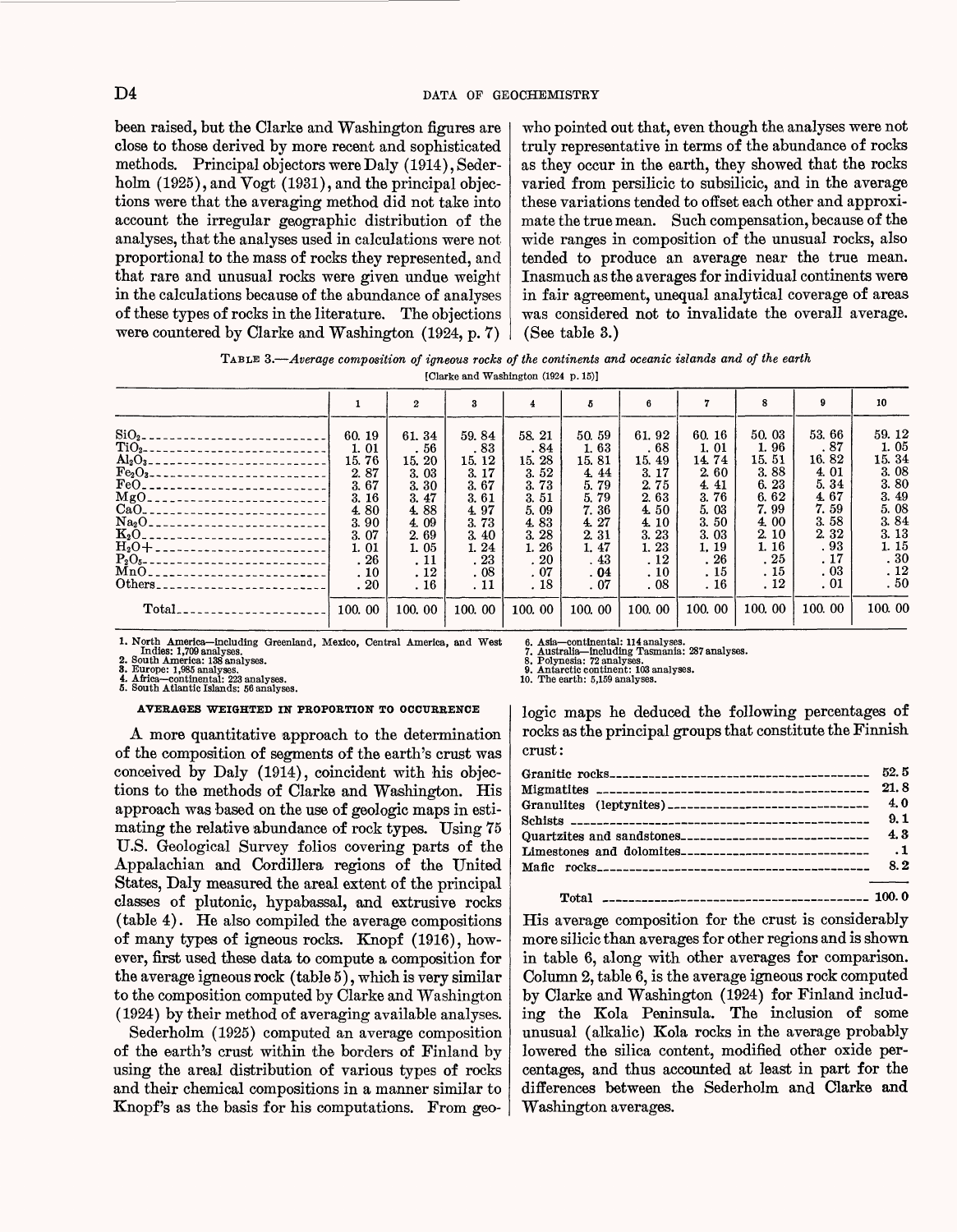TABLE 4. *Areas of igneous rocks in the Pacific Cordillera and Appalachian regions*  $\overline{a}$   $\overline{b}$   $\overline{c}$   $\overline{c}$   $\overline{d}$   $\overline{d}$   $\overline{d}$   $\overline{d}$   $\overline{d}$   $\overline{d}$   $\overline{d}$   $\overline{d}$   $\overline{d}$   $\overline{d}$   $\overline{d}$   $\overline{d}$   $\overline{d}$   $\overline{d}$   $\overline{d}$   $\overline{d}$   $\overline{d}$   $\overline{d}$   $\overline{d}$   $\overline{d}$   $\overline{$ 

| <b>TABLE 5—Compositions of average igneous rock</b> |  |  |
|-----------------------------------------------------|--|--|
| H'S CRUST                                           |  |  |

|                                                                                                                                                                                                                                                                                                                                                                                                                                                                                                                                                                                                                                                                                               | [Compiled by Daly (1914, p. 44)]                                                                                                                                                        |                                                                                |                                                                                                                                                                                         |
|-----------------------------------------------------------------------------------------------------------------------------------------------------------------------------------------------------------------------------------------------------------------------------------------------------------------------------------------------------------------------------------------------------------------------------------------------------------------------------------------------------------------------------------------------------------------------------------------------------------------------------------------------------------------------------------------------|-----------------------------------------------------------------------------------------------------------------------------------------------------------------------------------------|--------------------------------------------------------------------------------|-----------------------------------------------------------------------------------------------------------------------------------------------------------------------------------------|
|                                                                                                                                                                                                                                                                                                                                                                                                                                                                                                                                                                                                                                                                                               | Pacific<br>Cordillera<br>region (sq mi)                                                                                                                                                 | Appalachian<br>region (sq mi)                                                  | Total (sq mi)                                                                                                                                                                           |
|                                                                                                                                                                                                                                                                                                                                                                                                                                                                                                                                                                                                                                                                                               | <b>Plutonic rocks</b>                                                                                                                                                                   |                                                                                |                                                                                                                                                                                         |
| Precambrian granite_______<br>Paleozoic and later granite<br>Total granite_______<br>Granodiorite <sub>--------------</sub><br>Quartz monzonite________<br>Quartz diorite<br>Diorite____________________<br>Gabbro diorite <sub>-------------</sub><br>Gabbro - - - - - - - - - - - - - - - - -<br>Anorthosite________________<br>Syenite____________________<br>Monzonite <sub>----------------</sub><br>Nepheline syenite_________<br>Shonkinite_________________<br>$Fergusite$ ----------------<br>$M$ issourite<br>$\rm{The \textbf{r}alite}\textcolor{red}{\textbf{}}\textcolor{red}{\textbf{}}\textcolor{red}{\textbf{}}$<br>Peridotite_________________<br>Pyroxenite________________ | 2, 089. 0<br>402.0<br>(2, 491. 0)<br>2, 040. 0<br>11.0<br>45.3<br>103.5<br>98. 5<br>226.4<br>52.0<br>24.4<br>17.5<br>3.5<br>8.7<br>$\mathbf{<} 1.0$<br>$\cdot$ 1<br>6. 3<br>73.3<br>2.2 | 1, 151. 0<br>194.0<br>(1, 345, 0)<br>10. 0<br>47.5<br>----------<br>---------- | 3, 240. 0<br>596.0<br>(3, 836, 0)<br>2, 040. 0<br>11. 0<br>45.3<br>113.5<br>98. 5<br>273.9<br>52. 0<br>24.4<br>17.5<br>3. 8<br>8. 7<br>$\mathbf{<}$ 1. 0<br>. 1<br>6.3<br>73. 3<br>2. 2 |
| $Total$ -------------                                                                                                                                                                                                                                                                                                                                                                                                                                                                                                                                                                                                                                                                         | 5, 240. 7                                                                                                                                                                               | 1, 402. 8                                                                      | 6, 607. 5                                                                                                                                                                               |
|                                                                                                                                                                                                                                                                                                                                                                                                                                                                                                                                                                                                                                                                                               | Hypabyssal rocks                                                                                                                                                                        |                                                                                |                                                                                                                                                                                         |
| Granite porphyry<br>Quartz porphyry and<br>rhyolite________________<br>Dacite porphyrite__________                                                                                                                                                                                                                                                                                                                                                                                                                                                                                                                                                                                            | 17.9<br>26. 5                                                                                                                                                                           | 2. 0<br>1. 0                                                                   | 19.9<br>27. 5                                                                                                                                                                           |
| $\operatorname{Quartz-hornblende}$<br>porphyrite_______________<br>Quartz monzonite porphyry_<br>Diorite porphyrite<br>Hornblende porphyrite<br>Quartz diabase<br>Diabase <sub>-------------------</sub><br>Syenite porphyry<br>Monzonite porphyry_______<br>Nepheline syenite porphyry_<br>Phonolite_____________________<br>Pseudo-leucite porphyry___                                                                                                                                                                                                                                                                                                                                      | 7. 8<br>2.0<br>4.6<br>20.1<br>1. 0<br>3. 0<br>150.0<br>38.4<br>9.4<br>$<$ . 1<br>2.7<br>. 5                                                                                             | 1.6<br>118.0<br>2. 5                                                           | 7. 8<br>2. 0<br>4.6<br>21. 7<br>1. 0<br>3. 0<br>268.0<br>40.9<br>9.4<br>< 1<br>2. 7<br>. 5                                                                                              |
| Total____________                                                                                                                                                                                                                                                                                                                                                                                                                                                                                                                                                                                                                                                                             | 284.0                                                                                                                                                                                   | 125. 1                                                                         | 409.1                                                                                                                                                                                   |
|                                                                                                                                                                                                                                                                                                                                                                                                                                                                                                                                                                                                                                                                                               | <b>Extrusive rocks</b>                                                                                                                                                                  |                                                                                |                                                                                                                                                                                         |
| Rhyolite______<br>Dacite <sub>-------------------</sub><br>Mica andesite <sub>-------------</sub><br>Hornblende andesite<br>Pyroxene andesite (chiefly).<br>Augite porphyrite<br>Basalt____________________<br>Trachyte <sub>-----------------</sub><br>Latite_____________________<br>$\rm Phonolite$ -----------------<br>${\rm Trace by dolarite}\texttt{---}\texttt{---}\texttt{---}$<br>$T$ eschenite <sub>----------------</sub><br>Nepheline basalt (Texas)<br>Nepheline-melilite basalt<br>Limburgite________________<br>Quartz basalt_______________                                                                                                                                 | 2, 145. 7<br>82. 1<br>3. 0<br>21. 6<br>3, 966. 0<br>255. 0<br>3, 079. 0<br>6. 5<br>4. 6<br>5.5<br>3<br>$\boldsymbol{2}$<br>$1.\overline{2}$<br>2. 8<br>2. 5<br>8. 0                     | 1. 0<br>$- - - -$<br>130. 0<br>-------                                         | 2, 146.7<br>82. 1<br>3. 0<br>21. 6<br>3, 966. 0<br>255. 0<br>3, 209. 0<br>6.5<br>4.6<br>5.5<br>3<br>2<br>1, 2<br>2. 8<br>2. 5<br>8. 0                                                   |
| $\mathrm{Total}$ ----------                                                                                                                                                                                                                                                                                                                                                                                                                                                                                                                                                                                                                                                                   | 9,584.0                                                                                                                                                                                 | 131.0                                                                          | 9,715.0                                                                                                                                                                                 |

15, 072. 7

1, 658. 9

16, 731. 6

Total igneous rock area mapped ....

|                                                                                                                                                                                                                                                                                                                                                                                                                                                                                                                                                                                                                                                                                                                                                                                                                                                                                                                                | Compositions computed by-                                                                     |                                                                                                        |                                                                                                        |  |  |
|--------------------------------------------------------------------------------------------------------------------------------------------------------------------------------------------------------------------------------------------------------------------------------------------------------------------------------------------------------------------------------------------------------------------------------------------------------------------------------------------------------------------------------------------------------------------------------------------------------------------------------------------------------------------------------------------------------------------------------------------------------------------------------------------------------------------------------------------------------------------------------------------------------------------------------|-----------------------------------------------------------------------------------------------|--------------------------------------------------------------------------------------------------------|--------------------------------------------------------------------------------------------------------|--|--|
|                                                                                                                                                                                                                                                                                                                                                                                                                                                                                                                                                                                                                                                                                                                                                                                                                                                                                                                                | Knopf from<br>Daly's data<br>(1916)                                                           | Clarke<br>(1915)                                                                                       | Clarke and<br>Washington<br>(1924)                                                                     |  |  |
| $\rm SiO_{2-}$ ----------------------<br>$\text{TiO}_2$ ----------------------<br>$Al_2O_3$ -------------------- <br>FeO----------------------<br>MnO <sub>--------------------</sub><br>MgO <sub>---------------------</sub><br>CaO <sub>----------------------</sub><br>$\rm Na_{2}O_{\hbox{\small -}\hbox{\small -}\hbox{\small -}\hbox{\small -}\hbox{\small -}\hbox{\small -}\hbox{\small -}\hbox{\small -}\hbox{\small -}\hbox{\small -}\hbox{\small -}\hbox{\small -}\hbox{\small -}\hbox{\small -}\hbox{\small -}\hbox{\small -}\hbox{\small -}\hbox{\small -}\hbox{\small -}\hbox{\small -}\hbox{\small -}\hbox{\small -}\hbox{\small -}\hbox{\small -}\hbox{\small -}\hbox{\small -}\hbox{\small -}\hbox{\small -}\hbox{\small -}\hbox{\small -}\hbox{\small -}\hbox{\small -}\hbox{\small -}\hbox{\small -}\hbox{\small -}\h$<br>$\rm H_2O$ — ________________________<br>$P_2O_{5-2}$<br>Others___________________ | 61.64<br>. 73<br>15.71<br>2.91<br>3.25<br>.16<br>2.97<br>5.06<br>3.40<br>2.65<br>1.26<br>. 26 | 60.47<br>. 80<br>15.07<br>2.68<br>3.50<br>. 10<br>3.85<br>4.88<br>3.41<br>3.03<br>. 48<br>1.44<br>. 29 | 59.12<br>1.05<br>15.34<br>3.08<br>3.80<br>. 12<br>3.49<br>5.08<br>3.84<br>3.13<br>1.15<br>. 30<br>. 50 |  |  |
|                                                                                                                                                                                                                                                                                                                                                                                                                                                                                                                                                                                                                                                                                                                                                                                                                                                                                                                                | 100.00                                                                                        | 100.00                                                                                                 | 100.00                                                                                                 |  |  |

*tion of the average i ffneous rock for comparison* TABLE 6.-Composition of the earth's crust in Finland and composi-

|                                                                                             | 1                    | $\mathbf{z}$          | 3                     |
|---------------------------------------------------------------------------------------------|----------------------|-----------------------|-----------------------|
| $\rm SiO_{2-2-2-2-2-2-2-2-2-2-2-2}$                                                         | 67.70                | 60.58                 | 59.12                 |
| $Al_2O_3$ ---------------------                                                             | .41<br>14.69<br>1.27 | . 56<br>16.43<br>2.75 | 1.05<br>15.34<br>3.08 |
| $Fe2O3$ ---------------------<br>FeO_______________________<br>$MnO$ ---------------------- | 3.14<br>.04          | 2.88<br>. 19          | 3.80<br>.12           |
| MgO----------------------<br>CaO <sub>----------------------</sub>                          | 1.69<br>3.40         | 2.16<br>3.35          | 3.49<br>5.08          |
|                                                                                             | 3.07<br>3.56         | 6.11<br>3.96          | 3.84<br>3.13          |
| $\rm H_2O$ ----------------------<br>$P_2O_5$ ----------------------                        | . 79<br>. 11         | . 71<br>.27           | 1.15<br>.30           |
| Others____________________                                                                  | . 13                 | . 05                  | .50                   |
| Total <sub>------------</sub>                                                               | 100.00               | 100.00                | 100.00                |

1. Sederholm (1925), average Finnish rocks. 2. Clarke and Washington (1924), average igneous rock, Finland including Kola, 59 analyses. 3. Clarke and Washington (1924), average igneous rock, earth.

Vogt (1931) calculated the average composition of the earth's crust after extensive field work in Norway. His calculations were based on averages of plutonic rock types computed by Daly or by himself and on his experience as a mapping geologist in estimating the relative distribution of the plutonic rocks. Only plutonic rocks were considered; hypabyssal, extrusive, and sedimentary rocks were excluded from consideration. The distribution of igneous rock types, as conceived by Vogt, is given in table 7, and his crustal averages are given in table 8. Both tables present two sets of values based on suppositions that the relative abundance of granite is either 50 or 60 percent.

Vogt's averages are somewhat more rich in silica, but less rich in ferrous and ferric oxides, magnesia, and lime, than the Clarke and Washington average. Vogt's figures for titania and phosphorus pentoxide a. & also con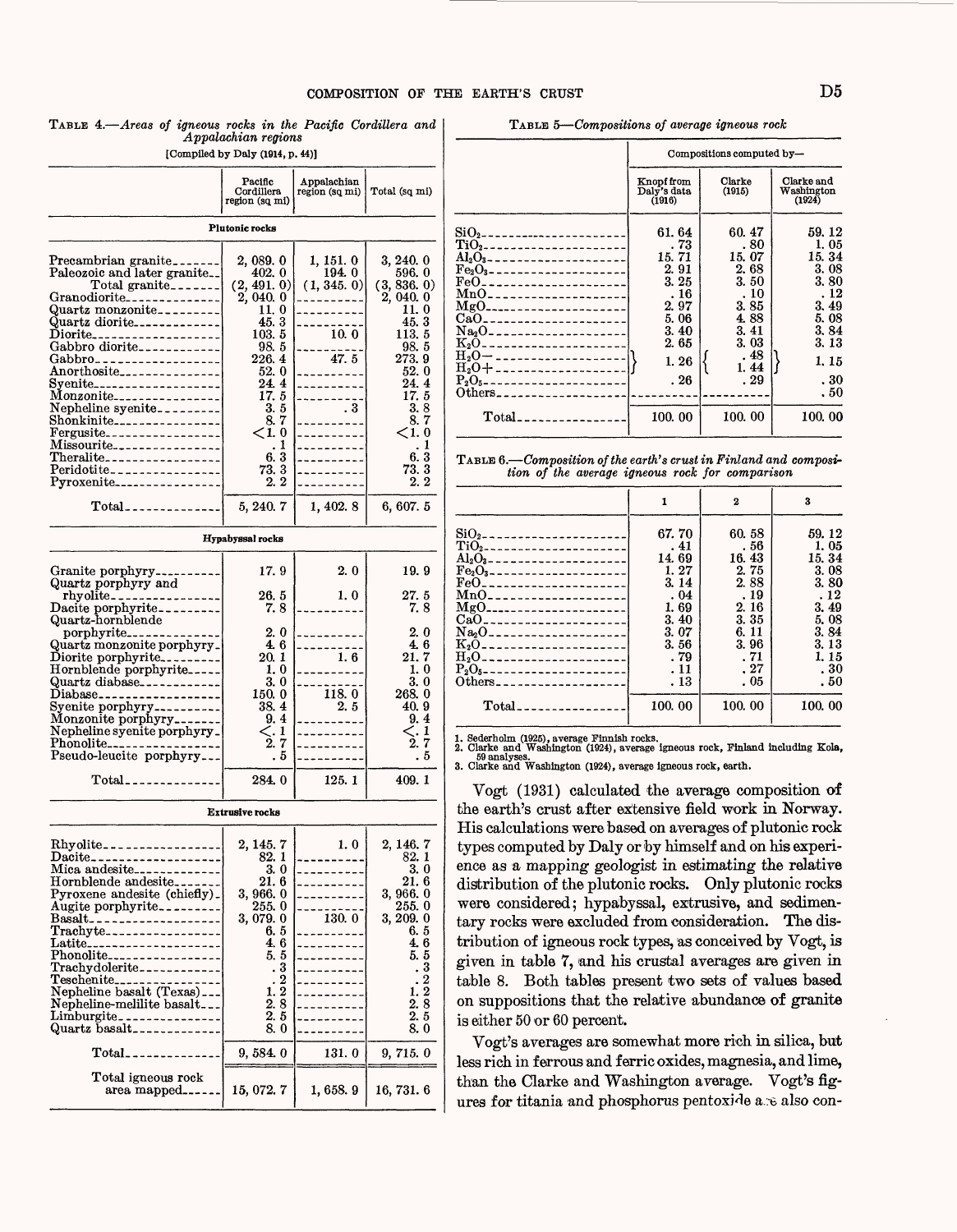siderably lower, facts which are strongly emphasized in his objections to the Clarke and Washington average.

#### TABLE 7. *Distribution of plvtonic rocks in Norway*

#### [Compiled by Vogt (1931)]

|                                                                                                                                                                                                                                                                                | assumed to be-                                   | Relative abundance of granite                            |
|--------------------------------------------------------------------------------------------------------------------------------------------------------------------------------------------------------------------------------------------------------------------------------|--------------------------------------------------|----------------------------------------------------------|
|                                                                                                                                                                                                                                                                                | 50 percent                                       | 60 percent                                               |
| Granite_<br>Quartz-monzonite and granodiorite<br>Quartz-diorite and diorite<br>${\rm Gabbro_{\texttt{}}_{\texttt{}}_{\texttt{}}_{\texttt{}}_{\texttt{}}_{\texttt{}}_{\texttt{}}_{\texttt{}}$<br>$\Lambda$ northosite<br>Pyroxenite and peridotite<br>Nordmarkite and pulaskite | 50<br>10<br>-8<br>18<br>4<br>. 50<br>1<br>3<br>4 | 60<br>9<br>6<br>15<br>3<br>. 25<br>$\frac{2}{3}$<br>. 50 |
|                                                                                                                                                                                                                                                                                | . 50<br>100                                      | . 25<br>100                                              |
|                                                                                                                                                                                                                                                                                |                                                  |                                                          |

| <b>TABLE 8.</b> —Average composition of the earth's crust (Vogt, 1931) |  |  |
|------------------------------------------------------------------------|--|--|
|                                                                        |  |  |
| and composition of the average igneous rock for comparison             |  |  |

|                                                                                              | 1                       | $\mathbf{2}$  | 3                  | 4              |
|----------------------------------------------------------------------------------------------|-------------------------|---------------|--------------------|----------------|
| $\rm SiO_{2-2-2-2-2-2-2-2-2-2-2}$                                                            | 64.03<br>.60            | 65.73<br>. 55 | 59.12<br>1.05      | 59.87<br>1.06  |
| $TiO2$ -------------------<br>$Al_2O_3$ ------------------<br>Fe <sub>2</sub> O <sub>3</sub> | 15.71<br>2.20           | 15.41<br>2.10 | 15.34<br>3.08      | 15.54<br>3.12  |
| $FeO_{2}$ --------------------<br>MgO                                                        | 2.66<br>2.67            | 2.30<br>2.23  | 3.80<br>3.49       | 3.85<br>3.53   |
| $CaO_{2}$<br>Na <sub>2</sub> O <sub>2</sub>                                                  | 4.62<br>3.51            | 4.01<br>3.43  | 5.08<br>3.84       | 5.14<br>3.89   |
|                                                                                              | 3.52                    | 3.79          | 3.13<br>1.15       | 3.17<br>------ |
| $Other_{\tt 2222222222222222222}$                                                            | .18 <sup>°</sup><br>.30 | .17<br>.28    | .10<br>.30<br>. 52 | .30<br>. 53    |
|                                                                                              | 100.00                  | 100.00        | 100.00             | 100.00         |
|                                                                                              |                         |               |                    |                |

1. Vogt's crustal average with granite assumed to be 50 percent of plutonic rocks, water free.<br>2. Vogt's crustal average with granite assumed to be 60 percent of plutonic rocks,

water free.

3. Igneous rocks, Clarke and Washington (1924). 4. Igneous rocks, Clarke and Washington (1924), water and carbon dioxide free.

#### COMPUTATIONS OF AN INDIRECT NATURE

Indirect approximations of the composition of the earth's crust have been made by determining the composition of the products of crustal weathering and erosion and by combining the analyses of mafic and felsic rocks in various proportions. Some computations involve equating the erosion products with combined mafic and felsic rocks. Supporters justify these approaches on the basis that the products of decomposition of the crust should reflect the original crustal composition and that the crust can well be represented by mafic and felsic rocks inasmuch as they are the principal types exposed. (See table 4.)

Goldschmidt (1933,1954) conceived the idea that the

glacial clays in southern Norway represent a natural sampling of the continent as a result of glacial erosion by the Fennoscandian ice sheet. The glacial erosion was largely mechanical with a minimum of chemical weathering, so that the composition of the resulting glacial clays should be close to that of the original rock flour. Furthermore, the rock flour should have been well mixed during transportation in the ice and in the melt water before deposition. An average of 77 analyses of the glacial clays (table 9) is in remarkable agreement with the average igneous rock of Clarke and Washington (1924), except for sodium and calcium which are considered to have been leached to some degree in the aqueous environment of transportation and deposition.

Instead of calculating the crustal composition, a number of geologists have combined the analyses of granite (felsic rocks) and basalt (mafic rocks) in various proportions to approximate the average for the crust. Daly (1910, p. 238) was one of the first to point out that the mean of his average granite and average basalt approximated his average diorite and andesite. This average is remarkably close to the average igneous rock of Clarke and Washington (1924) (table 10). Daly's observations were in accord with the views of Loewinson-Lessing (1911), who regarded the crust as derived from two fundamental magmas-granitic and basaltic. He erred, however, in suggesting that the average should be syenite instead of a rock of more intermediate composition (Daly, 1914, p. 169).

| <b>TABLE 9.</b> —Average composition of Norwegian loams (clays) and |                               |  |  |  |
|---------------------------------------------------------------------|-------------------------------|--|--|--|
|                                                                     | other averages for comparison |  |  |  |

|                                                                                                                                                                                                                                                                                                     |                                                                                                                               | Goldschmidt (1954)                                                                                                 |                                                                                                                      |                                                                                                                | Clarke and Washington<br>(1924)                                                                | Vogt (1931)                                                                                                  |                                                                               |                                                                               |
|-----------------------------------------------------------------------------------------------------------------------------------------------------------------------------------------------------------------------------------------------------------------------------------------------------|-------------------------------------------------------------------------------------------------------------------------------|--------------------------------------------------------------------------------------------------------------------|----------------------------------------------------------------------------------------------------------------------|----------------------------------------------------------------------------------------------------------------|------------------------------------------------------------------------------------------------|--------------------------------------------------------------------------------------------------------------|-------------------------------------------------------------------------------|-------------------------------------------------------------------------------|
|                                                                                                                                                                                                                                                                                                     |                                                                                                                               | Norwegian loams                                                                                                    |                                                                                                                      | ous rock                                                                                                       | Average igne-                                                                                  | Average com-<br>position earth's                                                                             |                                                                               |                                                                               |
|                                                                                                                                                                                                                                                                                                     | Pri-<br>mary                                                                                                                  | Second-<br>ary                                                                                                     | Mean                                                                                                                 | Earth                                                                                                          | Average<br>composi-<br>Nor-<br>tion<br>litho-<br>way<br>and<br>sphere                          |                                                                                                              | rocks assumed                                                                 | crust; granite<br>in plutonic<br>to be—                                       |
|                                                                                                                                                                                                                                                                                                     | zone                                                                                                                          | zone                                                                                                               |                                                                                                                      |                                                                                                                | Ice-<br>land                                                                                   |                                                                                                              | 50 per-<br>cent <sub>1</sub>                                                  | $60$ per-<br>cent <sub>1</sub>                                                |
| $\rm SiO_{2-}$<br>$\text{TiO}_{2}$<br>$\mathbf{Al}_2\mathrm{O}_3$ .<br>$Fe2O3$<br>FeO<br>MnO<br>$MgO$ <sub>--------</sub><br>CaO<br>$Na2O-$<br>$K_2O$ <sub>-----</sub> ----<br>$H_2O$ <sub>---------</sub><br>$P_2O_5$ -------<br>$80$ <sub>3---------</sub><br>S.<br>----------<br>CO <sub>2</sub> | 58.94<br>. 79<br>15.87<br>3.28<br>3.69<br>.10<br>3.33<br>3.19<br>2.0 <sub>b</sub><br>3.95<br>3.01<br>.21<br>.09<br>.08<br>.60 | 60.82<br>. 78<br>15.48<br>4.35<br>2.82<br>.12<br>3.02<br>2.25<br>2.00<br>3.83<br>3.10<br>.23<br>.05<br>.03<br>. 18 | 59.19<br>. 79<br>15.82<br>3.41<br>3.58<br>. 11<br>3, 30<br>3.07<br>2.05<br>3.93<br>3.02<br>.22<br>.08<br>.07<br>. 54 | 59.12<br>1.05<br>15.34<br>3.08<br>3.80<br>. 12<br>3, 49<br>5.08<br>3.84<br>3.13<br>1.15<br>. 30<br>.05<br>. 10 | 59.83<br>1.64<br>16.08<br>3.65<br>3.21<br>. 10<br>2.26<br>3.64<br>b.10<br>3.52<br>. 75<br>. 12 | 59.07<br>1.03<br>15.22<br>3.10<br>3.71<br>.11<br>3.45<br>5.10<br>3.71<br>3.11<br>1.30<br>.30<br>. 06<br>. 35 | 64.03<br>. 60<br>15.71<br>2.20<br>2.66<br>2.67<br>4.62<br>3.51<br>3.52<br>.18 | 65.73<br>. 55<br>15.41<br>2.10<br>2.30<br>2.23<br>4.01<br>3.43<br>3.79<br>.17 |
| Other.                                                                                                                                                                                                                                                                                              |                                                                                                                               |                                                                                                                    |                                                                                                                      | .35                                                                                                            | .10                                                                                            | . 38                                                                                                         | .30                                                                           | .28                                                                           |
| $Total$ --                                                                                                                                                                                                                                                                                          | 99.18                                                                                                                         | 99.06                                                                                                              | 99.18                                                                                                                | 100.00                                                                                                         | 100.00                                                                                         | 100.00                                                                                                       | 100.00                                                                        | 100.00                                                                        |

i See tables 7 and 8. Vogt's averages are computed on a water-free basis; hence allowance must be made in comparison with other averages in this table.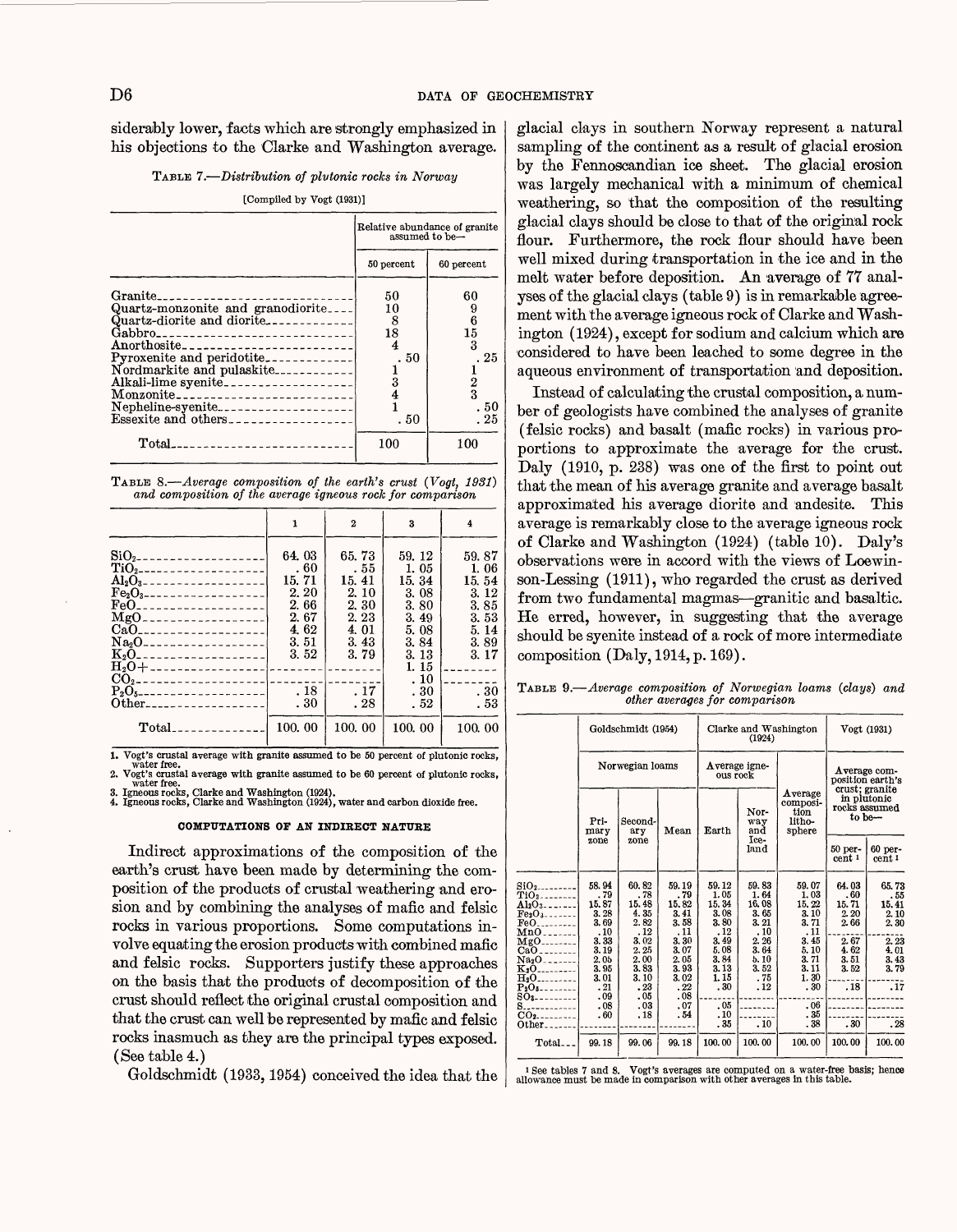TABLE 10. *Average igneous rock formed by combining granite and basalt in proportion 1:1 and other averages for comparison*

|                                                                                                                                                                                                                            |                                                                                         | Daly (1914, p. 169)                                                                      | Clarke and Washington<br>(1924)                                                        |                                                                                                 |                                                                                                 |  |
|----------------------------------------------------------------------------------------------------------------------------------------------------------------------------------------------------------------------------|-----------------------------------------------------------------------------------------|------------------------------------------------------------------------------------------|----------------------------------------------------------------------------------------|-------------------------------------------------------------------------------------------------|-------------------------------------------------------------------------------------------------|--|
|                                                                                                                                                                                                                            |                                                                                         |                                                                                          |                                                                                        |                                                                                                 | Average igneous rock                                                                            |  |
|                                                                                                                                                                                                                            | Average<br>granite                                                                      | Average<br>basalt                                                                        | Mean                                                                                   | Earth                                                                                           | Earth<br>(water and<br>carbon<br>dioxide<br>free)                                               |  |
| $SiO_{2}$ --------<br>$TiO2$ -------<br>$Al_2O_3$ --------<br>$Fe2O3$ ------<br>$FeO_{2}$<br>$MnO$ <sub>--------</sub><br>$MgO$ <sub>--------</sub><br>$CaO$ --------<br>$Na2O-$<br>$K_2O_{\sim}$<br>$P_2O_{6-}$<br>Others | 70.47<br>. 39<br>14.90<br>1.63<br>1.68<br>. 13<br>. 98<br>12.17<br>3.31<br>4.10<br>. 24 | 49.65<br>1.41<br>16. 13<br>5.47<br>6.45<br>. 30<br>6. 14<br>9.07<br>3.24<br>1.66<br>. 48 | 60.06<br>. 90<br>15.52<br>3.55<br>4.06<br>. 21<br>3.56<br>5.62<br>3.28<br>2.88<br>. 36 | 59.12<br>1.05<br>15.34<br>3.08<br>3.80<br>. 12<br>3.49<br>5.08<br>3.84<br>3. 13<br>. 30<br>1.65 | 59.87<br>1.06<br>15.54<br>3. 12<br>3.85<br>. 12<br>3.53<br>5.14<br>3.89<br>3.17<br>. 30<br>. 41 |  |
| $Total_{--}$                                                                                                                                                                                                               | 100.00                                                                                  | 100, 00                                                                                  | 100.00                                                                                 | 100.00                                                                                          | 100.00                                                                                          |  |

i Includes 0.06 percent BaO and 0.02 percent SrO

Mead (1914), assuming that the average igneous rock could be approximated in composition by some combination of average granite and average basalt, calculated a 65:35 ratio of granite to basalt to best explain the composition of sediments as expressed by average analyses of shales, sandstones, and limestones. Simultaneously, with the solution of the granite: basalt ratio, a ratio of 87:8: 5 was calculated for shale, sandstone, and limestone, respectively. Mead's equation for the calculation, which he solved by graphical means, is as follows:  $x$  granite +  $y$  basalt =  $a$  shale +  $b$  sandstone +  $c$  limestone where average analyses of granite, basalt, shale, sandstone, and limestone are given. Solve for  $x, y, a, b$ , and *c.*

Average granite and basalt analyses (Daly, 1910) combined in proportions of 63:35 give a composition which is slightly more silicic than that of Clarke and Washington (1924) and the more modern averages of Poldervaart (1955) and Taylor (1964). It is indeed close to the crustal averages computed by Vinogradov (1962) using a 2:1 granite:basalt ratio (see table 11).

In a modern version of Mead's method, Wickman (1954) derived a ratio in which granite : basalt=2.13 $\pm$ 0.70, and from this he determined the average igneous rock to be almost identical in composition with that derived by Knopf (1916). Averages of several authors and computations of igneous rock compositions by Wickman can be compared in tables 11 and 12. His computation of the proportions of the sediments formed by complete weathering of the continents is, in percent, as follows: shale, 82.3; sandstone, 8.3; limestone, 6.1; and dolomite, 3.3.

**243-569 67 2**

TABLE 11. *Average igneous rock compositions computed by Mead (1914) and other averages for comparison*

|                                 | 1      | 2                                | 3                 | 4     | 5      |
|---------------------------------|--------|----------------------------------|-------------------|-------|--------|
| $\rm SiO_2$ .                   | 63.19  | 60.3                             | 63.1              | 59.4  | 59.87  |
| $TiO2$ -------                  | . 74   | 1.0                              | $\cdot$ 8         | 1, 2  | 1.06   |
| $Al_2O_3$ --------              | 15.34  | 15.6                             | 15.2              | 15.6  | 15.54  |
| $Fe2O3$ -----                   | 2.96   |                                  |                   | 2.3   | 3.12   |
| $FeO_{---}$                     | 3.35   |                                  | 6.0               | 5.0   | 3.85   |
| $MgO$ <sub>--------</sub>       | 2.79   |                                  | 3.1               | 4.2   | 3.53   |
| $CaO-$                          | 4.59   |                                  | $\frac{4}{3}$ . 1 | 6.6   | 5.14   |
| Na <sub>2</sub> O <sub>2</sub>  | 3.28   | $7.2$<br>$3.9$<br>$5.8$<br>$3.2$ |                   | 3.1   | 3.89   |
| $\rm K_2O_{-}\,.\,.\,.\,.\,.\,$ | 3.24   | 2.5                              | 3.0               | 2.3   | 3.17   |
| $Others$ <sub>-----</sub>       | .52    | . 5                              | 1.3               | . 3   | . 83   |
| Total_                          | 100.00 | 100.0                            | 100.0             | 100.0 | 100.00 |

1. A verage granite and average basalt of Daly (1910) combined in ratio of 65:35 (Mead, 1914), water free (computation corrected by Parker).<br>2. Taylor's felsic and matic rock combined in ratio of 1:1 (Taylor, 1964); total

TABLE 12. *Compositions of the average igneous rock (Wickman, 1954) and other averages for comparison*

|                             | 1       | 2      | 3      | 4       | 5      |
|-----------------------------|---------|--------|--------|---------|--------|
|                             |         |        |        |         |        |
| $SiO2$ --------             | 61.45   | 62.90  | 63.90  | 59.87   | 62.44  |
| $TiO2$ ---------            | . 89    | . 80   | . 74   | 1.06    | 0.74   |
| $Al_2O_3$ ----------        | 15.19   | 15.22  | 15.24  | 15.54   | 15.91  |
| $Fe2O8$ --------            | 2.02    | 1.96   | 1.90   | 3.12    | 2.95   |
| $FeO$ ----------            | 5.05    | 4.43   | 4, 02  | 3.85    | 3.29   |
| Fe $(total)^1$              | (5, 34) | (4.81) | (4.45) | (5, 17) | (4.62) |
| $MnO$ <sub>----------</sub> | .14     | .13    | .13    | .12     | 0.16   |
| $MgO$ <sub>----------</sub> | 3.55    | 3.08   | 2.76   | 3.53    | 3.01   |
| $CaO_{\text{max}}$          | 6.01    | 5.40   | 5.00   | 5.14    | 5.12   |
| $Na2O-$ ------              | 3.10    | 3.22   | 3.30   | 3.89    | 3.44   |
| $K_2O_{-}$ --------         | 2.42    | 2.65   | 2.80   | 3.17    | 2.68   |
| $P_2O_5$ ---------          | .24     | . 23   | . 23   | .30     | .26    |
| $Others$ <sub>------</sub>  |         |        |        | .41     |        |
|                             |         |        |        |         |        |
| $Total$ ----                | 100.06  | 100.02 | 100.02 | 100.00  | 100.00 |
|                             |         |        |        |         |        |
|                             |         |        |        |         |        |

i Not included in analysis total.

1. Igneous rocks, Wickman (1954), with granite: basalt=1.43.<br>2. Igneous rocks, Wickman (1954), with granite: basalt=2.13.<br>3. Igneous rocks, Wickman (1954), with granite: basalt=2.83.<br>4. Igneous rocks, Clarke and Washington

Taylor (1964) concluded from a study of the relative abundances of rare-earth elements in sedimentary and igneous rocks that both the major and minor element compositions of the continental crust can be represented by a 1:1 mixture of mafic and felsic rocks. He found that such a mixture of specially selected mafic and felsic rocks contained approximately the same rare-earth abundance pattern as sedimentary rocks, as well as nearly the same composition, in terms of major oxides, as the continental rocks computed by Poldervaart (1955) and the lithosphore by Clarke and Washington (1924). (See table 11.)

Taylor pointed out that because sedimentary rocks of diverse origin and differing ages have similar rareearth abundance patterns, no significant fractionation of rare-earth elements occurred during the course of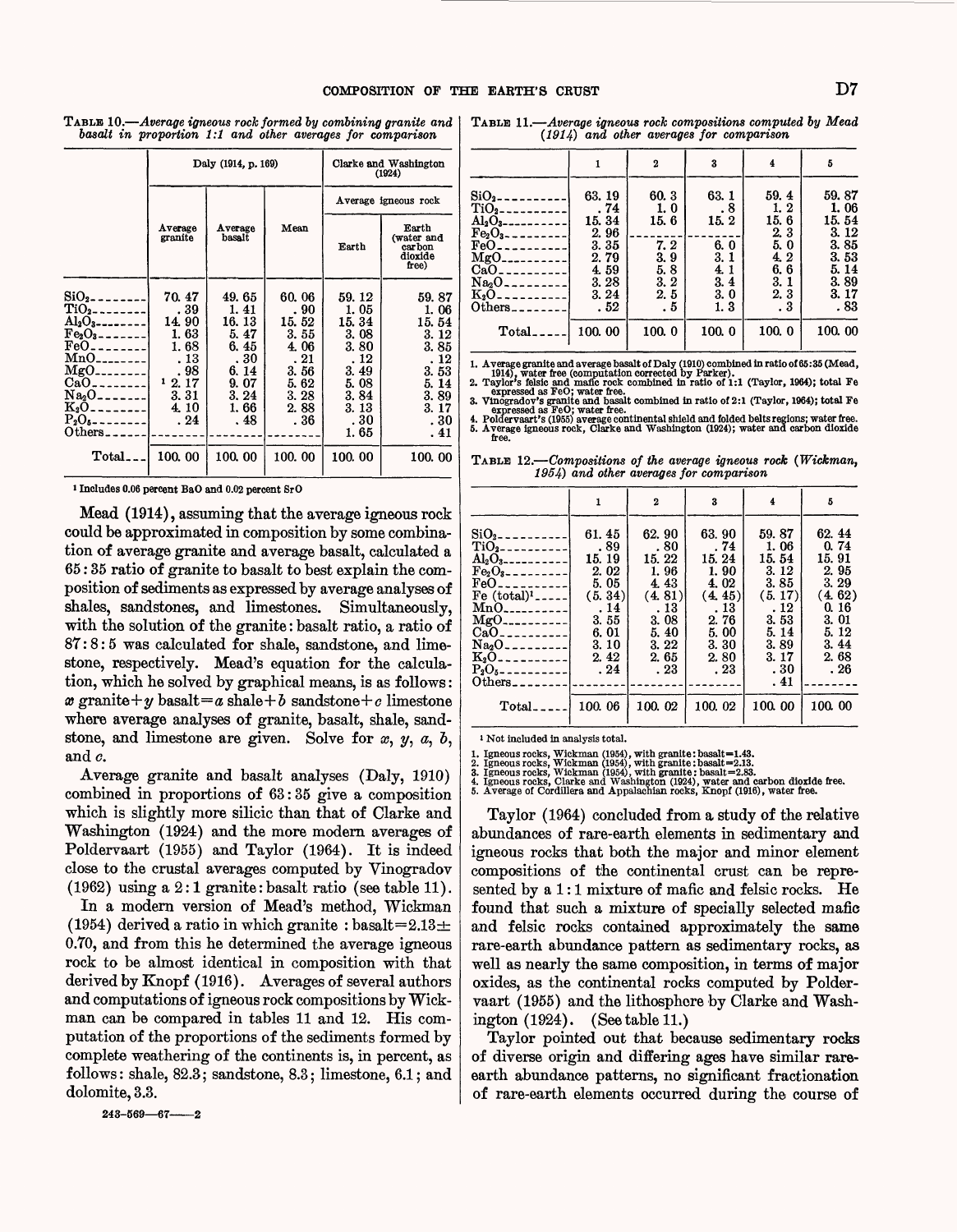sedimentation, and a thorough mixing of distinctly different rare-earth igneous patterns was accomplished. The sedimentary rare-earth abundance pattern should represent both a large scale sampling and an average pattern of the continental rocks exposed to weathering. Inasmuch as the chief types of crustal rocks are mafic and felsic, duplication of the sedimentary rare-earth abundance pattern by combining these types should, in principle, give their proportion in the continental crust.

Mafic and felsic rock analyses selected to represent the crustal rocks have been averaged from several available standard rocks. The mafic rocks are a composite of the Atlantic Ridge, Experimental Mohole, Columbia River, and Kilauea Iki basalts and diabase W-l from Centerville, Va. The felsic rocks are represented by an average of the Kirovograd granite and the granite G-l from Westerly, R.I. Rare-earth values are normalized on the basis of lanthanum equals 1.00 and are shown in table 13. The table shows also that the average sedimentary pattern is very similar to the 1:1, mafic: felsic composite pattern which is a weighted average computed on the basis of the average abundance of lanthanum of 50 ppm (parts per million) and 10 ppm in granite and basalt, respectively (Taylor, 1965).

TABLE 13. *Rare-earth abundance patterns (weight ratio) normalized^to lanthanum= 1.00* [Data from Taylor (1964,1965)]

| Atomic<br>No. | Element                                                                           |              | 2            | 3             | 4            |
|---------------|-----------------------------------------------------------------------------------|--------------|--------------|---------------|--------------|
| 57<br>58      | $Lanthamum$ <sub>--------</sub><br>$Cerium$ <sub>--------------</sub>             | 1.00<br>2.0  | 1.00<br>4.25 | 1.00<br>1.58  | 1.00<br>2.02 |
| 59            | Praseodymium______                                                                | .27          | . 53         | .20           | .26          |
| 60            | Neodymium                                                                         | .90          | 2.60         | .62           | .95          |
| 61<br>62      | $Promethium$<br>$\text{Samarium}\text{-}\text{-}\text{-}\text{-}\text{-}\text{-}$ | .20          | .80          | .10           | .22          |
| 63            | $\rm Europium$ _ _ _ _ _ _ _ _ _ _ _ _                                            | .040         | .32          | .0094         | .062         |
| 64            | $Gadolinium$ --------                                                             | . 18         | 1.21         | . 057         | . 25         |
| 65            | $Terbium$ ----------                                                              | . 030        | $\cdot$ 21   | .0030         | .038         |
| 66<br>67      | $Dv$ sprosium<br>Holmium____________                                              | . 12<br>.040 | . 28         | .018<br>.0034 | .050         |
| 68            | $Erbium$                                                                          | . 09         | . 88         | . 0090        | . 16         |
| 69            | $\text{Thulium}$                                                                  | . 016        | . 12         | .~0016        | .022         |
| 70            | $Ytterbium$                                                                       | . 10         | . 63         | .0035         | . 11         |
| 71            | $Lutetium$ <sub>----------</sub>                                                  | . 017        | . 14         | .0008         | . 023        |

1. Average rare-earth sedimentary rock pattern (Haskin and Gehl, 1962).<br>
2. Average mafie rock pattern. Average of Atlantic Ridge and Experimental<br>
Mohole basalts (Frey and Haskin, 1964), Columbia River and Kilauea Ri<br>
ba

#### ABUNDANCE OF ELEMENTS BASED ON CRUSTAL MODELS

The most realistic estimates of the composition of the earth's crust were made by Poldervaart (1955) and Pakiser and Robinson (1967). In reviewing chemical and geological data pertaining to the crust, Poldervaart calculated the masses of the major rock-forming elements in terms of their oxides and computed the average composition of the lithosphere down to the Mohorovicic discontinuity. Pakiser and Robinson computed the composition of the crust underlying the conterminous United States by using seismic data to determine the distribution and proportion of mafic and silicic rocks and by using average compositions of mafic and silicic rocks to deduce abundance of the major oxides.

For convenience Poldervaart divided the lithosphere into four structural divisions: the deep oceanic region, the suboceanic region, the continental shield region, and the region of young folded belts. The deep oceanic and suboceanic regions embrace the pelagic, hemipelagic, and continental shelf areas, and the continental shield and young folded-belts regions (including volcanic islands) essentially compose the continental masses. The following discussion is condensed from Poldervaart's paper.

Pelagic, hemipelagic, and shelf sediments cover an area of about  $361\times10^6$  km<sup>2</sup> (square kilometers) in the oceanic regions. Pelagic sediments consisting of calcareous sands and oozes, red clay, and siliceous oozes in a volume ratio of 72:19:9, respectively, cover an area of  $268 \times 10^6$  km<sup>2</sup> and have an average thickness of 0.3 km. Hemipelagic sediments underlie an area of about  $63 \times 10^6$  km<sup>2</sup> and consist of terrigenous mud, coral mud, and volcanic mud in a volume ratio of about 74:22:4, respectively. Shelf sediments cover about  $30 \times 10^6$  km<sup>2</sup> and have an average thickness of 4 km. Their composition is considered to be similar to the sediments in the young folded-belts region, which is made up of the following constituents, in percent: Shale, 52; sandstone, 13; limestone, 22; graywacke, 5; andesite, 6; and rhyolite, 2. The composition and masses of oxides of the oceanic sediments and the average composition and total masses of the sediments for this part of the crust are listed in table 14.

Igneous rocks lying beneath the oceanic sediments and above the Mohorovicic discontinuity are poorly known and, thus, somewhat arbitrarily assigned. In the deep oceanic region, underlying material is considered to be olivine basalt about  $5\frac{3}{4}$  km thick. In the suboceanic region, including the shelf area, 4 km of rocks of dioritic composition grading downward into 2 km of tholeiite followed by 5 km of olivine basalt are taken to represent the underlying material.

The continental masses contain a solid sedimentary rock cover averaging about half a kilometer in thickness for the continental shield region and about 5 km in thickness for the young folded-belts region. The areal extent of the continental shields is about  $105 \times 10^6$  km<sup>2</sup> and that of the young folded belts is  $42 \times 10^6$  km<sup>2</sup>. The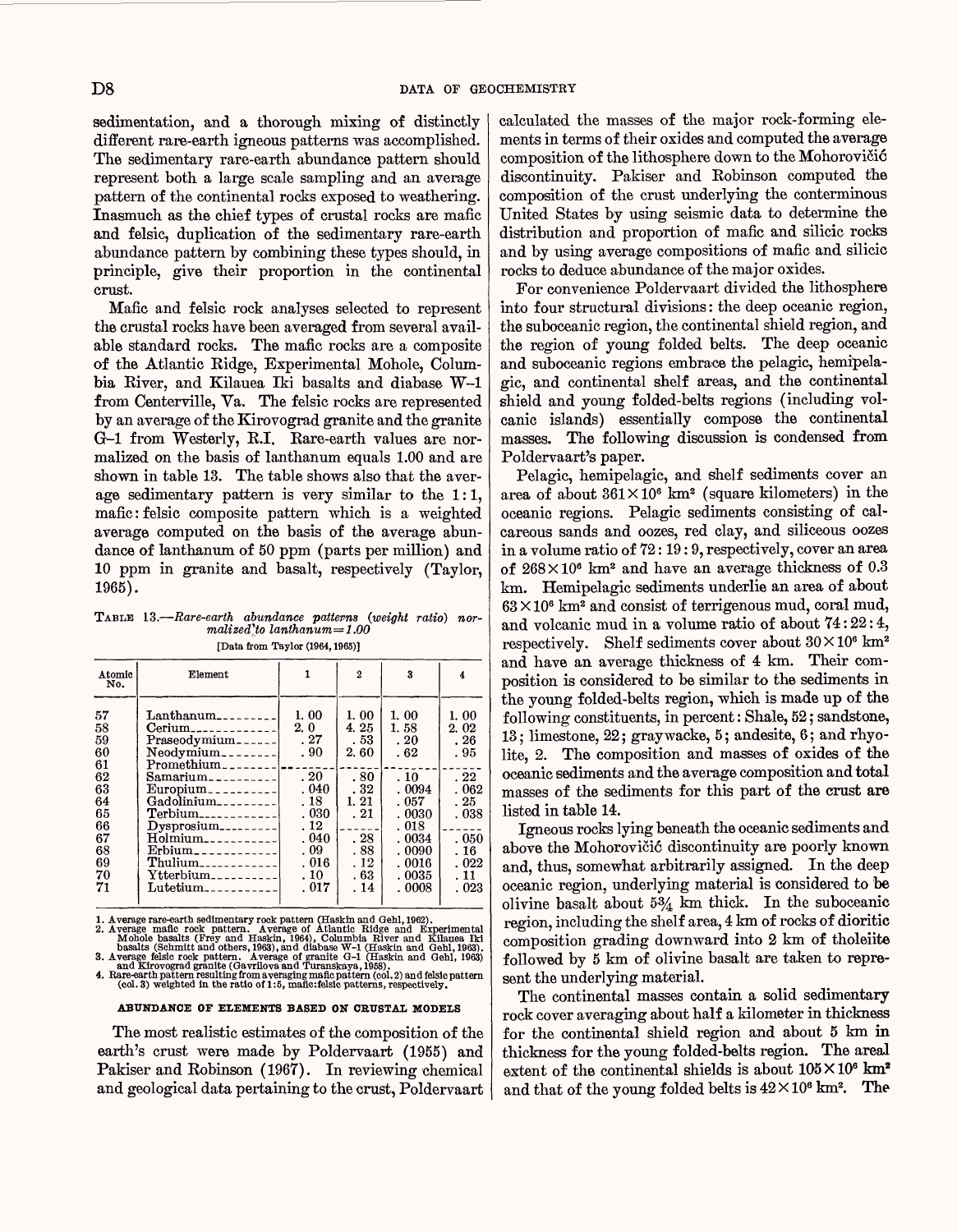| TABLE $14$ —Average composition of all sediments |
|--------------------------------------------------|
| [Calculated by Poldervaart (1955)]               |

| Region                                                                                       | SiO <sub>2</sub>                        | TiO <sub>2</sub>                 | Al <sub>2</sub> O <sub>3</sub>         | Fe <sub>2</sub> O <sub>3</sub>     | FeO                       | MnO                                     | MgO                                | CaO                                    | Na <sub>2</sub> O                                    | $K_2O$                            | $P_2O_5$                                           | CO <sub>2</sub>                        | Total                             |
|----------------------------------------------------------------------------------------------|-----------------------------------------|----------------------------------|----------------------------------------|------------------------------------|---------------------------|-----------------------------------------|------------------------------------|----------------------------------------|------------------------------------------------------|-----------------------------------|----------------------------------------------------|----------------------------------------|-----------------------------------|
|                                                                                              |                                         |                                  |                                        |                                    | Mass $(X1015$ tons)       |                                         |                                    |                                        |                                                      |                                   |                                                    |                                        |                                   |
| Deep oceanic.<br>Continental shield.<br>Young folded belts.<br>Suboceanic.<br>All sediments. | 61.8<br>84.8<br>176.5<br>434.2<br>757.3 | 0.9<br>.6<br>1, 7<br>7.0<br>10.2 | 17.6<br>12.4<br>38.8<br>116.6<br>185.4 | 10.9<br>3.4<br>8.8<br>46.2<br>69.3 | 1.7<br>6.8<br>6.0<br>14.5 | 1.3<br>$\cdot$ 1<br>. 1<br>3.0<br>4.5   | 3.9<br>4.1<br>12.9<br>24.1<br>45.0 | 66.2<br>14.8<br>42.8<br>212.1<br>335.9 | 1. 7<br>1.1<br>4.4<br>11.1<br>18.3                   | 2.6<br>2.9<br>8.2<br>18.1<br>31.8 | 0.4<br>$\cdot$ 1<br>$\cdot$ 3<br>1.0<br>1.8        | 49.7<br>14.0<br>38.7<br>125.6<br>228.0 | 217<br>140<br>340<br>1005<br>1702 |
|                                                                                              |                                         |                                  |                                        |                                    | Weight percent            |                                         |                                    |                                        |                                                      |                                   |                                                    |                                        |                                   |
| Deep oceanic.<br>Continental shield.<br>Young folded belts.<br>Suboceanic_<br>All sediments. | 28.5<br>60.6<br>51.9<br>43.2<br>44.5    | 0.4<br>.4<br>. 5<br>.7<br>.6     | 8.1<br>8.9<br>11.4<br>11.6<br>10.9     | 5.0<br>2.4<br>2.6<br>4.6<br>4.0    | 1, 2<br>2.0<br>. 6<br>. 9 | 0, 6<br>. 3<br>$\overline{\phantom{0}}$ | 1, 8<br>2.9<br>3.8<br>2.4<br>2, 6  | 30.5<br>10.6<br>12.6<br>21.1<br>19.7   | 0.8<br>$\mathbf{.8}^{\circ}$<br>1, 3<br>1. 1<br>1. 1 | 1, 2<br>2.1<br>2.4<br>1, 8<br>1.9 | 0, 2<br>$\cdot$ 1<br>$\cdot$ 1<br>$\cdot$ 1<br>. 1 | 22.9<br>10.0<br>11.4<br>12.5<br>13.4   | 100<br>100<br>100<br>100<br>100   |

average composition of the shield sediment is computed by using a ratio of 41:43:16 of shale, sandstone and limestone, respectively, and by using the average analyses of these sediments (Clarke and Washington, 1924). Similarly, the average composition of sediment in the young folded-belts region is computed by using the ratios of 52, shale: 13, sandstone: 22, limestone: 5, graywacke: 6, andesite: 2, rhyolite. Because of the abundance of crystalline rocks at the surface in the foldedbelts region, the volume of sediments is considered to be only 60 percent of the upper 5-km-thick shell in this region.

Most of the continental crust consists of crystalline rocks which are generally agreed to be more silicic at the surface than at depth. An average composition for shield crystalline rocks is derived by averaging (1) the averages for the Finnish Precambrian (probably too silicic; Sederholm, 1925) and the Canadian Precambrian (probably too mafic; Grout, 1938), (2) a mixture of quartzo-feldspathic gneiss and amphibolite in the proportions 5:1, (3) the average plutonic rock of Vogt (1931), and (4) Nockolds' (1954) average granodiorite. From the assumption that the crust is in isostatic adjustment, materials of increasing density and mafic composition are assumed in depth to the Mohorovicic discontinuity. According to Poldervaart's schematic cross section, the average composition and approximate thicknesses are granodiorite, 22 km; diorite, 3 km; and basalt, 10.5 km. Presumably the basalt includes both tholeiitic and olivine-bearing types, but their relative proportions are not given.

The young folded-belts region contains material with average composition and thickness as estimated from Poldervaart's schematic section: granodiorite, 22.5 km; diorite, 2.7 km; and basalt, 7.3 km (both tholeiite and olivine basalt, but not specified as to relative propor-

tions) . Also 40 percent of the 5-km-thick surface layer is considered granodioritic, according to the abundance of surface outcrops of such batholithic rocks. Included with the continental crust are volcanic islands of the oceanic regions totaling about  $2 \times 10^6$  km<sup>2</sup> in area and considered to consist of  $4 \text{ km}$  andesite,  $4\frac{1}{2} \text{ km}$  tholeiitic basalt, and 6 km olivine basalt.

The composition of the whole lithosphere in terms of the major elements is summarized in table 15.

Pakiser and Robinson (1967) divided the conterminous United States into 10 regions on the basis of seismic structure and further grouped 7 western and 3 eastern regions into a western and an eastern superprovince. Two distinct layers of the crust were distinguished from seismic velocity data (upper layer, 5.8- 6.4 km per sec; lower layer, generally 6.7-7.5 km per sec) and formed the basis for computation of the volume of the crust under the regions and superprovinces. Seismic velocities in the crust, correlated with rock composition from recent laboratory experiments, were found to be appropriate for rocks of mafic composition in the lower layer and for rocks of silicic composition in the upper layer, and rocks of these general compositions were assumed to constitute the crust. Using the average compositions of mafic and silicic rocks of Nockolds (1954), these authors computed the average composition of the crustal layers and the crust beneath the seismic regions, the superprovinces and the entire conterminous United States. These computations are summarized in tables 16 and 17.

The average composition of the crust computed by Pakiser and Robinson is similar to that computed by Poldervaart; although the former authors found the Western superprovince slightly more siliceous than the analogous crust of Poldervaart (young folded-belts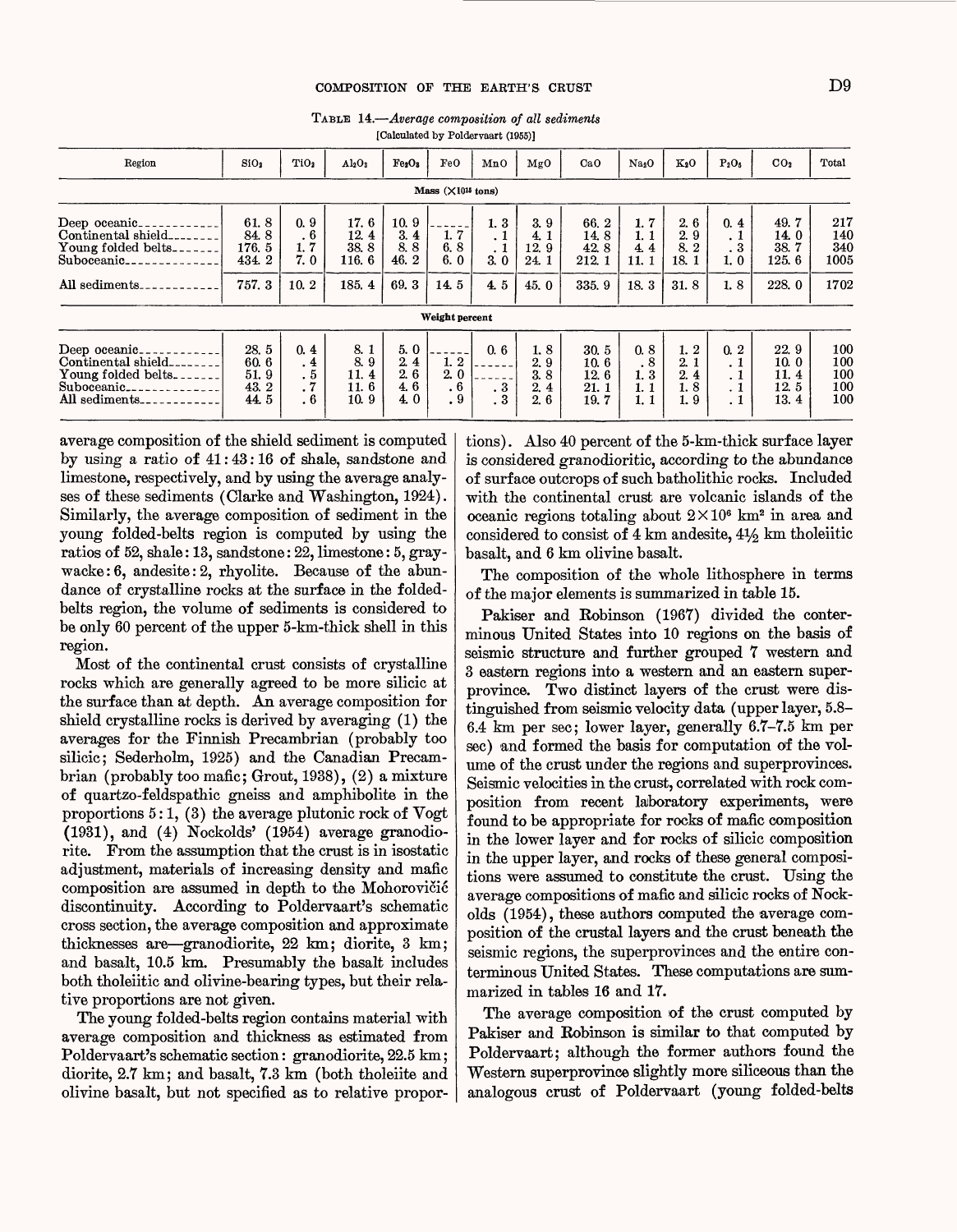# D10 DATA OF GEOCHEMISTRY

region) and found the Eastern superprovince to be more mafic than his continental shields region. These differences arise from new seismic results showing that the crust is thinner and more silicic in tectonically active regions than in stable regions, rather than the reverse relation as assumed by Poldervaart.

|                                                                                                                                       |                                                                                          |                                                     |                                                                                            |                                                     | 1410011100 110111 1 01001 10010 (10001 00010 20)                       |                                                 |                                                                       |                                                                                |                                                         |                                                             |                                                           |                                                                       |                                                                                           |
|---------------------------------------------------------------------------------------------------------------------------------------|------------------------------------------------------------------------------------------|-----------------------------------------------------|--------------------------------------------------------------------------------------------|-----------------------------------------------------|------------------------------------------------------------------------|-------------------------------------------------|-----------------------------------------------------------------------|--------------------------------------------------------------------------------|---------------------------------------------------------|-------------------------------------------------------------|-----------------------------------------------------------|-----------------------------------------------------------------------|-------------------------------------------------------------------------------------------|
|                                                                                                                                       | SiO <sub>2</sub>                                                                         | TiO <sub>2</sub>                                    | Al <sub>2</sub> O <sub>3</sub>                                                             | Fe <sub>2</sub> O <sub>3</sub>                      | FeO                                                                    | MnO                                             | MgO                                                                   | Co <sub>O</sub>                                                                | Na <sub>2</sub> O                                       | $K_2O$                                                      | $P_2O_5$                                                  | Total                                                                 | Percent                                                                                   |
| Mass composition $(X10^{15}$ tons)                                                                                                    |                                                                                          |                                                     |                                                                                            |                                                     |                                                                        |                                                 |                                                                       |                                                                                |                                                         |                                                             |                                                           |                                                                       |                                                                                           |
| Sediments.<br>Granodiorite <sup>1</sup> .<br>Granodiorite 2<br>Andesite.<br>Diorite_<br>Tholeiite.<br>Olivine basalt_<br>Lithosphere. | 757.3<br>4, 141, 5<br>1,765.9<br>12.5<br>1, 182.7<br>1, 342.7<br>3, 851, 4<br>13, 054, 0 | 10.2<br>37.4<br>19.8<br>3<br>33.9<br>36.8<br> 246.4 | 185.4<br>966.7<br>450.0<br>4.0<br>372.4<br>410.7<br> 1, 240. 0<br> 384, 8 3, 629, 2 661, 0 | 69.3<br>112.3<br>84.9<br>8<br>60.9<br>28.9<br>303.9 | 14.5<br>174.6<br>93.4<br>1, 3<br>158.0<br>258.1<br>681.6<br> 1, 381, 5 | 4.5<br>6.2<br>5.7<br>4.5<br>5.3<br>16.4<br>42.6 | 45.0<br>124.7<br>84.9<br>1.0<br>137.7<br>184.4<br>656.9<br> 1, 234, 6 | 335.9<br>237.0<br>144.3<br>1.8<br>191.8<br>276.5<br>895.1<br> 2, 082, 4 681, 8 | 18.3<br> 218.3 <br>96.2<br>. 9<br>76.7<br>57.9<br>213.5 | 31.8<br>205.8<br>76.4<br>3<br>29.4<br>26.3<br>82.1<br>452.1 | 1, 8<br>12.5<br>8.5<br>. 1<br>9,0<br>5, 4<br>24.7<br>62.0 | 1, 474<br>6,237<br>2,830<br>23<br>2, 257<br>2,633<br>8, 212<br>23,666 | $\begin{array}{c} 6.2 \\ 26.3 \end{array}$<br>12.0<br>9.6<br>$\frac{11.1}{34.8}$<br>100.0 |
|                                                                                                                                       |                                                                                          |                                                     |                                                                                            |                                                     |                                                                        | Weight percent                                  |                                                                       |                                                                                |                                                         |                                                             |                                                           |                                                                       |                                                                                           |
| Oceanic region.<br>Suboceanic region<br>Young folded-<br>belts region.<br>Continental shield<br>region_                               | 46.6<br>49.4<br>58.4<br>59.8                                                             | 2.9<br>1.9<br>1, 1<br>1, 2                          | 15.0<br>15.1<br>15.6<br>15.5                                                               | 3.8<br>3.4<br>2.8<br>2.1                            | 8.0<br>6.4<br>4.8<br>5.1                                               | 0, 2<br>$\cdot$ 2<br>$\cdot$ 2<br>. 1           | 7.8<br>6, 2<br>4.3<br>4.1                                             | 11.9<br>13.2<br>7.2<br>6.4                                                     | 2, 5<br>2.5<br>3.1<br>3.1                               | 1.0<br>1, 3<br>2.2<br>2, 4                                  | 0.3<br>. 3<br>. 3<br>$\cdot$ 2                            |                                                                       |                                                                                           |
| Lithosphere.                                                                                                                          | 55.2                                                                                     | 1, 6                                                | 15.3                                                                                       | 2.8                                                 | 5, 8                                                                   | $\cdot$ 2                                       | 5.2                                                                   | 8.8                                                                            | 2.9                                                     | 1.9                                                         | . 3                                                       |                                                                       |                                                                                           |
| Continental crust-<br>average-young<br>folded-belts and<br>continental<br>shield regions                                              | 59.4                                                                                     | 1, 2                                                | 15.6                                                                                       | 2.3                                                 | 5.0                                                                    | $\cdot$ 1                                       | 4.2                                                                   | 6.6                                                                            | 3.1                                                     | 2, 3                                                        | $\cdot$ 2                                                 |                                                                       |                                                                                           |

TABLE 15. *Composition of the lithosphere*  [Modified from Poldervaart (1955, table 20)]

i Continental shield region. »Young folded-belts region.

#### **MINOR ELEMENTS**

The minor elements form a relatively insignificant proportion of the earth's crust when compared to the major elements. This fact is well illustrated in table 18 in which the 25 most abundant elements are listed in terms of their weight percentages in the crust. Accordingly, the 10 most abundant elements comprise 99.17 percent of the crust, whereas the 15 next most abundant elements make up only 0.556 percent. Thus an even smaller percentage remains for the 67 other elements. Relative abundances of the elements, in which the magnitude of abundance is plotted against atomic number, are shown graphically in figure 3.

The abundance of some minor elements is well known

from much work on specific rocks and groups of rocks during the last 20 years; however, the abundance of others is still poorly known. Abundance tables based on these data are, therefore, variable as to accuracy and completeness among these elements listed, and such tables are being revised constantly as modern data are accumulated. Many recent studies of the abundances of specific elements are reviewed and cited in the summaries of Turekian and Wedepohl (1961), Vinogradov (1962), and Taylor (1964) and need not be discussed further here. The abundance of elements, both minor and major, in various igneous and sedimentary rocks listed in the tables of Turekian and Wedepohl (1961) and Vinogradov (1962) are assembled in table 19.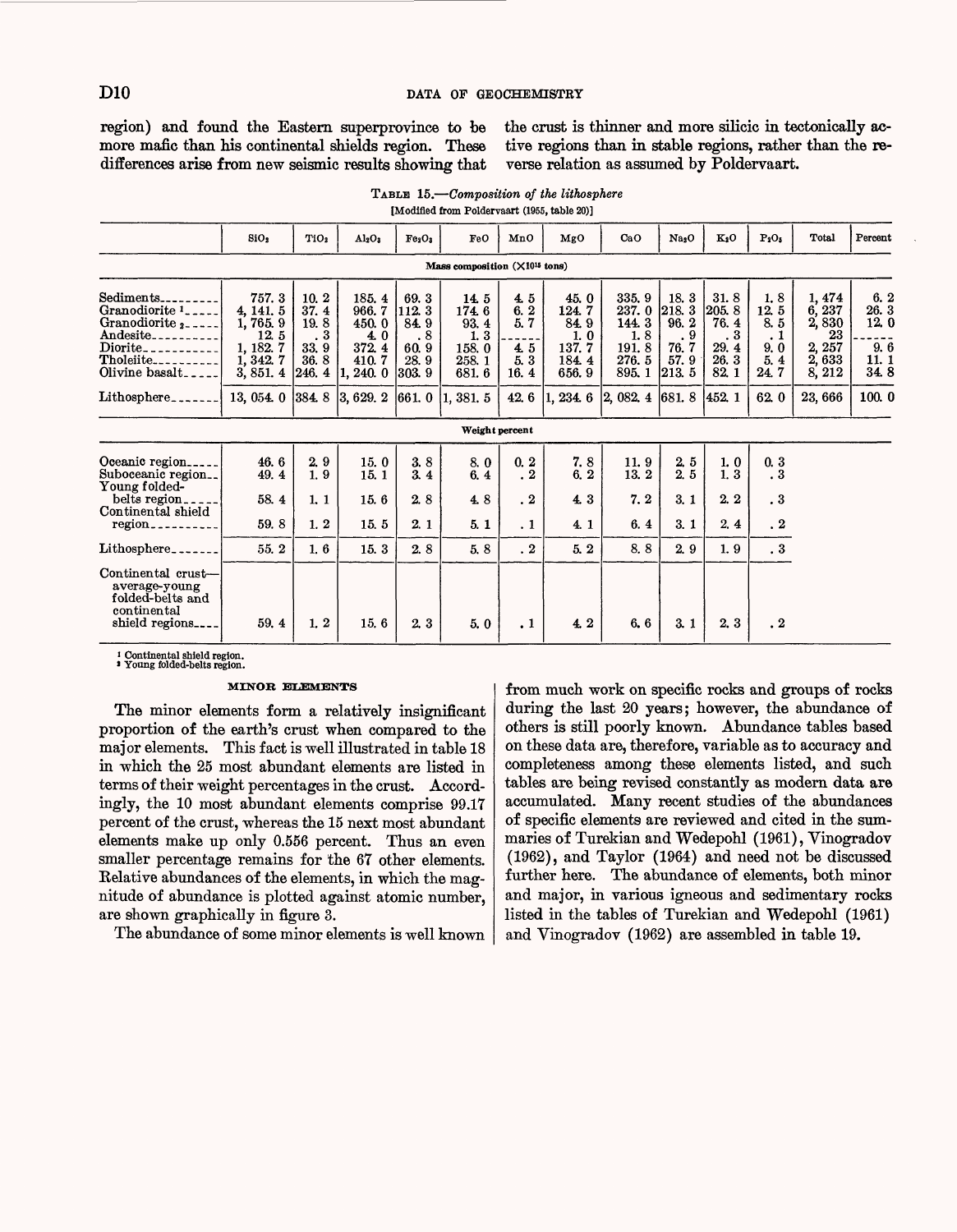# COMPOSITION OF THE EARTH'S CRUST D11

### TABLE 16. *Proportions of major crustal units*

### [Computed by Pakiser and Robinson (1967)]

|                                                                                                                                                                                                                                                                                            | Area                                     |                                               | Silicic crust                                                |                                              | Mafic crust                                                | Total crust                                                        |                                                              | Mafic rocks                                                  |
|--------------------------------------------------------------------------------------------------------------------------------------------------------------------------------------------------------------------------------------------------------------------------------------------|------------------------------------------|-----------------------------------------------|--------------------------------------------------------------|----------------------------------------------|------------------------------------------------------------|--------------------------------------------------------------------|--------------------------------------------------------------|--------------------------------------------------------------|
| Region                                                                                                                                                                                                                                                                                     | $(km^2 x 10^{-4})$                       | Thickness<br>(km)                             | Volume<br>$(km^3 x 10^{-4})$                                 | Thickness<br>(km)                            | Volume<br>$(km^3 x 10^{-4})$                               | Volume<br>$(km^3 x 10^{-4})$                                       | Volume<br>percent                                            | Weight<br>percent <sup>1</sup>                               |
|                                                                                                                                                                                                                                                                                            |                                          | Western superprovince                         |                                                              |                                              |                                                            |                                                                    |                                                              |                                                              |
| California coastal region<br>Sierra Nevada______________________________<br>Pacific Northwest coastal region<br>Columbia Plateaus<br>Basin and Range province<br>Colorado Plateaus<br>Rocky Mountains<br>$Subtotal$ ----------------------------<br>$Average$ ---------------------------- | 43<br>29<br>30<br>121<br>34<br>61<br>325 | 15<br>25<br>10<br>10<br>20<br>25<br>25<br>219 | 645<br>175<br>290<br>300<br>2, 420<br>850<br>1,525<br>6, 205 | 5<br>25<br>25<br>35<br>10<br>15<br>15<br>215 | 215<br>175<br>725<br>1,050<br>1,210<br>510<br>915<br>4,800 | 860<br>350<br>1, 015<br>1,350<br>3,630<br>1,360<br>2,440<br>11,005 | 25.0<br>50.0<br>71.4<br>77.7<br>33.3<br>37.5<br>37.5<br>43.6 | 26.3<br>51.7<br>72.8<br>78.8<br>34.8<br>39.1<br>39.1<br>45.3 |
|                                                                                                                                                                                                                                                                                            |                                          | Eastern superprovince                         |                                                              |                                              |                                                            |                                                                    |                                                              |                                                              |
| Interior Plains and Highlands<br>Coastal Plain.<br>Appalachian Highlands and Superior Upland.                                                                                                                                                                                              | 358<br>154<br>162                        | 20<br>20<br>15                                | 7, 160<br>3,080<br>2,430                                     | 30<br>15<br>25                               | 10, 740<br>2,310<br>4,050                                  | 17,900<br>5,390<br>6,480                                           | 60.0<br>42.8<br>62.5                                         | 61.6<br>44.4<br>64.2                                         |
| Average                                                                                                                                                                                                                                                                                    | 674                                      | 219                                           | 12,670                                                       | 2.25                                         | 17, 100                                                    | 29, 770                                                            | 57.4                                                         | 59.2                                                         |
| Continental crust, conterminous<br>United<br>States:                                                                                                                                                                                                                                       | 999                                      | 219                                           | 18,875                                                       | 22                                           | 21, 900                                                    | 40, 775                                                            | 53.7                                                         | 55.4                                                         |

<sup>1</sup> Average weight percent of mafic rocks based on average densities of 2.8 g per cm<sup>3</sup> and 3.0 g per cm<sup>3</sup> for silicic crust and mafic crust, respectively.<br>Average thicknesses of total crust;<br>Western superprovince, 34 km;

<sup>2</sup> Average thickness of total crust—Continued<br>Eastern superprovince, 44 km.<br>All regions, 41 km.

|                                                                                                                                                                                                                            |                                                                               |                                                                               | Pakiser and Robinson (1967)                                                  |                                                                                               |                                                                               | Other estimates                                                                |                                                                                                 |                                                                                  |                                                                              |  |  |  |
|----------------------------------------------------------------------------------------------------------------------------------------------------------------------------------------------------------------------------|-------------------------------------------------------------------------------|-------------------------------------------------------------------------------|------------------------------------------------------------------------------|-----------------------------------------------------------------------------------------------|-------------------------------------------------------------------------------|--------------------------------------------------------------------------------|-------------------------------------------------------------------------------------------------|----------------------------------------------------------------------------------|------------------------------------------------------------------------------|--|--|--|
| Oxides                                                                                                                                                                                                                     | Silicic<br>rocks <sup>1</sup>                                                 | Mafic<br>rocks <sup>1</sup>                                                   | Western<br>super-<br>province 2                                              | Eastern<br>super-<br>province <sup>2</sup>                                                    | Continental<br>crust <sup>2</sup>                                             | Continental<br>crust <sup>3</sup>                                              | Continental<br>crust <sup>4</sup>                                                               | Young<br>folded<br>belts <sup>5</sup>                                            | Continental<br>shield <sup>5</sup>                                           |  |  |  |
| .<br>$Al_2O_{3-z}$<br>.<br>$Fe2O3-$<br>---------------<br>FeO-------------------<br>$\rm MnO$ <sub>-----------------</sub><br>$MgO_{\text{2}}$<br>$Na_2O_{\text{max}}$<br>. . <b>.</b><br>$\overline{P_2O_5}$<br>. <b></b> | 69.3<br>0.5<br>14.6<br>1.7<br>2.2<br>0.1<br>1.1<br>2.6<br>3.9<br>3, 8<br>0, 2 | 48.8<br>1.8<br>15.6<br>2.8<br>8.2<br>0.2<br>8.7<br>10.8<br>2.3<br>0, 7<br>0.3 | 60.0<br>1.1<br>15.1<br>2.3<br>4.9<br>0.1<br>4.5<br>6.3<br>3.2<br>2, 4<br>0.2 | 57.1<br>1.3<br>15.2<br>2.3<br>5.<br>$\boldsymbol{2}$<br>0.<br>5, 6<br>7.5<br>3.0<br>20<br>0.3 | 57.9<br>1, 2<br>15.2<br>2.3<br>5.5<br>0.2<br>5.3<br>7.1<br>3.0<br>2, 1<br>0.3 | 60.3<br>1.0<br>15.6<br>(6)<br>67.2<br>70.1<br>3.9<br>5.8<br>3.2<br>2.5<br>70.2 | 63.1<br>0.8<br>$\overline{2}$<br>15.<br>(6)<br>66.0<br>70.1<br>3.1<br>4.1<br>3.4<br>3.0<br>70.2 | 58.4<br>1. 1<br>15.6<br>2.8<br>4.8<br>0, 2<br>4.3<br>7.2<br>3.1<br>$2\,2$<br>0.3 | 59.8<br>1.2<br>15.5<br>2, 1<br>5.1<br>0.1<br>4.1<br>6.4<br>3.1<br>2.4<br>0.2 |  |  |  |
| Total.                                                                                                                                                                                                                     | 100.0                                                                         | 100.2                                                                         | 100.1                                                                        | 100.2                                                                                         | 100.1                                                                         | 99.8                                                                           | 99.0                                                                                            | 100.0                                                                            | 100.0                                                                        |  |  |  |

<sup>1</sup> Nockolds' (1954) averages of 794 silicic igneous rocks and 637 mafic igneous rocks.<br>**2** Based on weight percent of mafic crust from Pakiser and Robinson (1967) and<br>Nockolds' (1954) averages based on 1 part mafic and 1

 $\bar{\bar{z}}$ 

\* Vinogradov's (1962) averages based on 1 part mafic and 2 parts silicic rocks. ' Poldervaart's *(1955)* averages based on assumed crustal models. ' Total Fe expressed as FeO. ' Estimated to complete table.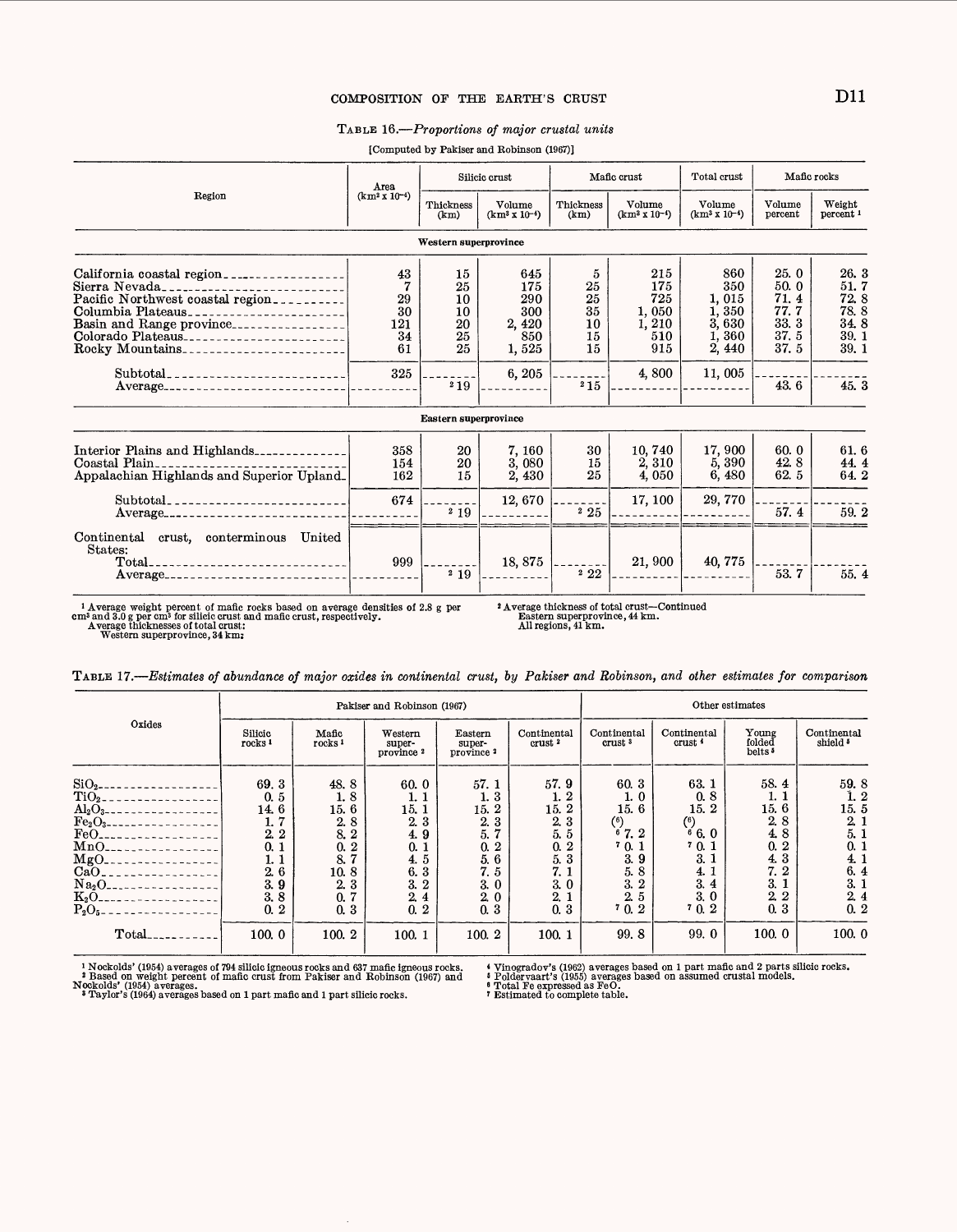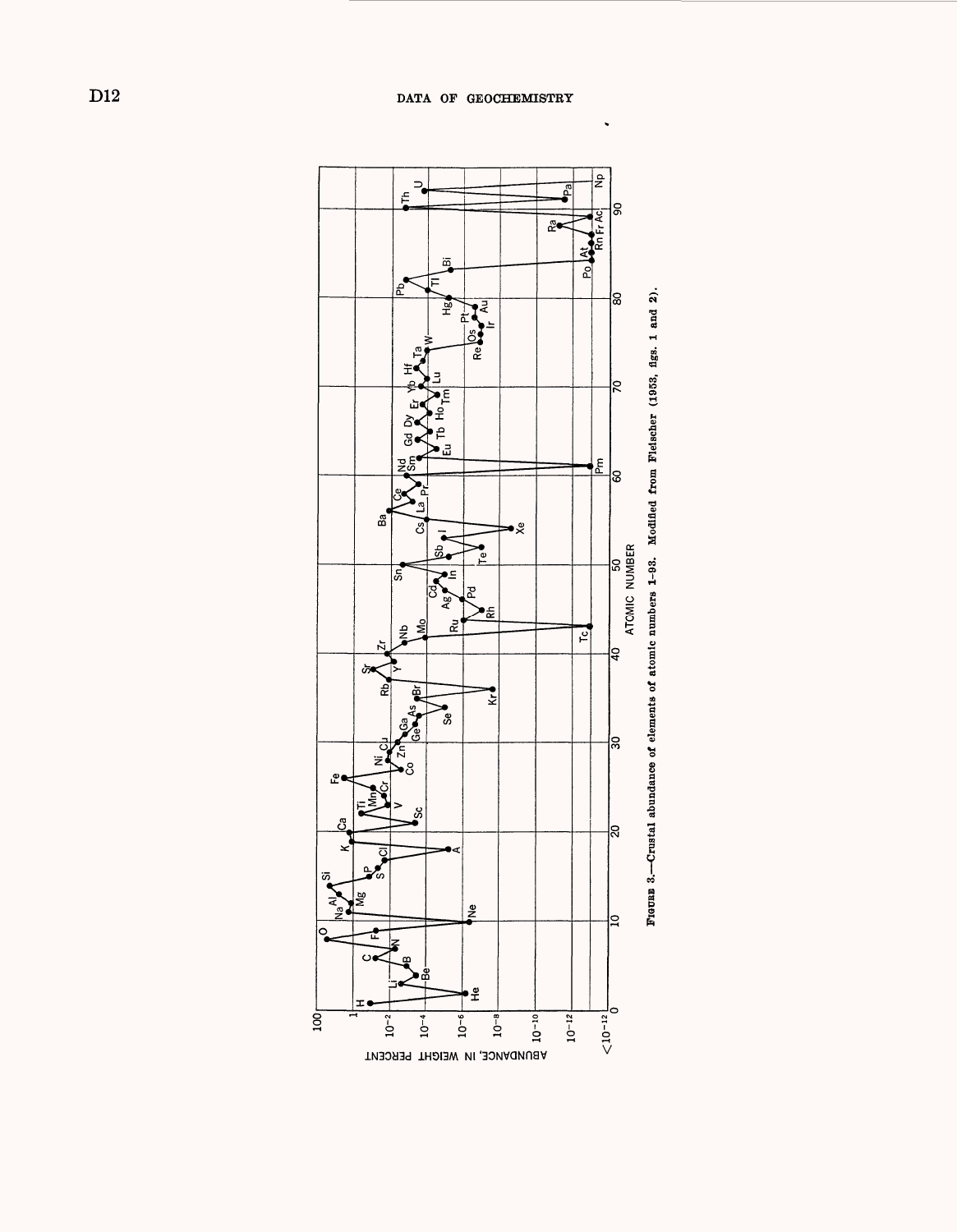TABLE 18. *Weight percentages of 25 of the most abundant elements of the earth's crust*

# [Data from Mason (1958, p. 44)]

| Rank | Element                                                      | Weight<br>percent | Rank | Element                                  | Weight<br>percent |
|------|--------------------------------------------------------------|-------------------|------|------------------------------------------|-------------------|
|      | 1. $Oxygen$ <sub>11111111111111111111111</sub> 46.60         |                   |      | 14. Sulfur<br>15. Strontium              | .052<br>.045      |
|      | 4. Iron                                                      | 5.00              |      | 16. Barium<br>17. Carbon                 | .040<br>.032      |
|      | 5. Calcium<br>6. Sodium                                      | 3.63<br>2.83      |      |                                          | .020<br>.020      |
|      | 7. Potassium<br>8. Magnesium                                 | 2.59<br>2.09      |      | 20. Zirconium<br>21. Rubidium            | .016<br>. 012     |
|      | 9. Titanium<br>10. Hydrogen                                  | .44<br>.14        |      | 22. Vanadium<br>23. Nickel               | .011<br>.008      |
|      | Total of first 10 99.17                                      |                   |      | 24. Zinc                                 | .007<br>.005      |
|      | 11. Phosphorus <sub>------------------</sub><br>13. Fluorine | .118<br>.070      |      | 25. Nitrogen<br><b>E</b> Total of all 25 | 99.726            |
|      |                                                              |                   |      |                                          |                   |

Estimates of the abundance of minor elements in the earth's crust have been compiled by different authors for many years. Some of the principal works that serve to show the accumulation of data and improvements in their accuracy and completeness are Clarke and Washington (1924), Goldschmidt (1937), Fleischer (1953), Eankama (1954), Mason (1952, 1958), Vinogradov (1962), and Taylor (1964). Tabulations by these authors for the abundance of elements in the crust, or parts thereof, are assembled in table 20.

#### TABLE 19. *Abundance of elements in certain types of rocks*

[T and W, data from Turekian and Wedepohl (1961); V, data from Vlnogradov (1962)]

| Percent. |  |
|----------|--|
|          |  |
|          |  |
|          |  |
|          |  |

| Atomic | Element | Ultramafic<br>$_{\rm rocks}$ |     |             | <b>Basalts</b> | Inter-<br>Imediatel     | Felsic<br>granites<br>and | $(T \text{ and } W)$ | Granites                 | Syenites<br>(T and | Clays<br>and  | Shales<br>(T<br>and | Sand-<br>stones | Carbon-<br>late rocks late rocks | Deep-sea<br>carbon- | Deep-sea<br>clays |
|--------|---------|------------------------------|-----|-------------|----------------|-------------------------|---------------------------|----------------------|--------------------------|--------------------|---------------|---------------------|-----------------|----------------------------------|---------------------|-------------------|
| No.    |         | (T)<br>' and<br>W)           | (V) | (T and<br>W | (V)            | rocks<br>$(\mathbf{V})$ | grano-<br>diorites<br>(V) | High                 | Low<br>icalciumicalciumi | w.                 | shales<br>(V) | W                   | (T and<br>W.    | (T and<br>W                      | (T and<br>W)        | (T and<br>W)      |
|        |         |                              |     |             |                |                         |                           | Weight percent       |                          |                    |               |                     |                 |                                  |                     |                   |

|    | Hydrogen.                     |                   |           |      |       |      |      |       |       |       |       |      |       |       |       |      |
|----|-------------------------------|-------------------|-----------|------|-------|------|------|-------|-------|-------|-------|------|-------|-------|-------|------|
|    | Oxvgen                        |                   | 42.5      |      | 43.5  | 46   | 48.7 |       |       |       | 52.8  |      |       |       |       |      |
|    | Sodium                        | .42               | . 57      | 1.80 | 1.94  |      | 2.77 | 2.84  | 2.58  | 4.04  | .66   | .96  | . 33  | .04   |       |      |
| 12 | Magnesium                     | 20.40             | 25.90     | 4.60 | 4. 5  | 2.18 | .56  | .94   | .16   | . 58  | 1.34  | 1.50 | .70   | 4.70  | . 40  | 2.10 |
| 13 | Aluminum                      |                   | . 45      | 7.80 | 8.76  | 8.85 | 7.7  | 8.20  | 7.20  | 8.80  | 10.45 |      | 2.50  | .42   | ົ     | 8.40 |
| 14 | 6 Silicon                     | 20.50             | 19        | 23   | 24    | 26   | 32.3 | 31.40 | 34.70 | 29.10 | 23.8  | 7.30 | 36.80 | 2, 40 | 3.20  | 25   |
| 15 | Phosphorus                    | . 0221            | .017      | . 11 | . 14  | .16  | .07  | .092  | . 06  | .08   | .077  | .07  | .017  | .04   | .035  | . 15 |
| 19 | Potassium                     | .004 <sup>1</sup> | .03       | .83  | .83   | 2.3  | 3.34 | 2.52  | 4.20  | 4.80  | 2.28  | 2.66 | 1.07  | .27   | .29   | 2.50 |
| 20 | $Calcium$ <sub>--------</sub> | 2.5               | $\cdot$ . | 7.6  | 6, 72 | 4.65 | 1.58 | 2.53  | . 51  | 1.80  | 2.53  | 2.21 | 3.91  | 30.23 | 31.24 | 2.90 |
| 22 | . Titanium                    | .03               | .03       | 1.38 |       | . 8  | . 23 | .34   | .12   | .35   | .45   | . 46 | .15   | .04   | .077  | . 46 |
| 25 | Manganese                     | . 162             | .15       | .15  |       | .12  | .06  | .054  | . 039 | .085  | .067  | .085 | .00X  | .11   | .10   | .67  |
| 26 |                               | 9.43              | 9.85      | 8.65 | 3.56  | 5.85 | 2.7  | 2.96  | 42    | 3.67  | 3, 33 | 4.72 | .98   | .38   | .90   | 6.50 |

**Parts per million**

| 2                       | Helium.                             |                         |                  |              |                      |                 |           |                  |                |                |                  |           |              |               |                  |                  |
|-------------------------|-------------------------------------|-------------------------|------------------|--------------|----------------------|-----------------|-----------|------------------|----------------|----------------|------------------|-----------|--------------|---------------|------------------|------------------|
| $\overline{\mathbf{a}}$ | $Lithium$ <sub>--------</sub>       | $\cdot x$               | . 5              | 17           | 15                   | 20              | 40        | 24               | 40             | 28             | 60               | 66        | 15           | 5             | 5                | 57               |
|                         | Beryllium                           | $\overline{\mathbf{x}}$ | $\cdot$ 2        | 1            | $\cdot$ <sup>4</sup> | 1.8             | 5.5       | $\boldsymbol{2}$ | -3             | 1              | 3                | 3         | $\cdot$ X    | $\cdot x$     | $\mathbf x$      | 2.6              |
|                         | Boron.<br>.                         | 3                       |                  | 5            | 5                    | 15              | 15        | 9                | 10             | <b>g</b>       | 100              | 100       | 35           | 20            | 55               | 230              |
|                         | $Carbon$ <sub>---------</sub>       |                         | 100              |              | 100                  | 200             | 300       |                  |                |                | 10000            |           |              |               |                  |                  |
|                         | Nitrogen                            | 6                       | 6                | ----<br>20   | 18                   | 22              | 20        | 20               | 20             | 30             | 600              |           |              |               |                  |                  |
|                         |                                     |                         | 100              |              | 370                  |                 | 800       | 520              | 850            | 1200           |                  | 740       | 270          | 330           | 540              | 1300             |
|                         | $Fluorine$ <sub>--------</sub>      | 100                     |                  | 400          |                      | 500             |           |                  |                |                | 500              |           |              |               |                  |                  |
| 10                      | $Neon$ <sub>-----------</sub>       |                         | ----             | ---          |                      | ---             |           |                  | ---            |                |                  |           |              |               | 1300             | 1300             |
| 16                      | Sultur                              | 300                     | 100              | 300          | 300                  | 200             | 400       | 1300             | 1300           | 300            | 3000             | 2400      | 240          | 1200          |                  |                  |
| 17                      | Chlorine                            | 85                      | 50               | 60           | 50                   | 100             | 240       | 130              | 200            | 520            | 160              | 180       | 10           | 150           | 21000            | 21000            |
| 18                      | $Argon$ <sub>----</sub>             |                         |                  |              |                      |                 |           |                  |                |                |                  |           |              |               |                  |                  |
| 21                      | Scandium.                           | 15                      | 5                | 30           | 24                   | 2.5             | 3         | 14               | $\overline{7}$ | 3              | 10               | 13        | 1            | 1             | $\boldsymbol{2}$ | 19               |
| 23                      | Vanadium.                           | 40                      | 40               | 250          | 200                  | 100             | 40        | 88               | 44             | 30             | 130              | 130       | 20           | 20            | 20               | 120              |
| 24                      | Chromium.                           | 1600                    | 12000            | 170          | 200                  | 50              | 25        | $\overline{22}$  | 4.1            | $\overline{2}$ | 100              | 90        | 35           | 11            | 11               | 90               |
| 27                      | Cobalt.                             | 150                     | 200              | 48           | 45                   | 10              | 5         | 7                | 1              | $\mathbf{1}$   | 20               | 19        | $\cdot$ 3    | $\cdot$ 1     | 7                | 74               |
| 28                      | $Nickel$ <sub>----------</sub>      | 12000                   | 12000            | 130          | 160                  | 55              | 8         | 15               | 4.5            |                | 95               | 68        | 2            | 20            | 30               | 225              |
| 29                      | $Copper$ <sub>----------</sub>      | 10                      | 20               | 87           | 100                  | 35              | 20        | 30               | 10             | 5              | 57               | 45        | X.           | 4             | 30               | 250              |
| 30                      | $\rm Zinc$ <sub>-------------</sub> | 50                      | 30               | 105          | 130                  | $\overline{72}$ | 60        | 60               | 39             | 130            | 80               | 95        | 16           | 20            | 35               | 165              |
| 31                      | $Gallium$ <sub>---------</sub>      | 1.5                     | $\mathbf{2}$     | 17           | 18                   | 20              | 20        | 17               | 17             | 30             | 30               | 19        | 12           | 4             | 13               | 20               |
| 32                      | Germanium                           | 1.5                     |                  | 1.3          | 1.5                  | 1.5             | 1.4       | 1.3              | 1.3            | 1              | $\overline{2}$   | 1.6       | .8           | $\cdot$ 2     | . 2              | $\boldsymbol{2}$ |
| 33                      | Arsenic                             |                         |                  |              |                      | 2.4             | 1.5       | 1.9              | 1.5            | 1.4            | 6.6              | 13        |              | 1             | 1                | 13               |
|                         |                                     |                         | . 5              | $\mathbf{2}$ | $\mathbf{2}$         |                 |           |                  |                | .05            |                  | .6        | .05          | .08           | . 17             | .17              |
| 34                      | $Selenium$ <sub>-------</sub>       | .05                     | .05              | .05          | .05                  | .05             | .05       | .05              | .05            |                | .6               |           |              | 6.2           | 70               | 70               |
| 35                      | $Bromine$ <sub>---------</sub>      | 1.                      | - 5              | 3.6          | 3                    | 4.5             | 1.7       | 4.5              | 1.3            | 2.7            | 6                | 4         | 1            |               |                  |                  |
| 36                      | Krypton                             |                         |                  |              |                      |                 |           |                  |                |                |                  |           |              |               |                  |                  |
| 37                      | $Rubidium$ <sub>------</sub>        | $\cdot$ 2               | $\boldsymbol{2}$ | 30           | 45                   | 100             | 200       | 110              | i170           | 110            | 200              | 140       | 60           | 3             | 10               | 100              |
| 38                      | Strontium                           |                         | 10               | 465          | 440                  | 800             | 300       | 440              | 1100           | 200            | 450              | 300       | 20           | 610           | 2000             | 180              |
| 39                      | Yttrium                             | $\overline{\mathbf{x}}$ |                  | 21           | 20                   |                 | 34        | 35               | 40             | 20             | 30               | 26        | 40           | 30            | 42               | 90               |
| 40                      | Zirconium                           | 45                      | 30               | 140          | 100                  | 260             | 200       | 140              | 175            | 500            | 200              | 160       | 220          | 19            | 20               | 150              |
| 41                      | Niohium                             | 16                      | 1.               | 19           | 20                   | 20              | 20        | 20               | 21             | 35             | 20               | 11        | .0X          | $\cdot$ 3     | 4.6              | 14               |
| 42                      | Molybdenum.                         | $\cdot$ 3               | $\cdot$ 2        | 1.5          | 1.4                  | .9              | 1         | -1               | 1.3            | .6             | $\boldsymbol{2}$ | 2.6       | $\cdot$ 2    | $\cdot$       | 3                | 27               |
| 43                      | Technetium.                         |                         |                  |              |                      |                 |           |                  |                |                |                  |           |              |               |                  |                  |
| 44                      | Ruthenium                           |                         |                  |              |                      |                 |           |                  |                |                |                  |           |              |               |                  |                  |
| 45                      | Rhodium.                            |                         |                  |              |                      |                 |           |                  |                |                |                  |           |              |               |                  |                  |
| 46                      | Palladium                           | .12                     | .12              | .02          | .019                 |                 | .01       | .00X             | .00X           |                |                  |           |              |               |                  |                  |
| 47                      | Silver.<br>.                        | .06                     | .05              | .11          | $\cdot$ 1            | .07             | .05       | .051             | .037           | .0X            | $\cdot$          | .07       | .0X          | .0X           | .0X              | .11              |
| 48                      | Cadmium                             | $\cdot X$               | .05              | .22          | .19                  |                 | $\cdot$ 1 | .13              | .13            | .13            | $\cdot$ 3        | $\cdot$ 3 | .0X          | .035          | .0X              | $\overline{42}$  |
|                         | $Indium$ <sub>----------</sub>      | .01                     | .013             | .22          | .22                  |                 | .26       | .0X              | .26            | .0X            | . 05             | $\cdot$ 1 | .0X          | .0X           | .0X              | .08              |
| 49                      | Tin.                                |                         |                  |              |                      |                 | 3         | 1.5              |                | x              | 10               | 6         | $\mathbf{X}$ | . $\mathbf x$ | $\cdot x$        | 1.5              |
| 50                      |                                     | . 5                     | .5               | 1.5          | 1.5                  |                 |           |                  | 3              | $\cdot x$      | $\mathbf{2}$     | 1.5       | .0X          | $\cdot^2$     | .15              | $\mathbf{1}$     |
| 51                      | Antimony <sub>------</sub>          | $\cdot$ 1               | $\cdot$ 1        | $\cdot$ 2    | 1.                   | $\cdot$ 2       | .26       | $\cdot$ 2        | $\cdot$ 2      |                |                  |           |              |               |                  |                  |
| 52                      | Tellurium.                          | .                       | .001             | ---          | .001                 | .001            | .001      |                  |                |                | .01              |           |              |               |                  | .05              |
| 53                      | Iodine <sub>----------</sub>        | $-5$                    | .01              | . 5          | $-5$                 | $\cdot$ 3       | .4        | . 5              | .5             | . 5            | 1                | 2.2       | 1.7          | 1.2           | .05              |                  |
| 54                      | $Xenon$ .                           |                         |                  |              |                      |                 |           |                  |                |                |                  |           |              |               |                  |                  |
|                         |                                     |                         |                  |              |                      |                 |           |                  |                |                |                  |           |              |               |                  |                  |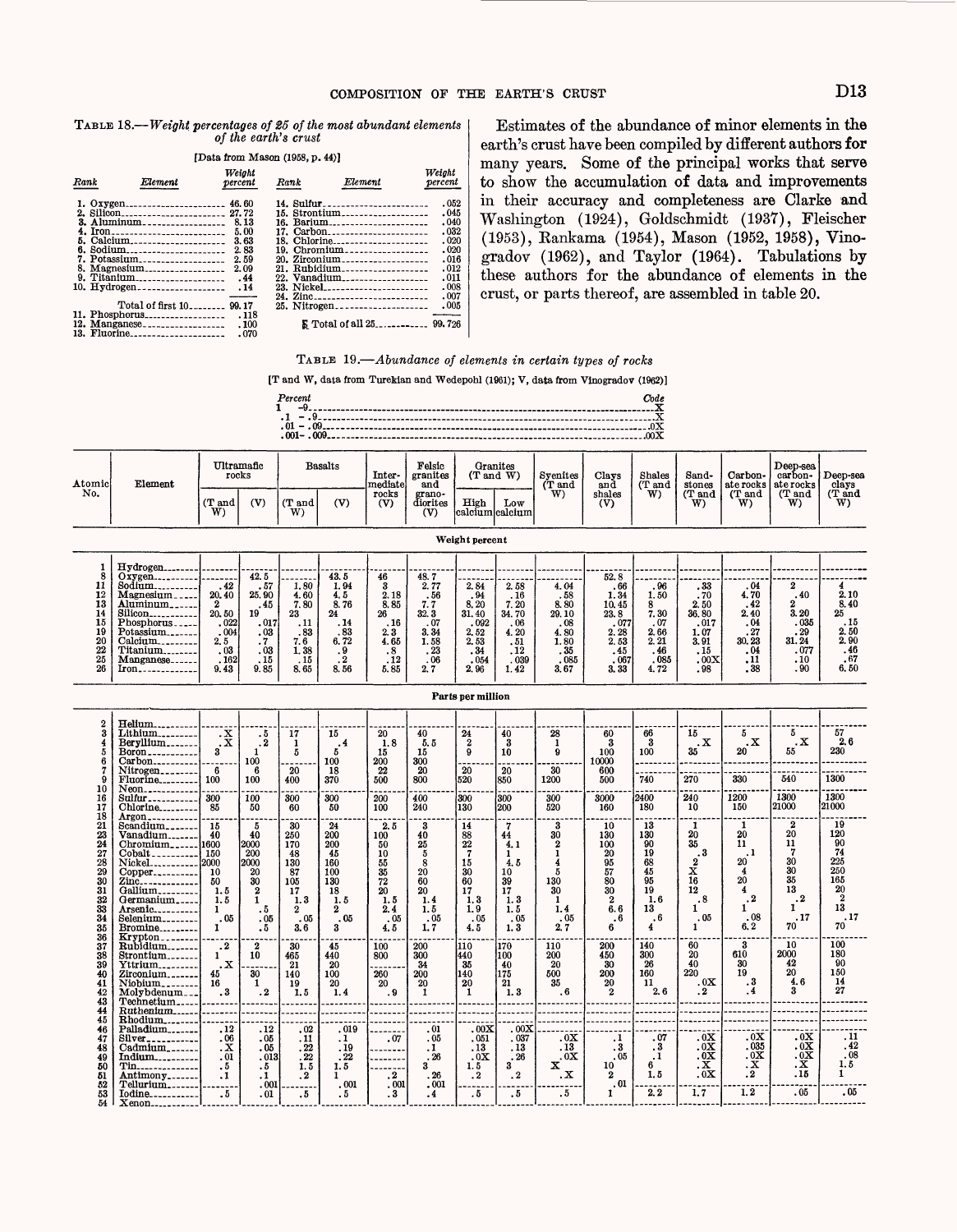# D14 DATA OF GEOCHEMISTRY

| Atomic<br>No.                                                                          | Element                                                                                                                                                                                                                                                                                                                     | rocks<br>(T and<br>W)                                                                               | Ultramafic<br>(V)                                         | (T and<br>W)                                                                                        | <b>Basalts</b><br>(V)                                                                                                                          | Inter-<br>$\rm mediate$<br>rocks<br>(V) | Felsic<br>granites<br>and<br>grano-<br>diorites<br>(V)                                           | High                                                                                           | Granites<br>$(T$ and $W)$<br>Low<br>calcium calcium                                                                     | Syenites<br>(T and<br>W)                                                       | Clavs<br>and<br>shales<br>(V)                                                                  | <b>Shales</b><br>(T and<br>W                                                                    | Sand-<br>stones<br>(T and<br>W)                                                                                     | Carbon<br>ate rocks<br>(T and<br>W                                                                                       | Deep-sea<br>carbon-<br>ate rocks<br>(T and<br>W)                                                       | Deep-sea<br>clays<br>(T and<br>W)                                                         |
|----------------------------------------------------------------------------------------|-----------------------------------------------------------------------------------------------------------------------------------------------------------------------------------------------------------------------------------------------------------------------------------------------------------------------------|-----------------------------------------------------------------------------------------------------|-----------------------------------------------------------|-----------------------------------------------------------------------------------------------------|------------------------------------------------------------------------------------------------------------------------------------------------|-----------------------------------------|--------------------------------------------------------------------------------------------------|------------------------------------------------------------------------------------------------|-------------------------------------------------------------------------------------------------------------------------|--------------------------------------------------------------------------------|------------------------------------------------------------------------------------------------|-------------------------------------------------------------------------------------------------|---------------------------------------------------------------------------------------------------------------------|--------------------------------------------------------------------------------------------------------------------------|--------------------------------------------------------------------------------------------------------|-------------------------------------------------------------------------------------------|
|                                                                                        |                                                                                                                                                                                                                                                                                                                             |                                                                                                     |                                                           |                                                                                                     |                                                                                                                                                |                                         | Parts per million-Continued                                                                      |                                                                                                |                                                                                                                         |                                                                                |                                                                                                |                                                                                                 |                                                                                                                     |                                                                                                                          |                                                                                                        |                                                                                           |
| 55<br>56<br>57<br>58<br>59<br>60<br>61                                                 | Cesium<br>$Barium$ <sub>---------</sub><br>$L$ anthanum<br>$Cerium$ <sub>111</sub><br>Praseodymium.<br>Neodymium<br>Promethium.                                                                                                                                                                                             | $\cdot x$<br>$\frac{1}{12}$<br>$\frac{1}{12}$<br>$\frac{1}{12}$<br>$\frac{1}{12}$<br>$\frac{1}{12}$ | $\cdot$ 1<br>1                                            | 1.1<br>330<br>15<br>48<br>4.6<br>20                                                                 | $\mathbf{1}$<br>300<br>27<br>45<br>4<br>20                                                                                                     | 650                                     | .5<br>830<br>60<br>100<br>12<br>46                                                               | $\mathbf{2}$<br>420<br>45<br>81<br>7.7<br>33                                                   | $\overline{4}$<br>840<br>55<br>92<br>8.8<br>37                                                                          | .6<br>1600<br>70<br>161<br>15<br>65                                            | 12<br>800<br>40<br>50<br>5<br>23                                                               | 5<br>580<br>92<br>59<br>5.6<br>24                                                               | $\cdot x$<br>X <sub>0</sub><br>30<br>$92\,$<br>8.8<br>37                                                            | $\cdot x$<br>10<br>$\overline{\mathbf{x}}$<br>11.5<br>1.1<br>4.7                                                         | .4<br>190<br>10<br>35<br>3.3<br>14                                                                     | 6<br>2300<br>115<br>345<br>33<br>140                                                      |
| 62<br>63<br>64<br>65<br>66<br>67<br>68<br>69<br>70<br>71<br>72<br>73<br>74<br>75<br>76 | $Samarium$ <sub>------</sub><br>$Euro="11111$<br>Gadolinium<br>Terbium.<br>Dysprosium<br>$H\ddot{\text{ol}}$ mium<br>$Erbium$ <sub>--------</sub><br>$Thulium$ <sub>-------</sub><br>$Ytterbium$ <sub>-----</sub><br>$Lutetium$ <sub>-------</sub><br>Hafnium<br>Tantalum<br>Tungsten<br>Rhenium<br>$Osmium$ <sub>1,1</sub> | <b>XXXXXXXXXXXXXXXX</b><br>.6<br>1<br>.77<br>.<br>-------                                           | .01<br>.05<br>$- - -$<br>$\cdot$ 1<br>.018<br>$\cdot$ 1   | 5.3<br>.8<br>5, 3<br>.8<br>3.8<br>1.1<br>2.1<br>$\cdot$ 2<br>2.1<br>.6<br>$\mathbf{2}$<br>1.1<br>.7 | 5<br>$\mathbf{1}$<br>5<br>$\overline{\mathbf{8}}$<br>2<br>1<br>$\overline{2}$<br>$\boldsymbol{2}$<br>$\mathbf{2}$<br>. 6<br>.48<br>1<br>.00071 | 1<br>.7<br>1.                           | 9<br>1.5<br>9<br>2.5<br>6.7<br>$\mathbf{2}$<br>4<br>$\cdot$ 3<br>1<br>1.<br>3.5<br>1.5<br>.00067 | 8.8<br>1.4<br>8.8<br>1.4<br>6.3<br>1, 8<br>3.5<br>$\cdot$ 3<br>3.5<br>1.1<br>2.3<br>3.6<br>1.3 | 10<br>1.6<br>10<br>1.6<br>7.2<br>$\mathbf{2}$<br>$\overline{4}$<br>$\ddot{\mathbf{3}}$<br>4<br>1.2<br>3.9<br>4.2<br>2.2 | 18<br>2.8<br>18<br>2.8<br>13<br>3.5<br>7<br>.6<br>7<br>2.1<br>11<br>2.1<br>1.3 | 6.5<br>1<br>6.5<br>$\cdot$ 9<br>4.5<br>1.<br>2.5<br>.25<br>3<br>.7<br>6<br>3.5<br>$\mathbf{2}$ | 6.4<br>1<br>6.4<br>1.<br>4.6<br>1.2<br>2.5<br>$\cdot$ 2<br>2.6<br>.7<br>2.8<br>$\cdot$ 8<br>1.8 | 10<br>1.6<br>10<br>1.6<br>7.2<br>$\boldsymbol{2}$<br>4<br>$\overline{\mathbf{3}}$<br>4<br>1, 2<br>3.9<br>.0x<br>1.5 | 1, 3<br>$\cdot$ 2<br>1.3<br>$\cdot$ 2<br>$\cdot$ 9<br>. 3<br>.5<br>.04<br>.5<br>$\overline{2}$<br>$\cdot$ 3<br>.0X<br>.6 | 3.8<br>.6<br>3.8<br>.6<br>2,7<br>$\cdot$ 8<br>1.5<br>$\cdot$ 1<br>1.5<br>.5<br>.41<br>.0X<br>$\cdot X$ | 38<br>6<br>$\frac{38}{6}$<br>27<br>7.5<br>15<br>1.2<br>15<br>4.5<br>4.1<br>$\cdot x$<br>x |
| 77<br>78<br>79<br>80<br>81<br>82<br>83<br>84<br>85<br>86<br>87                         | $Iridium$ <sub>--------</sub> $\vert$ ---<br>$Platinum$ <sub>111</sub><br>Gold <sub>-</sub><br>----------<br>$Mercury$ <sub>-------</sub><br>Thallium<br>$Lead_{\text{max}}$<br>$Bismuth$ <sub>--------</sub><br>$A^{statine}$                                                                                              | ----<br>.006<br>.0X<br>.06<br>1.                                                                    | $\cdot$ 2<br>.005<br>.01<br>.01<br>$\cdot$ 1<br>.001<br>. | .004<br>.09<br>.21<br>6.<br>.007<br>$\sim$ 200 $\mu$ 200 $\mu$ 200 $\mu$                            | $\cdot$ 1<br>.004<br>.09<br>$\cdot$ 2<br>8<br>.007                                                                                             | .5<br>15<br>.01<br>.01                  | .0063<br>.0045<br>.08<br>1.5<br>20<br>.01                                                        | .004<br>.08<br>.72<br>15                                                                       | .004<br>.08<br>2,3<br>19<br>.01                                                                                         | .00X<br>.0X<br>1.4<br>12                                                       | .001<br>.4<br>1<br>20<br>.01                                                                   | .00X<br>$\cdot$ <sup>4</sup><br>1.4<br>20                                                       | .00X<br>.03<br>.82<br>7                                                                                             | .00X<br>.04<br>.0X<br>9                                                                                                  | .00X<br>.0X<br>.16<br>9                                                                                | $\ddot{\bm{8}}$<br>80                                                                     |
| 88<br>89<br>90<br>91<br>92                                                             | Radium<br>$\textbf{A}$ ctinium<br>Thorium<br>Protactinium<br>Uranium                                                                                                                                                                                                                                                        | .004<br>.001                                                                                        | .005<br>.003                                              | 4<br>1                                                                                              | 3<br>$\ddot{5}$                                                                                                                                | $\overline{7}$<br>1.8                   | 18<br>3.5                                                                                        | 8.5<br>3                                                                                       | 17<br>3                                                                                                                 | 13<br>3                                                                        | 11<br>3.2                                                                                      | 12<br>3.7                                                                                       | 1.7<br>.45                                                                                                          | 1,7<br>2.2                                                                                                               | x<br>$\cdot$ X                                                                                         | 7<br>1.3                                                                                  |

TABLE 19.—Abundance of elements in certain types of rocks—Continued

#### **PROBLEMS IN ESTIMATION OF ELEMENT ABUNDANCE**

Some of the problems in the estimation of the abundance of elements, both in specific types of rocks and in the crust of the earth, are outlined by Fleischer and Chao (1960). These problems indicate some of the limitations and weaknesses imposed on abundance data, not only from the analytical standpoint, but from the standpoint of compilation and interpretation as well.

## **ABUNDANCE IN SPECIFIC BOCKS**

The estimation of abundance in specific rock types is affected by the availability of analytical data, adequacy of sampling, and accuracy of results of analytical procedures. In recent years the analysis of rock samples for minor elements by X-ray fluorescence and optical spectrographic methods, in addition to routine analysis for the major elements, has added a wealth of data over the entire spectrum of rock compositions. Elements usually determined are barium, beryllium, cobalt, copper, chromium, gallium, molybdenum, nickel, lead, scandium, strontium, vanadium, and zirconium. In addition many analyses give data for silver, boron, lanthanum, lithium, niobium, rubidium, tin, yttrium, and ytterbium. Nevertheless, some elements in ordinary rocks exist below the threshold of detection by most analytical methods, and unless special preenrichment techniques or special analytical techniques are used, these elements are not determinable. Tantalum, indium, germanium, rhenium, and some platinum metals belong to this group. Some of these elements are amenable to detection by activation analyses of various types, but most laboratories at the present time do not have ready access to special isotope-activated instruments or atomic reactors. Such elements, because of analytical difficulty, are not determined routinely; therefore, far fewer analyses exist for these elements than for the more easily determined elements.

The adequacy of sampling varies from element to element and depends on the number of determinations, the scope of the sampling, the description of the samples, and the petrologic classification of the samples. Hundreds of determinations are available for elements such as zirconium and gallium, whereas few exist for such elements as tellurium and bismuth. Some elements have been adequately analyzed in only a few types of rocks and geographic areas, greatly limiting our knowledge of their occurrence and regional distribution. Some analyzed samples have been so incompletely described as to leave doubt as to the petrologic classification of the sample, or whether the sample is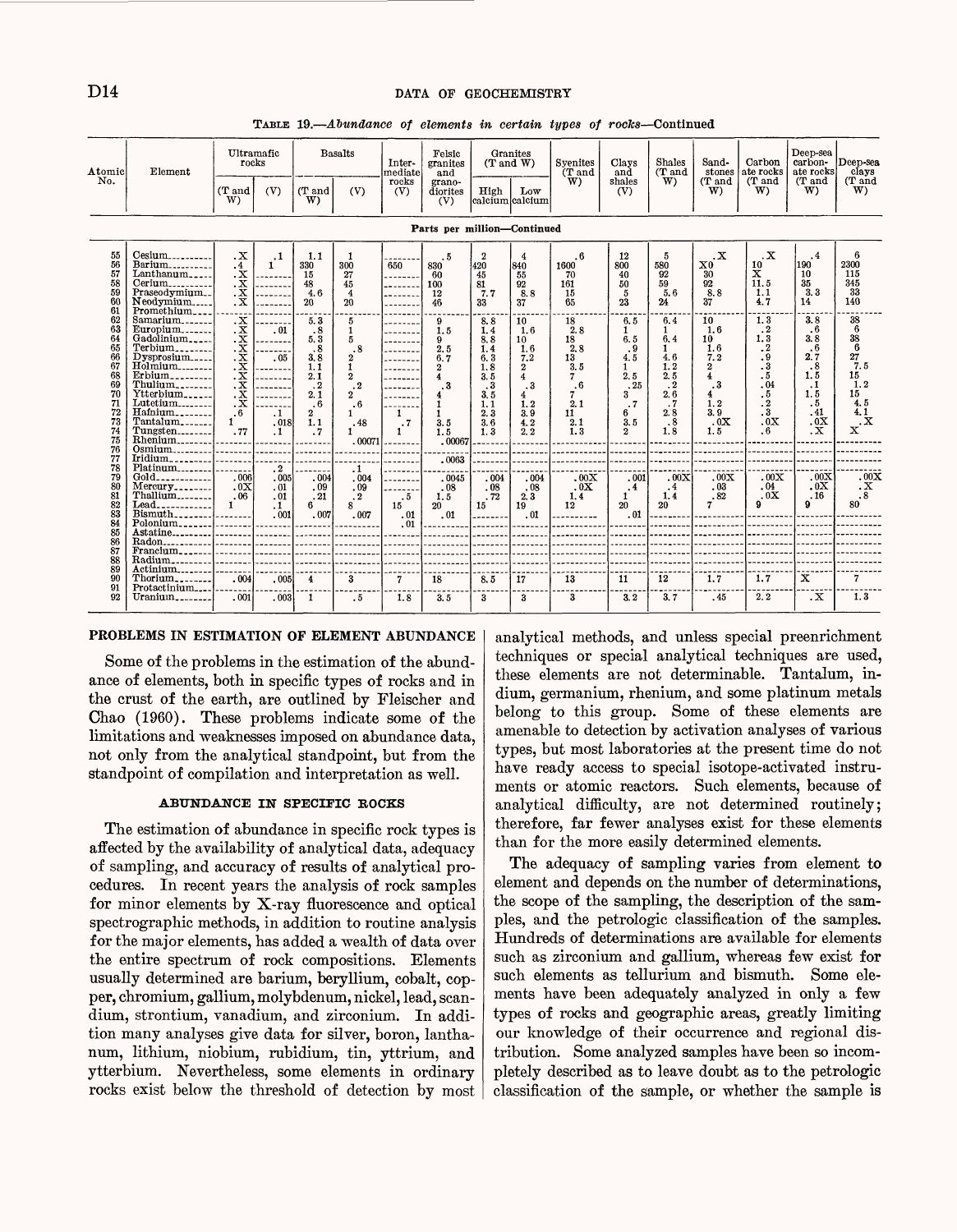# COMPOSITION OF THE EARTH'S CRUST D15

TABLE 20. *Abundance of elements in the earth's crust and in igneous rocks*



|                                                                                                                                                                                                                                 |                                                                                                                                                                                                                                                                                                                                                                                                                                                                                                                                                                                                                                                                                                                     | Conti-<br>nental<br>crust <sup>1</sup>                                                                             | $\operatorname{Earth's}$<br>crust <sup>2</sup>                                                                                                                                                        | $_{\rm Earth's}$<br>crust                                                                                                                                                                                                                    |                                                                                                                                                                                                                                                   | Igneous rocks                                                                                                                                                                   |                                                                                                                                                                                                                                           | ż.                                                                                                                                                                                           |                                                                                                                                                                                                                                                                                                                                                                                                                                                                                                                                | $_{\rm Conti}$ -<br>nental<br>crust <sup>1</sup>                                                                                                                                | Earth's<br>crust <sup>2</sup>                                                                                                                                                                       | Earth's<br>crust                                                                                                                                                                                           |                                                                                                                                                                                                                                                            | <b>Tgneous</b> rocks                                                                                                                                                                                                                                                         |                                                                                                                  |
|---------------------------------------------------------------------------------------------------------------------------------------------------------------------------------------------------------------------------------|---------------------------------------------------------------------------------------------------------------------------------------------------------------------------------------------------------------------------------------------------------------------------------------------------------------------------------------------------------------------------------------------------------------------------------------------------------------------------------------------------------------------------------------------------------------------------------------------------------------------------------------------------------------------------------------------------------------------|--------------------------------------------------------------------------------------------------------------------|-------------------------------------------------------------------------------------------------------------------------------------------------------------------------------------------------------|----------------------------------------------------------------------------------------------------------------------------------------------------------------------------------------------------------------------------------------------|---------------------------------------------------------------------------------------------------------------------------------------------------------------------------------------------------------------------------------------------------|---------------------------------------------------------------------------------------------------------------------------------------------------------------------------------|-------------------------------------------------------------------------------------------------------------------------------------------------------------------------------------------------------------------------------------------|----------------------------------------------------------------------------------------------------------------------------------------------------------------------------------------------|--------------------------------------------------------------------------------------------------------------------------------------------------------------------------------------------------------------------------------------------------------------------------------------------------------------------------------------------------------------------------------------------------------------------------------------------------------------------------------------------------------------------------------|---------------------------------------------------------------------------------------------------------------------------------------------------------------------------------|-----------------------------------------------------------------------------------------------------------------------------------------------------------------------------------------------------|------------------------------------------------------------------------------------------------------------------------------------------------------------------------------------------------------------|------------------------------------------------------------------------------------------------------------------------------------------------------------------------------------------------------------------------------------------------------------|------------------------------------------------------------------------------------------------------------------------------------------------------------------------------------------------------------------------------------------------------------------------------|------------------------------------------------------------------------------------------------------------------|
| Atomic No.                                                                                                                                                                                                                      | Element                                                                                                                                                                                                                                                                                                                                                                                                                                                                                                                                                                                                                                                                                                             | Taylor<br>(1964)                                                                                                   | Vino-<br>gradov<br>(1962)                                                                                                                                                                             | Mason<br>(1958)                                                                                                                                                                                                                              | Rankama<br>(1954)                                                                                                                                                                                                                                 | Gold-<br>schmidt<br>(1937)                                                                                                                                                      | Clarke<br>and<br>Wash-<br>ington<br>(1924)                                                                                                                                                                                                | Atomic                                                                                                                                                                                       | Element                                                                                                                                                                                                                                                                                                                                                                                                                                                                                                                        | Taylor<br>(1964)                                                                                                                                                                | Vino-<br>grado<br>(1962)                                                                                                                                                                            | Mason<br>(1958)                                                                                                                                                                                            | Rankama<br>(1954)                                                                                                                                                                                                                                          | Gold-<br>schmidt<br>(1937)                                                                                                                                                                                                                                                   | Clarke<br>and<br>Wash-<br>ington<br>(1924)                                                                       |
|                                                                                                                                                                                                                                 |                                                                                                                                                                                                                                                                                                                                                                                                                                                                                                                                                                                                                                                                                                                     |                                                                                                                    |                                                                                                                                                                                                       | Weight percent                                                                                                                                                                                                                               |                                                                                                                                                                                                                                                   |                                                                                                                                                                                 |                                                                                                                                                                                                                                           |                                                                                                                                                                                              |                                                                                                                                                                                                                                                                                                                                                                                                                                                                                                                                |                                                                                                                                                                                 | Parts per million-Continued                                                                                                                                                                         |                                                                                                                                                                                                            |                                                                                                                                                                                                                                                            |                                                                                                                                                                                                                                                                              |                                                                                                                  |
| 1<br>8<br>11<br>12<br>$\overline{13}$<br>14<br>15<br>19<br>$\frac{20}{22}$<br>$\frac{25}{26}$                                                                                                                                   | Hydrogen<br>$Oxygen$ <sub>--------</sub><br>$Sodium_{\tt -122222}$<br>Magnesium<br>Aluminum<br>$Silicon$ <sub>---------</sub><br>Phosphorus <sub>---</sub><br>Potassium<br>Calcium<br>$T$ itanium<br>Manganese<br>$\text{Iron}$ <sub>------------</sub>                                                                                                                                                                                                                                                                                                                                                                                                                                                             | 46.4<br>2.36<br>2.33<br>8.23<br>28.15<br>.105<br>2.09<br>4.15<br>.57<br>.095<br>5.63                               | 47<br>2.50<br>1.87<br>8.05<br>29.5<br>.093<br>2.5<br>2.96<br>.45<br>.10<br>4.65                                                                                                                       | 0.14<br>46.6<br>2.83<br>2.09<br>8.13<br>27.72<br>. 118<br>2.59<br>3.63<br>.44<br>.10<br>5.                                                                                                                                                   | 46.6<br>2.83<br>2.09<br>8.13<br>27.72<br>.118<br>2.59<br>3.63<br>.44<br>.10<br>5.                                                                                                                                                                 | 46.6<br>2.83<br>2.09<br>8.13<br>27.72<br>.08<br>2.59<br>3.63<br>.44<br>.10<br>5.                                                                                                | 0.13<br>46.59<br>2,85<br>2.09<br>8.13<br>27.72<br>.13<br>2.60<br>3.63<br>.63<br>.10<br>5.01                                                                                                                                               | 45<br>46<br>47<br>48<br>49<br>50<br>51<br>52<br>53<br>54<br>55<br>56                                                                                                                         | $Rhodium$ <sub>-----</sub> $\frac{1}{2}$ -------<br>$Palladium_{\ldots}$ -------<br>Silver <sub>---------</sub><br>Cadmium<br>Indium<br>Tin<br>Antimony<br>$T$ ellurium<br>$Iodine$ <sub>----------</sub><br>Xenon<br>$Cesium$ <sub>-------</sub><br>$Barium$ <sub>--------</sub>                                                                                                                                                                                                                                              | .07<br>$\cdot$ 2<br>$\cdot$ 1<br>$\mathbf{2}$<br>$\cdot$ 2<br>.<br>.5<br>3<br>425                                                                                               | .013<br>. 07<br>.13<br>.25<br>2.5<br>. 5<br>.001<br>. 4<br>3.7<br>650                                                                                                                               | .001<br>. 01<br>$\cdot$ 1<br>$\cdot$ 2<br>$\cdot$ 1<br>3<br>$\cdot$ 2<br>.002<br>. 3<br>-1<br>400                                                                                                          | .001<br>.01<br>$\cdot$ 1<br>. 15<br>. 11<br>40<br>1(?)<br>.0018(?)<br>. 3<br>6<br>1000                                                                                                                                                                     | . 001<br>.01<br>$\cdot$ 1<br>. 5<br>. 1<br>40<br>$\mathbf{1}$<br>.0018(?)<br>. 3<br>250                                                                                                                                                                                      | . $0000\mathrm{X}$<br>.0000X<br>.0X<br>$\cdot$ X<br>$.0000\rm X$<br>. X<br>.00X<br>. X<br>$\cdot$ X<br>500       |
|                                                                                                                                                                                                                                 |                                                                                                                                                                                                                                                                                                                                                                                                                                                                                                                                                                                                                                                                                                                     |                                                                                                                    |                                                                                                                                                                                                       | Parts per million                                                                                                                                                                                                                            |                                                                                                                                                                                                                                                   |                                                                                                                                                                                 |                                                                                                                                                                                                                                           | 57<br>58<br>59<br>60                                                                                                                                                                         | $L$ anthanum<br>Cerium<br>Praseodymium.<br>Neodymium                                                                                                                                                                                                                                                                                                                                                                                                                                                                           | 30<br>60<br>8.2<br>28                                                                                                                                                           | 29<br>70<br>-9<br>37                                                                                                                                                                                | 18<br>46<br>6<br>24                                                                                                                                                                                        | 18.3<br>46.1<br>5,53<br>23.9                                                                                                                                                                                                                               | 18.3<br>46.1<br>5.53<br>23.9                                                                                                                                                                                                                                                 |                                                                                                                  |
| $\overline{2}$<br>3<br>4<br>5<br>6<br>7<br>g<br>10<br>16<br>$\frac{17}{18}$<br>21<br>23<br>24<br>$\frac{27}{28}$<br>30<br>$\frac{31}{32}$<br>$\frac{33}{34}$<br>$\frac{35}{36}$<br>37<br>38<br>39<br>40<br>41<br>42<br>43<br>44 | Helium<br>Lithium<br>Beryllium<br>$Boron$ <sub>---------</sub><br>$Carbon$ <sub>-------------</sub> $200$<br>Nitrogen<br>$Fluorine$ <sub>------</sub> $ 625$<br>Sulfur <sub>----------</sub>  260<br>Chlorine <sub>-------</sub> [130<br>Argon<br>Scandium<br>$Vanadium$ $ 135$<br>$Chromium$ <sub>-----</sub> $100$<br>$\text{Cobalt}\,$<br>Nickel_________<br>$Copper$ <sub>---------</sub><br>Zinc____________<br>Gallium<br>Germanium<br>Arsenic<br>$Selenium$ <sub>------</sub><br>$Bromine$ <sub>------</sub><br>$Krypton$ <sub>------</sub><br>Rubidium<br>$Strontium$ <sub>-----</sub> $ 375$<br>$Yttrium$ <sub>--------</sub><br>$Zireonium$ <sub>------</sub> $165$<br>Niobium<br>Molybdenum<br>Ruthenium | 20<br>2.8<br>-10<br>20<br>22<br>25<br>75<br>55<br>70<br>15<br>1.5<br>1.8<br>. 05<br>2.5<br>-90<br>-33<br>20<br>1.5 | 32<br>3.8<br>12<br>230<br>19<br>660<br>470<br>170<br>$\sim$ $-$<br>10<br>90<br>83<br>18<br>58<br>47<br>83<br>19<br>1.4<br>1.7<br>.05<br>2.1<br>150<br>340<br>29<br>170<br>20<br>1.1<br>. . <b>. .</b> | 0.003<br>30<br>$\boldsymbol{2}$<br>$\mathbf{a}$<br>320<br>46<br>700<br>520<br>200<br>.04<br>5<br>110<br>200<br>23<br>80<br>45<br>65<br>15<br>$\boldsymbol{2}$<br>$\boldsymbol{2}$<br>.09<br>3<br>120<br>450<br>40<br>160<br>24<br>-1<br>.001 | 0.003<br>22<br>$\overline{2}$<br>$\boldsymbol{\mathsf{a}}$<br>320<br>46.3<br>700<br>00007<br>520<br>314<br>.04<br>20<br>150<br>200<br>23<br>80<br>55<br>111<br>16<br>$\overline{7}$<br>5<br>.09<br>1.62<br>350<br>220<br>28.1<br>185<br>24<br>2.5 | 65<br>6<br>$\mathbf{R}$<br>320<br>300<br>520<br>480<br>$\overline{5}$<br>150<br>200<br>40<br>100<br>100<br>40<br>15<br>7<br>5<br>. 09<br>310<br>150<br>28.1<br>220<br>20<br>1.5 | 40<br>10<br>10<br>320<br>300<br>520<br>480<br>$\mathbf x$<br>. X<br>170<br>370<br>10<br>200<br>100<br>40<br>.0000X<br>.0000X<br>$\overline{\mathbf{x}}$<br>.0X<br>$\mathbf{x}$<br>х<br>190<br>3150<br>260<br>430<br>$\mathbf x$<br>.0000X | 61<br>62<br>63<br>64<br>65<br>66<br>67<br>68<br>69<br>70<br>71<br>72<br>73<br>74<br>75<br>76<br>77<br>78<br>79<br>80<br>81<br>82<br>83<br>84<br>85<br>86<br>87<br>88<br>89<br>90<br>91<br>92 | Promethium<br>$Samarium$ <sub>-----</sub><br>$Euro="111111$<br>Gadolinium<br>Terbium<br>$Dysproxium$ <sub></sub><br>$H\overline{olmium}$ <sub>-----</sub><br>$Erbium$ <sub>-------</sub><br>Thulium<br>Ytterbium<br>$Lutetium$<br>Hafnium<br>Tantalum<br>Tungsten<br>$O}_{\text{s}}$<br>$Iridium$ <sub>-------</sub>  --------<br>$Platinum_{\texttt{max}}$<br>Mercury<br>Thallium<br>Lead<br>$Bismuth$ <sub>------</sub><br>Radium<br>$\text{Actinium}$<br>$Thorium$ <sub>------</sub><br>Protactinium<br>$U$ ranium $\ldots$ | 6<br>1.2<br>5.4<br>.9<br>3<br>1, 2<br>2.8<br>.48<br>3<br>.5<br>3<br>$\mathbf{2}$<br>1.5<br>.004<br>.08<br>.45<br>12.5<br>$\overline{17}$<br>--------<br>9,6<br>$- - - -$<br>2.7 | 8<br>1.3<br>8<br>4.3<br>5.<br>1.7<br>3.3<br>.27<br>.33<br>.8<br>1<br>2.5<br>1.3<br>.0007<br>---------<br>--------<br>.0043<br>.083<br>$\mathbf{1}$<br>16<br>.009<br>--------- --------<br>13<br>2.5 | 7<br>1<br>6<br>.9<br>5<br>1<br>3<br>$\cdot$ 2<br>3<br>.8<br>5<br>$\mathbf{2}$<br>$\mathbf{1}$<br>.001<br>.001<br>.001<br>.005<br>.005<br>. 5<br>$\mathbf{1}$<br>15<br>$\mathbb{Z}$ .<br>10<br>$\mathbf{2}$ | 6.47<br>1.06<br>6.36<br>. 91<br>4.47<br>1.15<br>2.47<br>.20<br>2.66<br>.75<br>4.5<br>2.1<br>1, 5<br>.05<br>.001<br>.005<br>.005<br>.077<br>1,3<br>15<br>$\cdot$ 2<br>$3 \times 10^{-10}$<br>.<br>.<br>$3\times10^{-10}$<br>11.5<br>$8 \times 10^{-7}$<br>4 | 6.47<br>1.06<br>6.36<br>. 91<br>4.47<br>1.15<br>2.47<br>.20<br>2.66<br>.75<br>4.5<br>15(?)<br>69<br>.001<br>.001<br>.005<br>.005<br>. 5<br>$\cdot$ 3<br>16<br>$\cdot$ 2<br>$3 \times 10^{-10}$<br>$1.3 \times 10^{-6}$<br>$3\times10^{-10}$<br>12<br>$8 \times 10^{-7}$<br>4 | 30<br>50<br>.000X<br>.000X<br>.00X<br>.00X<br>.x<br>$000\text{X}$<br>20<br>.0X<br>$X \times 10^{-6}$<br>20<br>80 |

i Average 1 part mafic and 1 part felsic rocks. \* Average 1 part mafic and 2 parts felsic rocks.

representative. Fortunately these undesirable trends are being stemmed in modern studies.

The accuracy of analyses is a factor that is difficult to assess. Some progress toward standardization among laboratories has been made by using standard samples. The fact that some laboratories produce analyses of high precision does not necessarily mean their analyses are of high accuracy, as has been pointed out by Ahrens (1957). Two rocks-granite G-1 from Westerly, R.I., and diabase  $W-1$  from Centerville,  $Va$ . --were submitted to different laboratories to obtain comparative results (Fairbairn and others, 1951). The results showed serious disagreement among different laboratories, the disclosure of which has led to considerable improvement

Yttrium plus cerium plus all other rare-earth elements. 4 Niobium plus tantalum.

in techniques and accuracy. The results of analyses of these standards have been summarized by Ahrens and Fleischer (1960), Fleischer and Stevens (1962), and Fleischer (1965). Differences in the dependability of the analytical results are exemplified by data on zirconium and strontium, for which selected determinations by major laboratories are listed in table 21.

The results for zirconium are in close agreement, only 5 of 24 determinations falling outside the range  $210 \pm 30$ ppm. The results for strontium, however, are considerably divergent in the group done prior to 1951, and even those since 1954 range from 200 to 350 ppm. Such variations in determinations must be considered in establishing or interpreting abundance figures.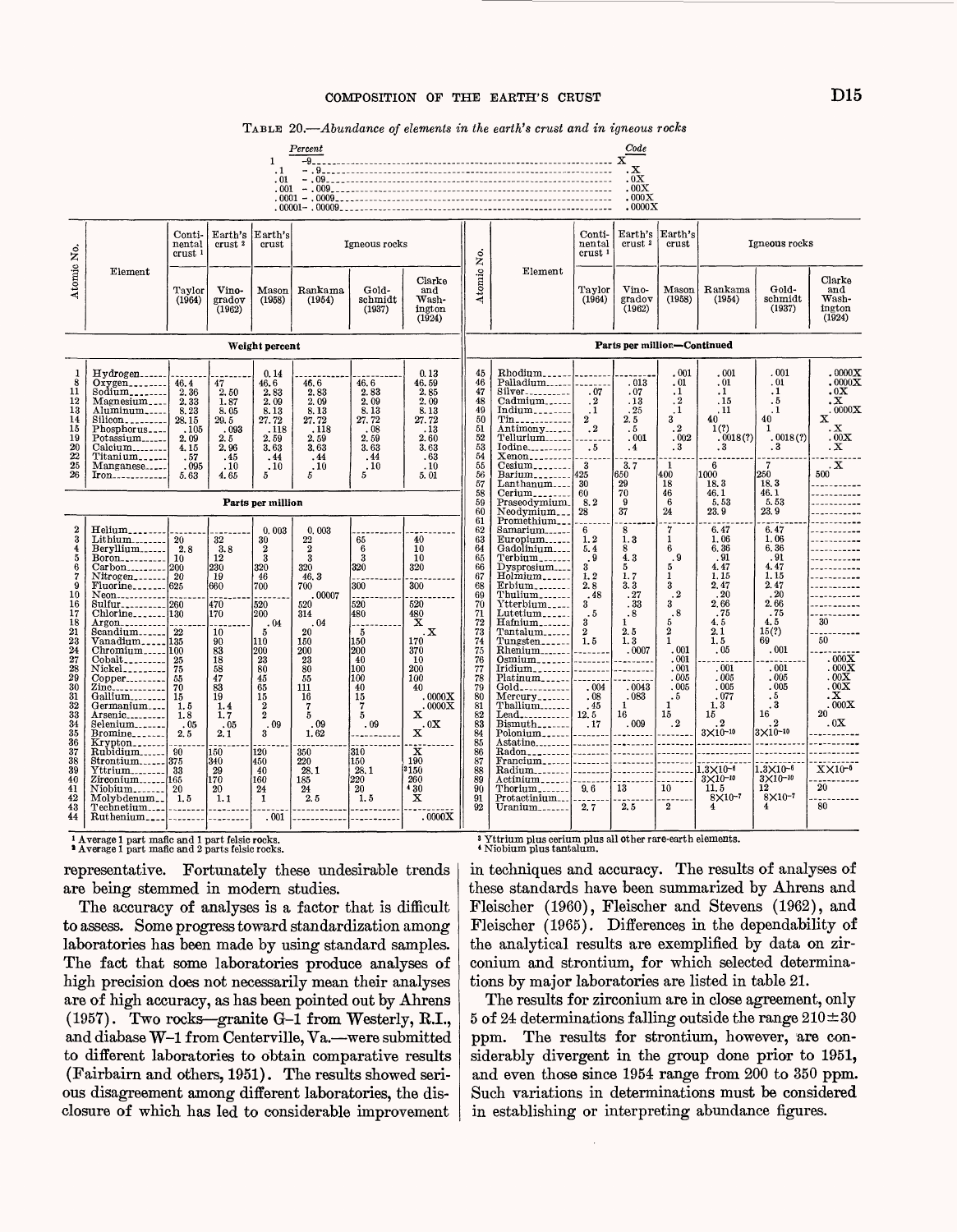TABLE 21. *Selected determinations of zirconium and strontium in granite G-l*

| Year<br>reported | Method used                                     | Zirco-<br>nium<br>(ppm) | <b>Stron-</b><br>tium<br>(ppm) | Name of laboratory                                                                                    |
|------------------|-------------------------------------------------|-------------------------|--------------------------------|-------------------------------------------------------------------------------------------------------|
| 1951             | $Chemical$ <sub>--------</sub>                  | 200                     | 450                            | British Museum of Natural                                                                             |
|                  | Spectrographic                                  | 280                     | 250                            | History, London.<br>Massachusetts Inst. Tech-                                                         |
|                  | ------ <sup>do</sup> ------------               | 200                     | 900                            | nology, Cambridge, Mass.<br>Macauley Inst. Soil Research,                                             |
|                  | ------do-------------                           | 190                     | 120                            | Aberdeen, Scotland.<br>U.S. Geol. Survey, Wash-                                                       |
| 1954             | -----do------------l-------<br>do <b></b><br>do | 180<br>130              | 200<br>280                     | ington, D.C.<br>Great Britain Geol. Survey.<br>Cambridge Univ., England.<br>McMaster Univ., Hamilton, |
| 1955             | --- <sup>do</sup> -------------  <i>--</i> ---- |                         | 225                            | Ontario.<br>Columbia Univ., New York.                                                                 |
|                  | do                                              | 200                     |                                | U.S. Geol. Survey, Denver,                                                                            |
|                  | Isotope dilution                                |                         | 233                            | Colo.<br>Massachusetts Inst. Tech-                                                                    |
| 1956             | X-ray fluores-<br>cence.                        | 220                     |                                | nology, Cambridge, Mass.<br>Queen's Univ., Kingston,<br>Ontario.                                      |
| 1957             | ----do- <i>--</i> ---------                     | .                       | 218<br>262<br>252              | Columbia Univ., New York.<br>Columbia Univ., New York.<br>Atomic Energy Research                      |
|                  |                                                 |                         |                                | Establishment, Harwell,<br>England.                                                                   |
|                  | Colorimetric <sub>------</sub><br>Fluorimetric  | 162<br>200              |                                | Göttingen Univ., Germany.<br>Minnesota Univ., Minne-                                                  |
|                  | Spectrographic                                  | 220                     | 200                            | apolis.<br>California Inst. Technology,                                                               |
|                  | ------do-------------                           | 200                     |                                | Pasadena, Calif.<br>Indiana Geol. Survey,                                                             |
|                  | -----do------------l                            | 180                     | . <b>.</b> .                   | Bloomington, Ind.<br>Yale Univ., New Haven,                                                           |
| 1958             | -----do--------------                           | 190                     |                                | Conn.<br>U.S. Geol. Survey, Denver,                                                                   |
|                  | $\cdots$ do $\cdots$                            |                         | 250                            | Colo.<br>McMaster Univ., Hamilton,                                                                    |
|                  | X-ray fluores-<br>cence.                        | 213                     |                                | Ontario.<br>Div. Soils, Commonwealth<br>Sci. and Indus. Research<br>Organization, Adelaide,           |
| 1961             | Spectrographic                                  | 233                     |                                | Australia.<br>McMaster Univ., Hamilton,                                                               |
|                  | . <b>do.</b><br>-----do------------             | 230<br>250              | 300<br>350                     | Ontario.<br>Leeds Univ., England.<br>Div. Coal Research, Com-                                         |
|                  |                                                 |                         |                                | monwealth Sci. and Indus.<br>Research Organization,                                                   |
|                  | Flame photom-<br>eter.                          |                         | 270                            | Chatswood, Australia.<br>Vernadskii Inst., Moscow.                                                    |
| 1963             | ---do-----<br>Spectrographic                    | 210                     | 307<br>262                     | Bologna Univ., Italy.<br>Pennsylvania State Univ.,                                                    |
| 1964             | -----do------------                             | 185                     | 250                            | University Park, Pa.<br>Australian National Univ.,                                                    |
|                  | do<br>X-ray fluores-<br>cence.                  | 155<br>220              | 265                            | Canberra, Australia.<br>Olso Univ., Norway.<br>Olso Univ., Norway.                                    |
| 1965             | -----do-------------l<br>----do-------------    | 214<br>239              | 271<br>265                     | Oxford Univ., England.<br>Durham Univ., England.                                                      |

### ABUNDANCE IN THE CRUST

An accurate estimate of the abundance of elements in the crust requires an accurate knowledge of the proportions of specific rock types, their spatial distribution, and accurate analytical data on the concentration of the elements in these rocks. The works of Poldervaart (1955) and Pakiser and Robinson (1967) have come closest to this ideal, but even these outstanding works are limited to the few major elements. Furthermore the accuracy of computations are limited by the inadequate (?) geologic and chemical data available. It should be pointed out, however, that the average composition computed by Clarke and Washington (1924) corresponds rather closely with those of Poldervaart and Pakiser and Robinson even though the validity of the method of computing crustal composition of Clarke and Washington has been the subject of considerable controversy and doubt.

Estimation of the abundance of some of the minor elements in the lithosphere is hampered not only by a lack of precise analytical data, but by the compilation methods that are employed as well. Many of these estimates are computed on the basis of ratios of certain minor elements to geochemically similar elements that are more easily determined analytically. Such ratios, however, for some elements have been shown to vary considerably among different rock types and comagmatic suites. Many abundance figures are established from averages of standard mafic and felsic rocks that are combined in various proportions to approximate the major element composition of the average crustal rock. The recent compilations by Vinogradov (1962) and Taylor (1964) are examples of this approach. Minor elements that are more or less uniformly distributed in the crust can be fairly accurately established by this method; however, those elements that are unequally distributed and are more abundant in or closely tied to certain types of rocks can be quite erroneously computed. Inasmuch as most of the standard rocks used for such computations are continental rocks, such averages cannot be truly said to represent the entire crust, including the more than half of the crust lying beneath the oceans.

Derivation of accurate crustal abundance figures for both major and minor elements is hampered by our limited knowledge of (1) the sediments and underlying rocks in the oceanic regions not exposed to direct observation, (2) the proportions of different rocks in the exposed areas of the earth, and especially (3) the actual distribution and composition of materials at depth in the crust. As the wealth of geologic data accumulates, our knowledge of these factors can be expected to improve. The constantly increasing coverage of geologic mapping affords data for determining volumetric distribution and proportion of rocks through geologic interpretation and projection. Accelerated research in oceanography and geophysics is adding measurably to the data on the nature of the vast areas beneath the oceans and at depths within the crust.

#### REFERENCES

- Ahrens, L. H., 1957, A survey of the quality of some of the principal abundance data of geochemistry, in Ahrens, L. H., and others, eds., Physics and chemistry of the earth: New York, Pergamon Press, v. 2, p. 30-45.
- Ahrens, L. H., and Fleischer, Michael, 1960, Report on trace constituents in granite G-l and diabase W-l, Part 4 *of*  Second report on a cooperative investigation of the composition of two silicate rocks: U.S. Geol. Survey Bull. 1113, p. 83-111.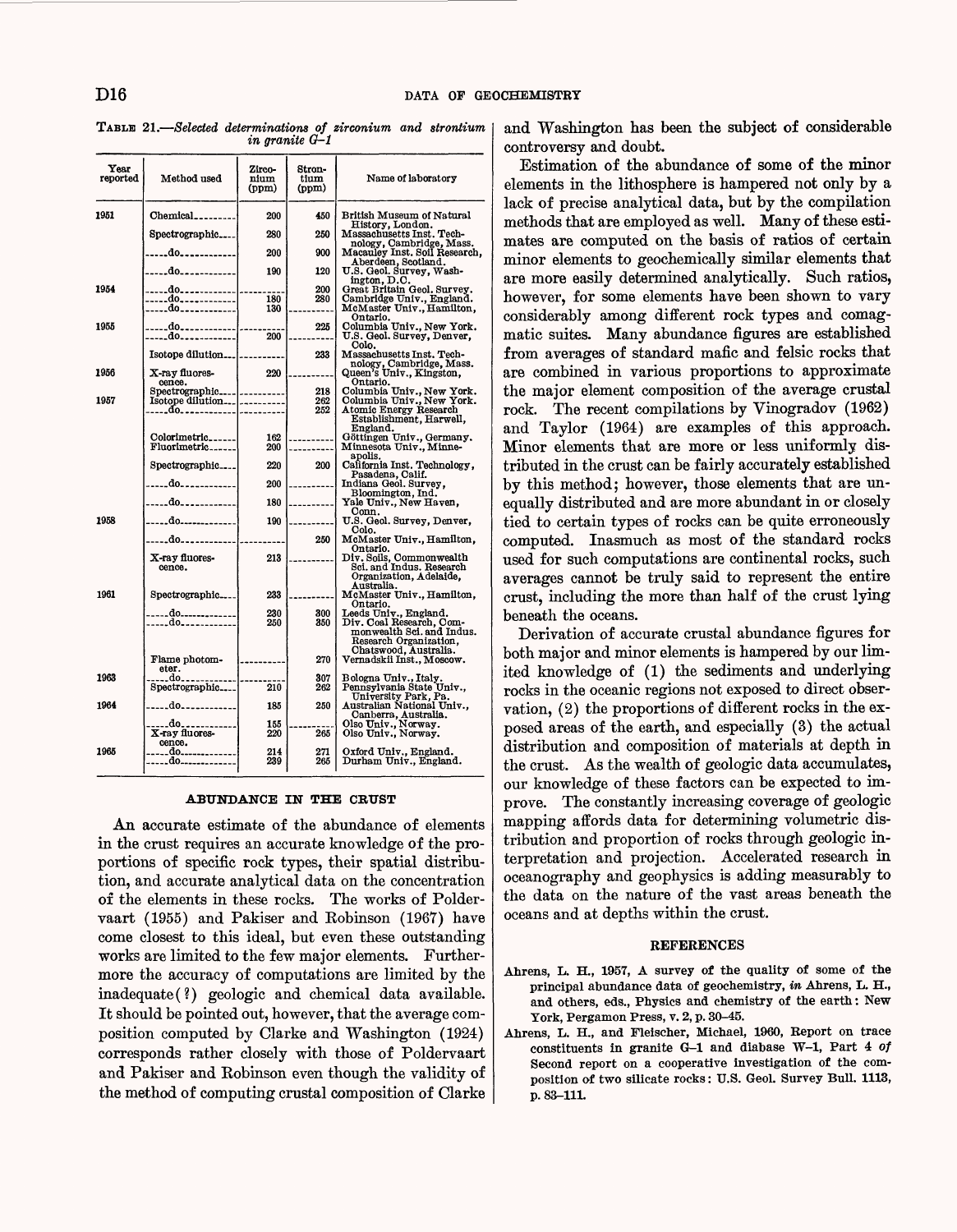- Birch, Francis, 1964, Density and composition of the mantle and core: Jour. Geophys. Research, v. 69, no. 20, p. 4377-4388.
- Bucher, W. H., 1955, Deformation in erogenic belts, *in* Poldervaart, Arie, ed., Crust of the earth-a symposium: Geol. Soc. America Spec. Paper 62, p. 343-368.
- Bullen, K. E., 1963, An introduction to the theory of seismology [3d ed.]: Cambridge, Cambridge Univ. Press, 381 p.
- Clark, S. P., Jr., and Ringwood, A. E., 1964, Density distribution and constitution of the mantle: Rev. Geophysics, v. 2, p. 35-88.
- Clarke, F. W., 1889, The relative abundance of the chemical elements: Philos. Soc. Washington Bull., v. 11, p. 135.
- 1908, The data of geochemistry: U.S. Geol. Survey Bull. 330, 716 p.
- 1915, Analyses of rocks and minerals from the laboratory of the United States Geological Survey 1880 to 1914: U.S. Geol. Survey Bull. 591,376 p.
- Clarke, F. W., and Washington, H. S., 1924, The composition of the earth's crust: U.S. Geol. Survey Prof. Paper 127, 117 p.
- Daly, R. A., 1910, Average chemical compositions of igneousrock types: Am. Acad. Arts and Sci. Proc., v. 45, p. 211-240. 1914, Igneous rocks and their origin: New York, McGraw-Hill Book Co., Inc., 563 p.
- Fairbairn, H. W., and others, 1951, A cooperative investigation of precision and accuracy in chemical, spectrochemical, and modal analysis of silicate rocks: U.S. Geol. Survey Bull. 980, 71 p.
- Fleischer, Michael, 1953, Recent estimates of the abundances of the elements in the earth's crust: U.S. Geol. Survey Circ. 285,7 p.
- 1965, Summary of new data on rock samples G-l and W-l, 1962-1965: Geochim. et Cosmochim. Acta, v. 29, p. 1263-1283.
- Fleischer, Michael, and Chao, E. C. T., 1960, Some problems in the estimation of abundances of elements in the earth's crust: Internat. Geol. Cong., 21st, Copenhagen, 1960, Kept, pt. 1, p. 141-148.
- Fleischer, Michael, and Stevens, R. E., 1962, Summary of new data on rock samples G-l and W-l: Geochim. et Cosmochim. Acta, v. 26, p. 525-543.
- Frey, F. A., and Haskin, Larry, 1964, Rare earths in oceanic basalts: Jour. Geophys. Research, v. 69, p. 775-780.
- Gavrilova, L. K., and Turanskaya, N. V., 1958, Distribution of rare earths in rock-forming and accessory minerals of certain granites: Geokhimiya, 1958, no. 2, p. 124-129 (in Russian) ; translation in Geochemistry 1958, no. 2, p. 163-170.
- Goldschmidt, V. M., 1933, Grundlagen der quantitativen Geochemie: Fortschr. Mineralogie, Kristallographie, Petrographic, v. 17, p. 112-156,
- 1937, Geochemische Verteilungsgesetze der Elemente-9. Die Mengenverhaltnisse der Elemente und der Atom-Arten: Norske Vidensk.-Akad. Oslo, Mat.-Naturv. KL, no. 4, p. 1-148.
- 1954, Geochemistry: London, Oxford University Press, 730 p.
- Grout, F. F., 1938, Petrographic and chemical data on the Canadian Shield: Jour. Geology, v. 46, p. 486-504.
- Harker, Alfred, 1904, Tertiary igneous rocks of the Isle of Skye: Glasgow, J. Hedderwick Sons, 481 p.
- Haskin, Larry, and Gehl, M. A., 1962, The rare earth distribution in sediments: Jour. Geophys. Research, v. 67, p. 2537- 2541.

 1963, The rare earth contents of standard rocks G-l and W-l and their comparison with other rare earth distribution patterns: Jour. Geophys. Research, v. 68, p. 2037-2043.

- Knopf, Adolph, 1916, Composition of the average igneous rocks: Jour. Geology, v. 24, p. 620-622.
- Loewinson-Lessing, Franz, 1911, The fundamental problems of petrogenesis, or the origin of the igneous rocks: Geol. Mag. [Great Britain], new ser., decade 5, v. 8, p. 248-257.
- Mason, Brian, 1952, Principles of geochemistry: New York, John Wiley & Sons, Inc., 276 p.
- 1958, Principles of geochemistry [2d ed.]: New York, John Wiley & Sons, Inc., 310 p.
- Mead, W. J., 1914, The average igneous rock: Jour. Geology, v. 22, p. 772-781.
- Nockolds, S. R., 1954, Average chemical compositions of some igneous rocks: Geol. Soc. America Bull., v. 65, p. 1007- 1032.
- Pakiser, L. C., and Robinson, Rhoda, 1967, Composition of the continental crust as estimated from seismic observations *in* Steinhart, J. S., and Smith, T. J., eds., The earth beneath the continents: Am. Geophys. Union, Geophys. Mon. 10, p. 620-626.
- Poldervaart, Arie, 1955, Chemistry of the earth's crust, *in* Poldervaart, Arie, ed., Crust of the earth-a symposium: Geol. Soc. America Spec. Paper 62, p. 119-144.
- Rankama, Kalervo, 1954, Isotope geology: New York, Pergamon Press, 535 p.
- Rankama, Kalervo, and Sahama, Th. G., 1950, Geochemistry: Chicago, Univ. Chicago Press, 912 p.
- Schmitt, R. A., and others, 1963, Abundances of the fourteen rare-earth elements, scandium, and yttrium in meteoritic and terrestrial matter: Geochim. et Cosmochim. Acta, v. 27, p. 577-622.
- Sederholm, J. J., 1925, The average composition of the earth's crust in Finland: Finlande Comm. G6ol. Bull., no. 70, 20 p.
- Taylor, S. R., 1964, The abundance of chemical elements in the continental crust-a new table: Geochim. et Cosmochim. Acta, v. 28, p. 1273-1285.
- 1965, Abundance of chemical elements in the continental crust amended basaltic rare-earth patterns: Geochim. et Cosmochim. Acta, v. 29, p. 145-146.
- Turekian, K. K., and Wedepohl, K. H., 1961, Distribution of the elements in some major units of the earth's crust: Geol. Soc. America Bull., v. 72, p. 175-192.
- Vinogradov, A. P., 1962, Average contents of chemical elements in the principal types of igneous rocks of the earth's crust: Geokhimiya 1962, no. 7, p. 555-571 (in Russian) ; translation in Geochemistry, 1962, no. 7, p. 641-664.
- Vogt, J. H. L., 1931, On the average composition of the earth's crust with particular reference to the contents of phosphoric and titanic acid: Norske Vidensk.-Akad. Skr., Mat-Naturv. KL, no. 7, p. 1-48.
- Washington, H. S., 1903, Chemical analyses of igneous rocks, published from 1884 to 1900, with a critical discussion of the character and use of analyses: U.S. Geol. Survey Prof. Paper 14,495 p.
- 1917, Chemical analyses of igneous rocks published from 1884 to 1913, inclusive, with a critical discussion of the character and use of analyses-a revision and expansion of Professional Paper 14: U.S. Geol. Survey Prof. Paper 99,1201 p.
- Wickman, F. E., 1954, The "total" amount of sediments and the composition of the "average igneous rock": Geochim. et Cosmochim. Acta, v. 5, p. 97-110.